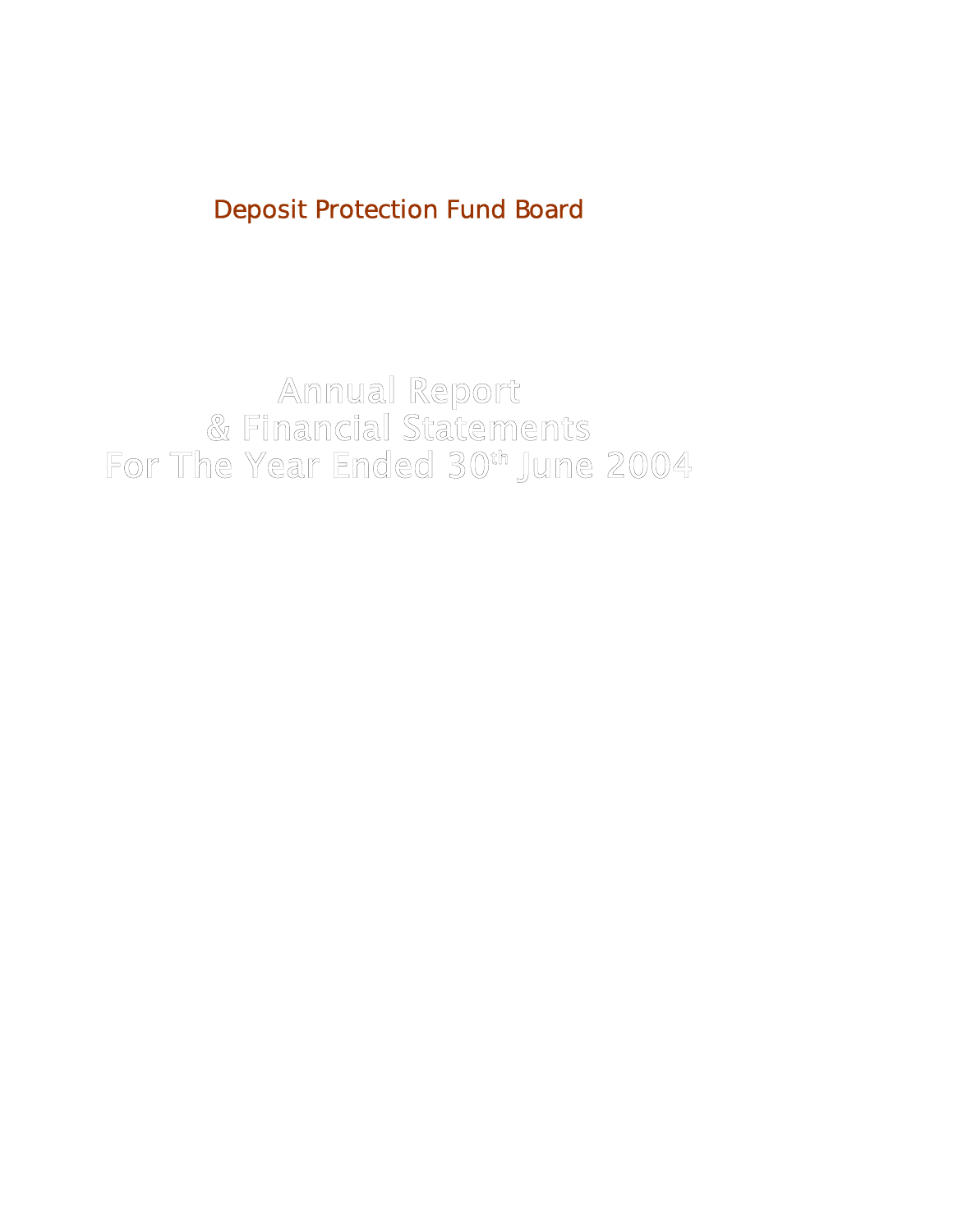# **CONTENTS**

|                                          | Page           |
|------------------------------------------|----------------|
| <b>Chairman's Statement</b>              | $\overline{2}$ |
| <b>Board of Directors</b>                | 4              |
| Director's Foreword                      | 5              |
| Senior Management staff                  | 8              |
| <b>Liquidation Agents</b>                | 9              |
| The Year Under Review                    | 10             |
| Performance of Member Institutions       | 16             |
| <b>Review of DPFB Operations</b>         | 20             |
| Statement of Director's Responsibilities | 26             |
| Report of the Auditors                   | 27             |
| Income and Expenditure account           | 28             |
| <b>Balance Sheet</b>                     | 29             |
| Statement of Changes in Equity           | 30             |
| <b>Cash Flow Statement</b>               | 31             |
| Notes to the Accounts                    | 35             |
| Appendices                               | 40             |

1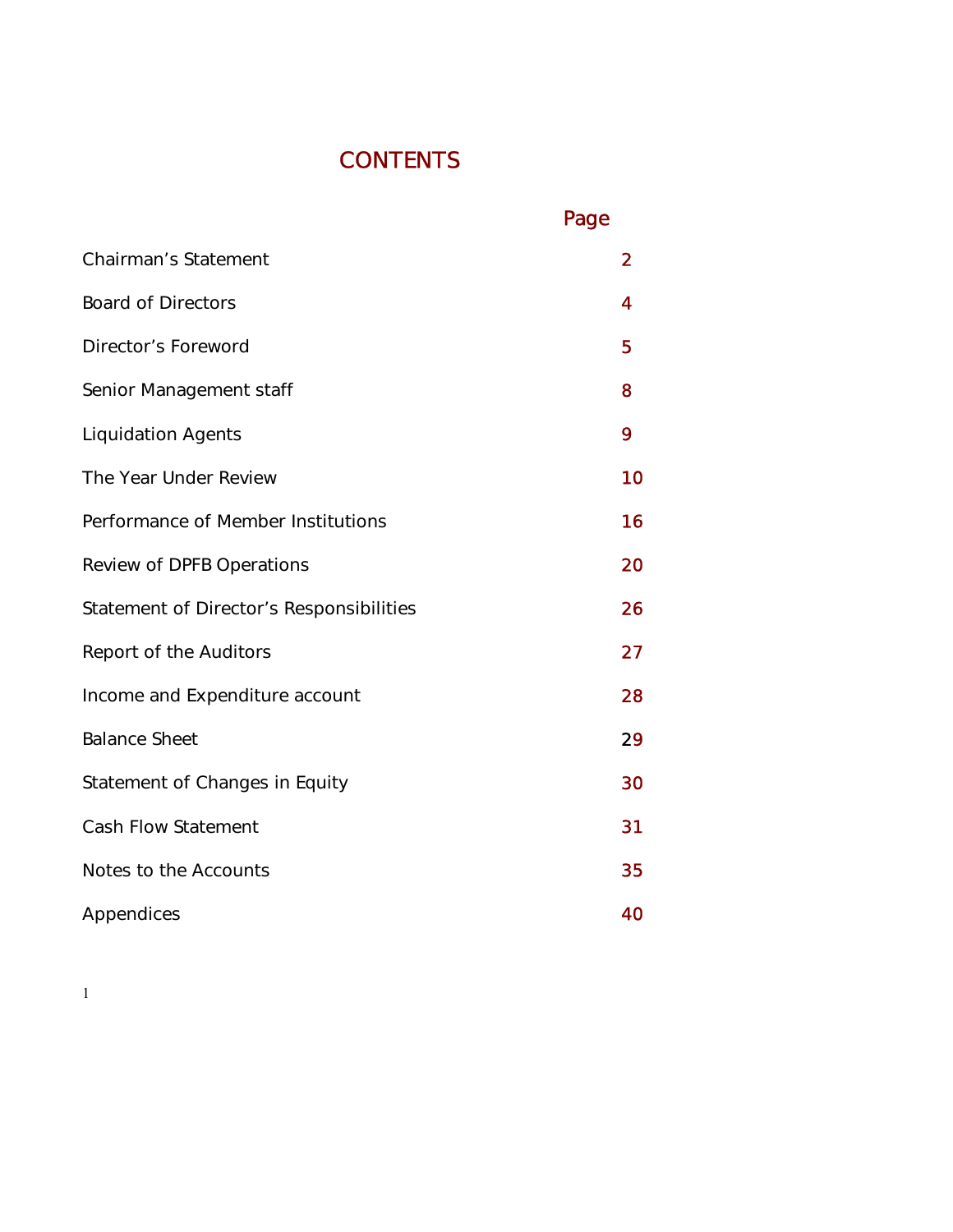## **CHAIRMAN'S STATEMENT**



**Andrew K. Mullei** 

I am happy to present to the Minister of Finance the Annual Report and Statement of the audited accounts of the Deposit Protection Fund Board (DPFB) for the year ended  $30<sup>th</sup>$ June, 2004, in accordance with the provisions of Section 42(1) of the Banking Act.

During the year under review, DPFB operated under an improving economic climate. The economy showed signs of recoveries with real GDP growth of 1.8% as at the end of 2003 up from 1.2% in 2002. The estimated annual growth rate of the first half of 2004 was 2.3%. Economic growth in the period under review was attributed to good weather,

stable and conducive macro economic environment characterized by low interest rates and stable exchange rates. Investor confidence was boosted by the resumption of the IMF Poverty Reduction and Growth Facility Programme (PRGF) and the signing of agreements with the World Bank and other bilateral donors.

Monetary policy pursued during year 2003/2004 under the PRGF arrangement remained focused on the objective of achieving price stability with underlying inflation over the period increasing from 2.6% in July 2003 to 3.1% in June 2004. On annual basis, the underlying inflation was below 3% throughout the financial year, thus remaining within the target of 3.5%. Based on these modest but encouraging development in year 2003 and the first half of 2004, it is expected that inflation will remain subdued as monetary policy will focus on the achievement of low and stable inflation. However, the current drought and food shortages that have hit several parts of the country will impact negatively on the prices and overall inflation.

In the financial sector, the balance sheet of the banking industry expanded with total assets increasing by 14% from Shs. 477.7 bn as at June 2003 to Shs. 546.7 bn as at June 2004. Pretax profits grew by 7% to Shs. 7.1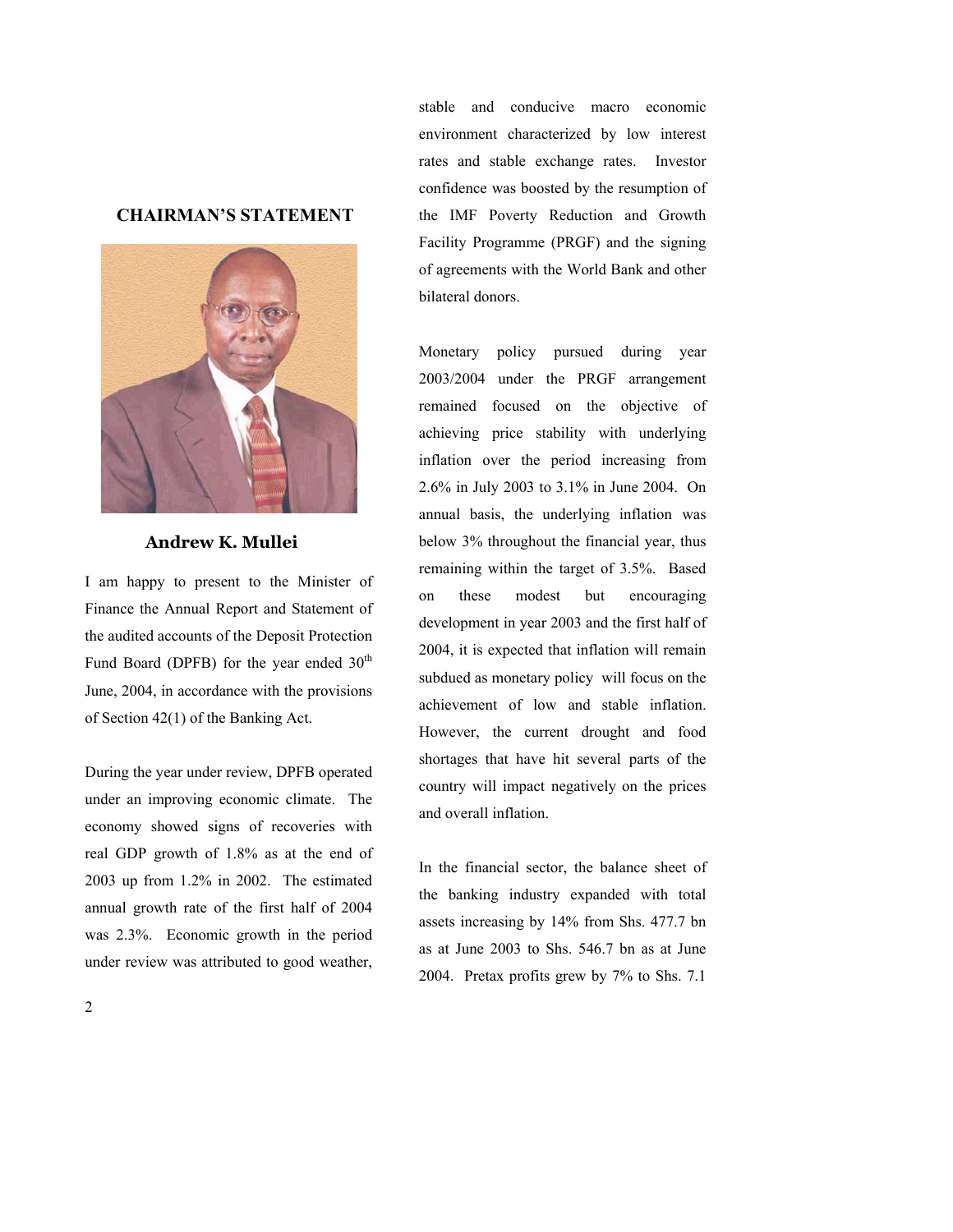bn in June 2004 from Shs. 6.6 bn in June 2003. The improved profitability of banks was mainly attributed to a 46% reduction in interest paid on deposits, reduced operational costs and improved inflows of foreign deposits, following resumption of donor funding. Performance in the financial sector will continue to be driven by efficient utilization of resources, new technology, and provision of an increased range of new products. Currently, there are over 200 automated teller machines including Kenswitch, which is a joint venture by a group of small banks and the industry in looking forward to the operationalisation of real time settlement system (RTGS).

3 The financial performance of DPFB recorded significant growth both in assets and profitability. Net assets increased by 14.7% to Shs.10,790m in 2004 from Shs.9,407m in 2003. Profitability increased by 6.6% to Shs. 1,383m in 2004, compared to Shs. 1,297m in 2003. The improved financial performance was mainly attributed to write back of provision of unclaimed protected deposit amounting to Kshs.345m which are no longer required, as the 2-year period allowed for payment of protected deposits elapsed for 20 out of the 22 banks under liquidation. The two institutions which continued to pay protected deposits after January 2004 are Euro Bank Ltd. and Trust Bank Ltd. This write back enhanced the amount of investment in government securities and more than offset the effects of low interest rates.

The amendments to section 36(8) contained in the proposed Banking (amendment) Bill 2004 will provide for DPFB to appoint the Chief Executive of the Board, rather than a Board member, to execute and seal legal documents on behalf of an institution under liquidation.

 A new section 44A will have the effect of limiting the total interest an institution may recover on a non-performing loan based on the premise that the total amount paid cannot exceed twice the amount of the outstanding principal at the time the loan becomes nonperforming. This will form a useful platform for the future envisaged DPFB Act.

**ANDREW K. MULLEI, CHAIRMAN, DEPOSIT PROTECTION FUND BOARD**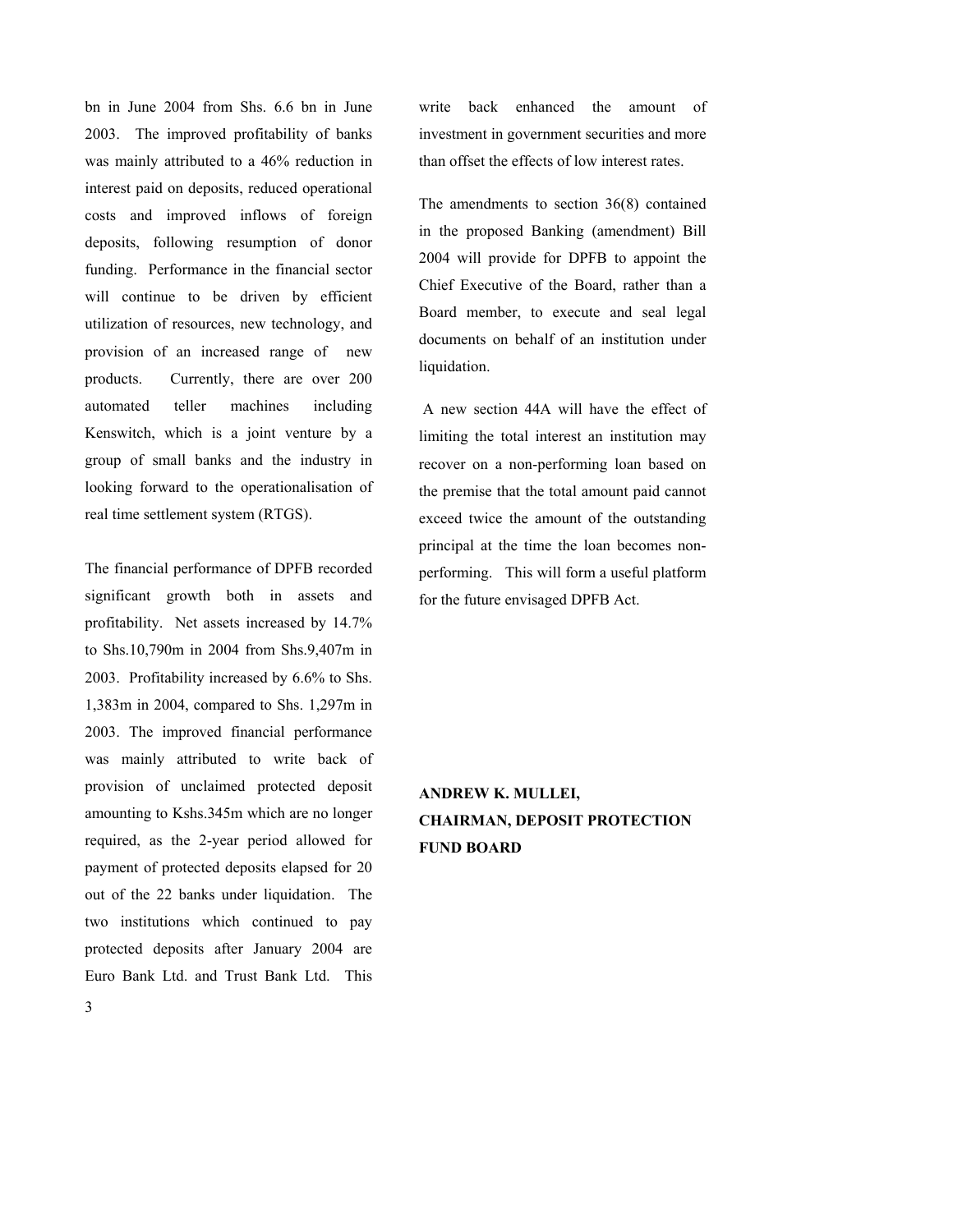# **Board of Directors**



 **Dr Andrew K. Mullei**  Chairman



**Joseph Magari Albert J. K. Ruturi Isaac O. Awuondo**<br>Permanent Secretary, Treasury Member Member Member Permanent Secretary, Treasury



**Jeremy P. Okora**<br>**Muriuki** Memb





**1988)**<br> **Jeremy P. Member Member Member Member Member Member Member Member Member** 



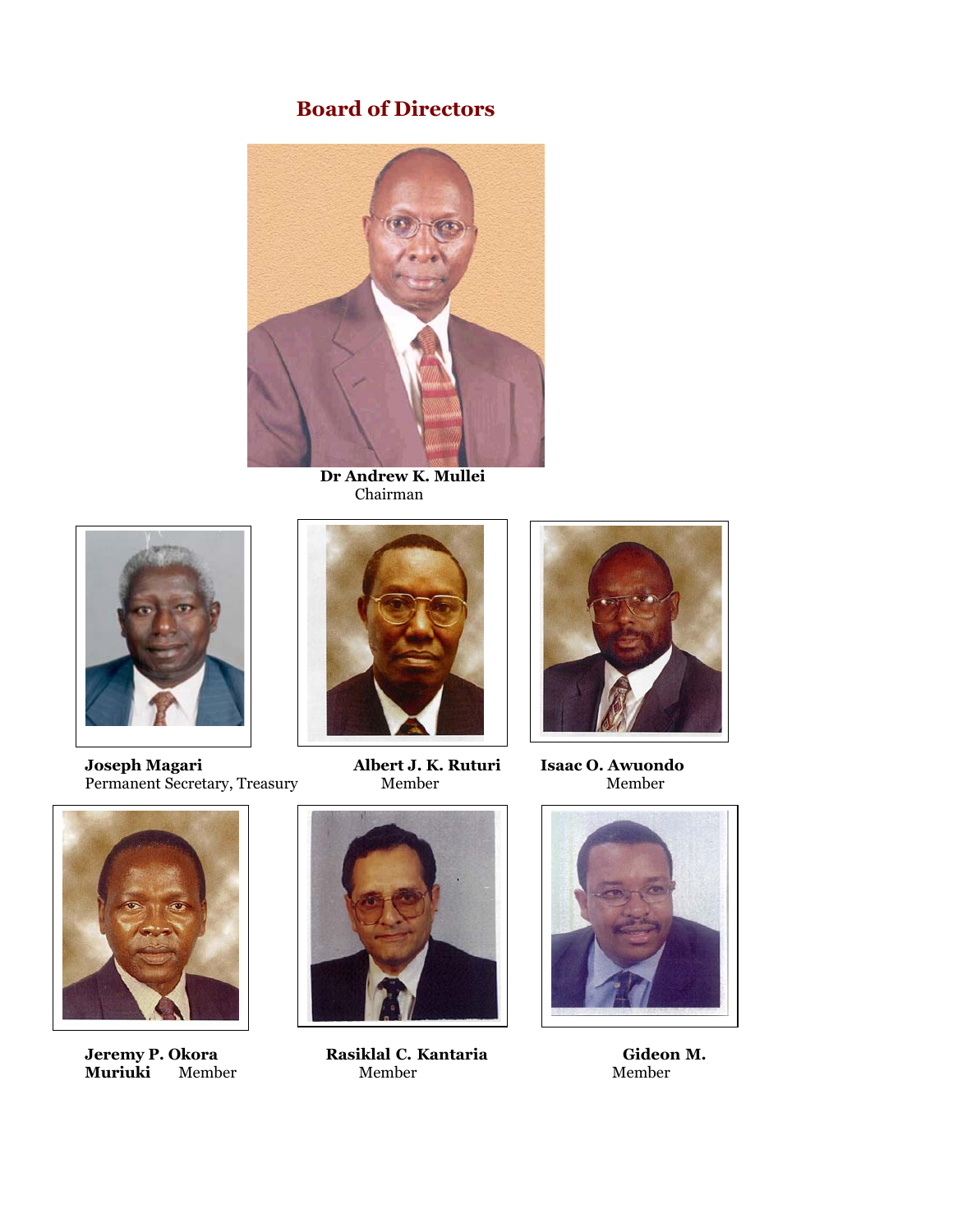## **DIRECTOR'S FOREWORD**



 Eunice W. Kagane **Director** 

#### **Background**

Since inception in September 1986 as a Division of Bank Supervision Department of Central Bank, the Fund has continued to pursue its basic principle of promoting depositors confidence in the Banking sector. This continues to be achieved through protection of depositors against the loss of their savings in the event of insolvency of an institution which is a member of the Fund. The maximum amount of protected deposits continues to be Kshs.100,000.

In addition to providing insurance cover to depositors, the Fund's other major role is liquidation and winding up of operations of failed member institutions where DPFB is appointed as a liquidator. In the process of performing these functions, the Fund aims at attaining internationally recognized standards.

#### **Membership**

All institutions licensed under the Banking

Act are required to be members of the Fund. In this regard, as at  $30<sup>th</sup>$  June 2004, the Fund had 43 commercial banks, 4 financial institutions and 4 building societies. Two member institutions namely Daima Bank and Prudential Building Society were under Statutory Management of the Central Bank of Kenya.

The Banking (Amendments) Act 2001 which stipulates that all claims for payment of protected deposits due and payable to depositors shall not be honoured after the expiry of two years from the date of publication of commencement of such payment came into effect. This caused an announcement to be placed in the media to inform all protected depositors of the 22 institutions in liquidation to collect pending claims for payment on or before  $31<sup>st</sup>$ December, 2003. Euro Bank which was placed in liquidation in February 2003 was the only institution not affected by this legislation.

### **Liquidation Function**

The member institutions for which the Board has been appointed a liquidator stood at 22 out of which 7 are earmarked for winding-up. Towards this end, the Fund has sought technical assistance required for effectively performing this task. The experts will also advise on other matters touching on the necessary improvements needed on the legal and administrative framework of the Fund that would ensure efficiency and cost effectiveness.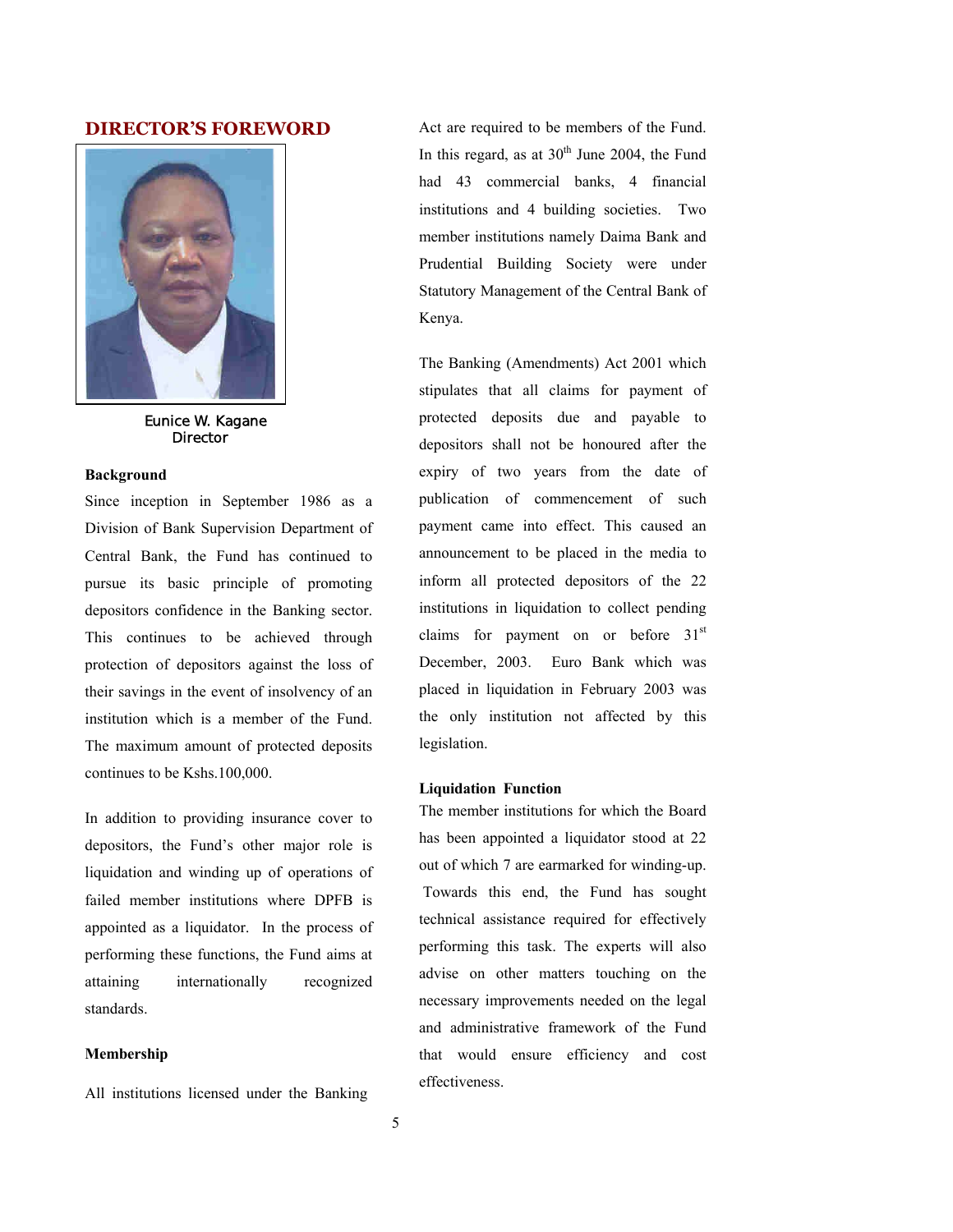#### **Sources of Income**

The principal source of the Fund's income is the annual premium levied to member institutions which at the moment stands at 0.15% of the average total deposit liabilities during the preceding 12 months period with a minimum of Kshs.0.3m. The Fund raised Kshs.543.7m from premium contributions for the year under review.

The other source is investment income from Government Securities which raised Kshs.674.7m in the year. However, returns from Government Securities continued to decline owing to the decline in the interest rates.

Earnings for the year increased by Kshs.187m or 12.9% from Kshs.1,449m in 2003 to Kshs.1,636m in 2004. The most significant cause of the increase in earnings was the write back of provision of unclaimed protected deposits of Kshs.345.1m.

Expenses increased by 67% from Kshs.151m in 2003 to Kshs.253m in 2004. This was due to increased provisions for bad debts for institutions under liquidation.

Net surplus for the period increased by Kshs.86m or 6.6% from Kshs.1,297m in 2003 to Kshs.1,383m in 2004.

## **Challenges**

Debt recovery remains a major challenge. Debt recovery was 13% of total outstanding loans and is hampered by lack of securities, poor loan documentation and delay in determination of court cases. To address these challenges, the Fund intends to amend the draft DPFB Act that will address the legal framework and other pertinent issues including:-

- Complete redrafting of the DPFB Act to ensure the conceptual approach to supervision, problem bank resolution and the function of the safety net which is accurately reflected in law.
- It would be necessary to simultaneously review related statues e.g. Banking Act, CBK Act and Companies Act to ensure consistency and identifying the amendments that would be required to other laws in conjunction with the introduction of the DPFB Act.
- Improvements on bank resolution techniques and procedures for prompt payment of depositors should not necessarily await the change in law.
- Capacity building in DPFB can proceed through development of expertise in bank resolution techniques and there is need for staffing agreement with CBK to ensure continuity and retention of qualified staff in DPFB.

The Fund has continued to serve the financial sector well and to pursue its mission of contribution to the stability of the Banking Sector through protection of the interests of small depositors.

**Eunice W. Kagane Director, Deposit Protection Fund Board**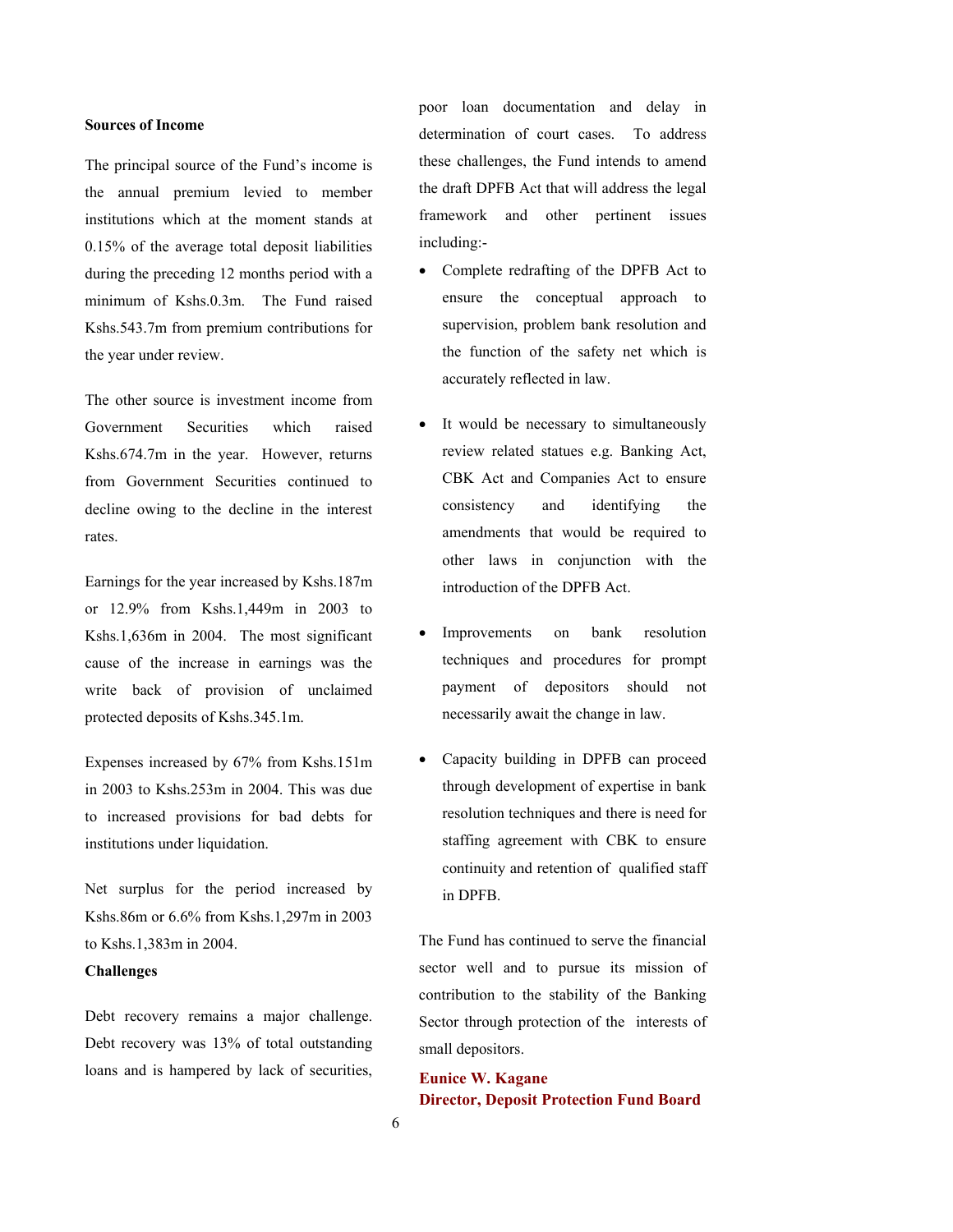# **Senior Management Staff**



Eunice W. Kagane Director



Secretary to the Board

Linah C. Soi (Mrs) dia kanang manalalang dia kanang Jane Ikunyua (Ms) Jane Ikunyua (Ms) Jane Ikunyua (Ms) Jane Ikunyua (Ms) Jane Ikunyua (Ms) Jane Ikunyua (Ms) Jane Ikunyua (Ms) Jane Ikunyua (Ms) Jane Ikunyua (Ms) Jane Iku



Joseph M. Wahome Charles T. Chege Charles T. Chege Rose Detho<br>ior Manager Administration Manager, Finance Senior Manager Administration Manager & Finance Risk Management

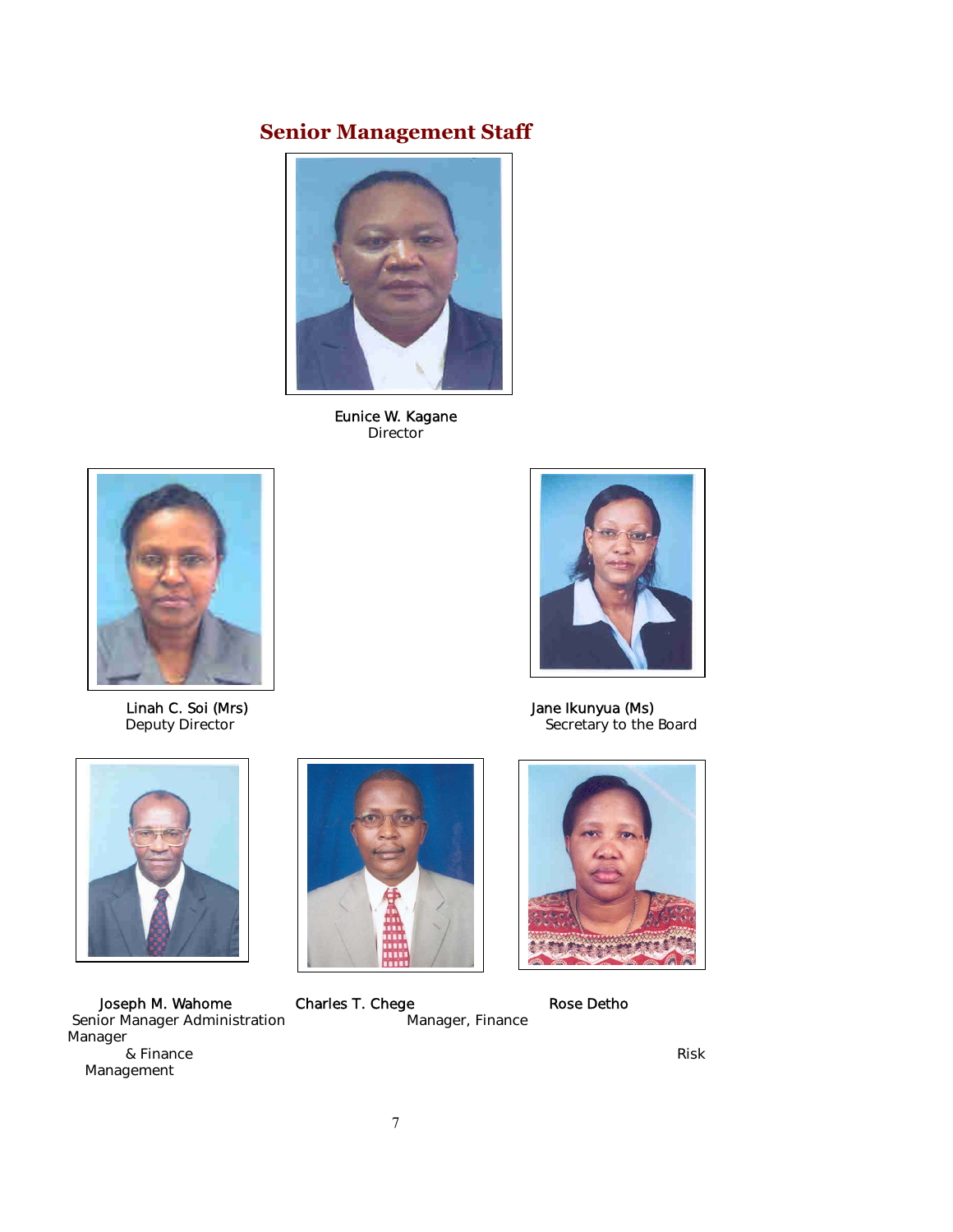## **Liquidation Agents for Institutions in Liquidation**



**B.K. Mitei**  Senior Manager, Liquidations Kenya Finance Bank Ltd Meridien BIAO Bank Ltd





**C.K. Nduru K.S. Oloitipitip**  Postbank Credit Ltd Ari Bank Ltd Heritage Bank Ltd.



**L. A. Wambete (Mrs) C. D. L. Ngatuny M. A. Mohamud Pan African Bank Ltd Crace Bank Ltd Crace Bank Ltd Crace Bank Ltd Crace Bank Ltd Crace Bank Ltd Crace Bank Ltd Crace Bank Ltd Crace Bank Ltd Crace Bank Ltd Crace Bank Ltd** Pan African Bank Ltd Trade Bank Ltd Reliance Bank Ltd Prudential Bank Ltd Diners Finance Ltd Inter Africa Credit Finance L td





Pan African Credit & Finance Ltd Trade Finance Ltd Nairobi Finance Corporation Ltd Thabiti Finance Ltd International Finance Co. Ltd Fortune Finance Ltd Central Finance (K) Ltd Middle Africa Co. Ltd Euro Bank Ltd.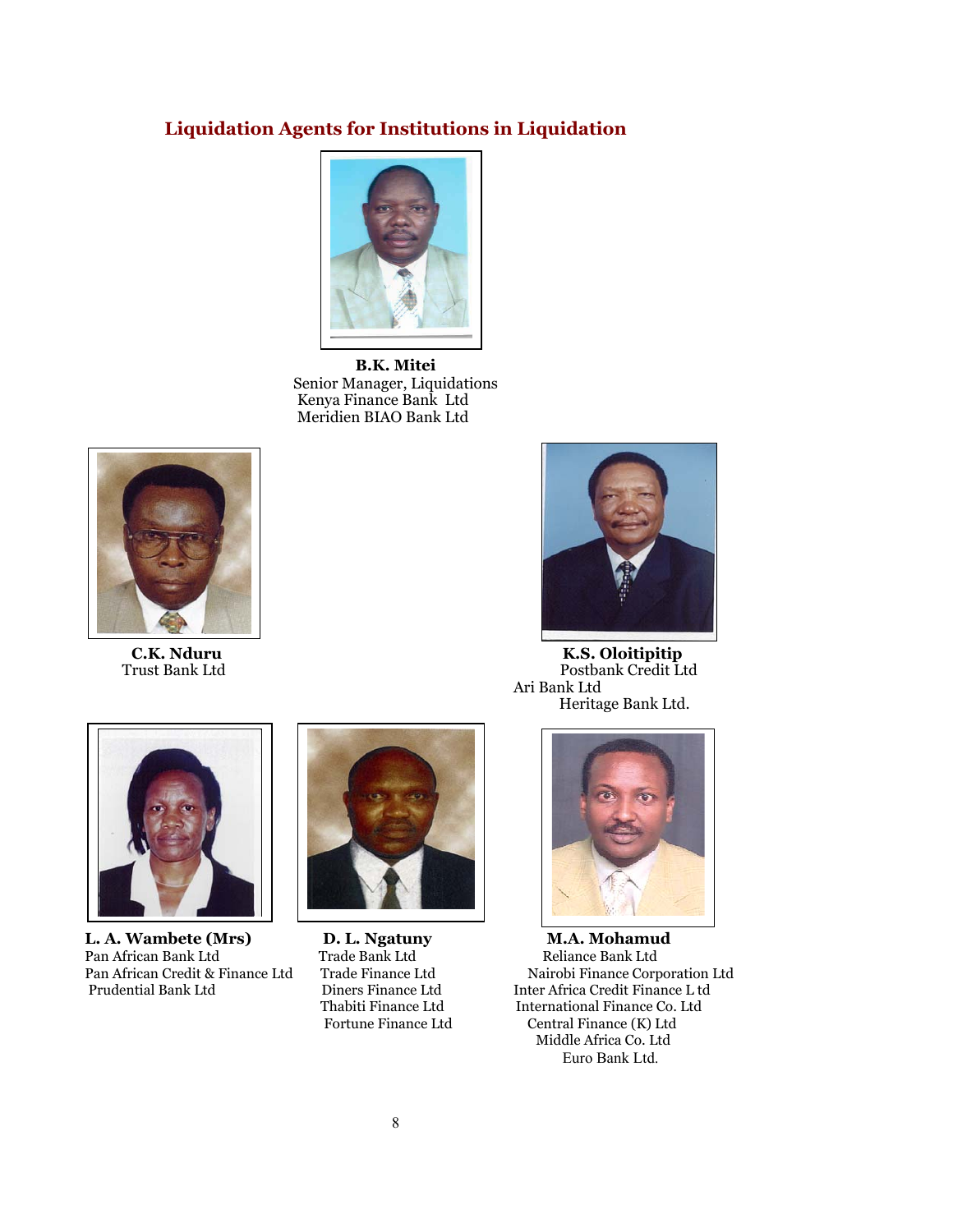## **The Year Under Review**

## **Overview of the economy**

The year under review 2003 – 2004 is important because it covers twelve months of the first eighteen months of the NARC Government. Various economic policy measures and reforms were initiated by the NARC Government as underpinned by the Economic Recovery Strategy for Wealth and Employment Creation (ERSWEC). The strategy is based on improving growth, governance, equity and poverty reduction, and employment generation. The Government has made tremendous efforts with positive prospects showing in the first eighteen months in office with improved public affairs management, bringing back good relationship with development partners among others, while addressing the myriad problems of poor governance, dilapidated infrastructure, insecurity and depressed investments.

During the year under review, the economy recovered with real GDP growth rate improving to 1.8% in 2003 from 1.2% in 2002 and is estimated to have grown at an annual rate of 2.3% in the first half of 2004. Economic growth in the period under review followed by positive changes in economic and political governance, favourable weather conditions, improved donor support, stable and conducive macroeconomic environment characterized by low interest and competitive stable exchange rate, and improved investor confidence brought about by the resumption of the IMF Poverty Reduction and Growth Facility Programme and the signing of agreements with the World Bank and other bilateral donors.

Monetary policy pursued in 2003/04 under the PRGF arrangement remained focused on the achievement of price stability. The objective of monetary policy in the financial year 2003/04 as set out in the budget speech was to maintain inflation rate at a single digit, below 5%. During the financial year, broad money supply, M3X grew by an annual rate of 12.9% compared with 7.2% target growth. The growth in money supply, though above target, was largely in credit to private sector, which expanded by an annual rate of 13.1% in the period under review up from 4.9% in the financial year 2002/2003. Consequently, month-on-month overall inflation eased from 10.91% in June 2003 to 8.35% in December 2003 and further to 5.94% in June 2004. On an annual basis, however, inflation increased modestly to 8.18% in 2003/04 from 6.57% in 2002/2003. The slightly higher inflation in excess of 5% was largely in food prices on the one hand, and imported fuel prices on the other. Food inflation was in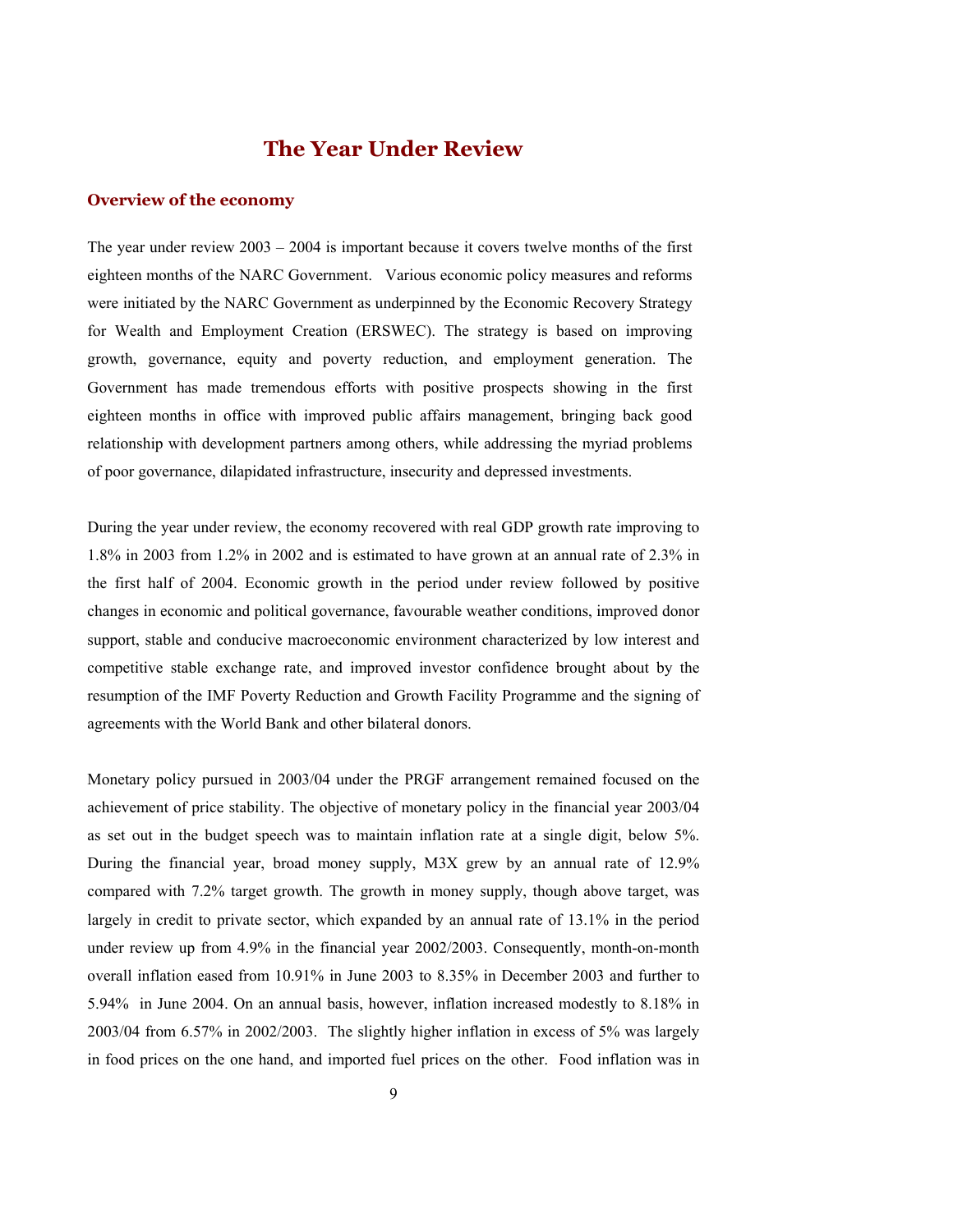double digits during the first ten months of the financial year 2003/04, while inflation in fuel and power category edged up from 3.8% at the beginning of the financial year to 7.9% in June 2004. Similarly, following the reorganisation of the public transport sector, fares increased leading to an increase in inflation in the transport and communication category from single digit in first half of the financial year to between 19.5% and 24.7% in the last first months of 2004.

Underlying inflation, which reflects monetary policy stance, however, increased during the financial year from 2.62% in July 2003 to 3.06% in June 2004. On annual basis, the underlying inflation was below 3.0% throughout the financial year, thus remaining within the objective of 3.5%. In view of the success achieved with inflation in 2003 and the first half of 2004, inflation expectations are clearly on the decline and monetary policy will stay focused on the achievement of low and stable inflation. However, the current drought and food shortages that have hit several parts of the country, slight depreciation in the shilling exchange rate and the expectation that prices of key raw materials such as oil will remain high for most of 2004, remain real threats to price stability.

In the fiscal front, the financial pressures on government expenditure to meet various development goals such as the free primary education, and infrastructure development meant that the fiscal situation became expansionary over the financial year ended June 2004. Given the limited scope of external financing due to the slow disbursement, the stock of domestic debt increased to Ksh 306.23 billion during the financial year from Ksh 289.38 billion in the year ended June 2003. However, the reduction in government domestic borrowing from Ksh46.923 billion in the financial year ended June 2003 to Ksh 8.98 billion the year ended June 2004 and restructuring of debt in favour of long-dated instruments, helped increase private sector access to credit. Consequently, short-dated interest rates reduced, while the average maturity of domestic debt lengthened to 2.22 years in June 2004 from 1.6 years in June 2003. More importantly, credit to the private sector grew by 13.1% in the year to June 2004 from 4.9% in the year to June 2003 after a long period of stagnation. Over the same times, lending rates have become increasingly affordable with the weighted average lending interest rate declining by 3.3 percentage points to 12.2% in the year to June 2004 from 15.3% in the year to July 2003. Affordable interest rates are expected to persist due to the government's commitment to limit domestic borrowing to Ksh 32 billion during the fiscal year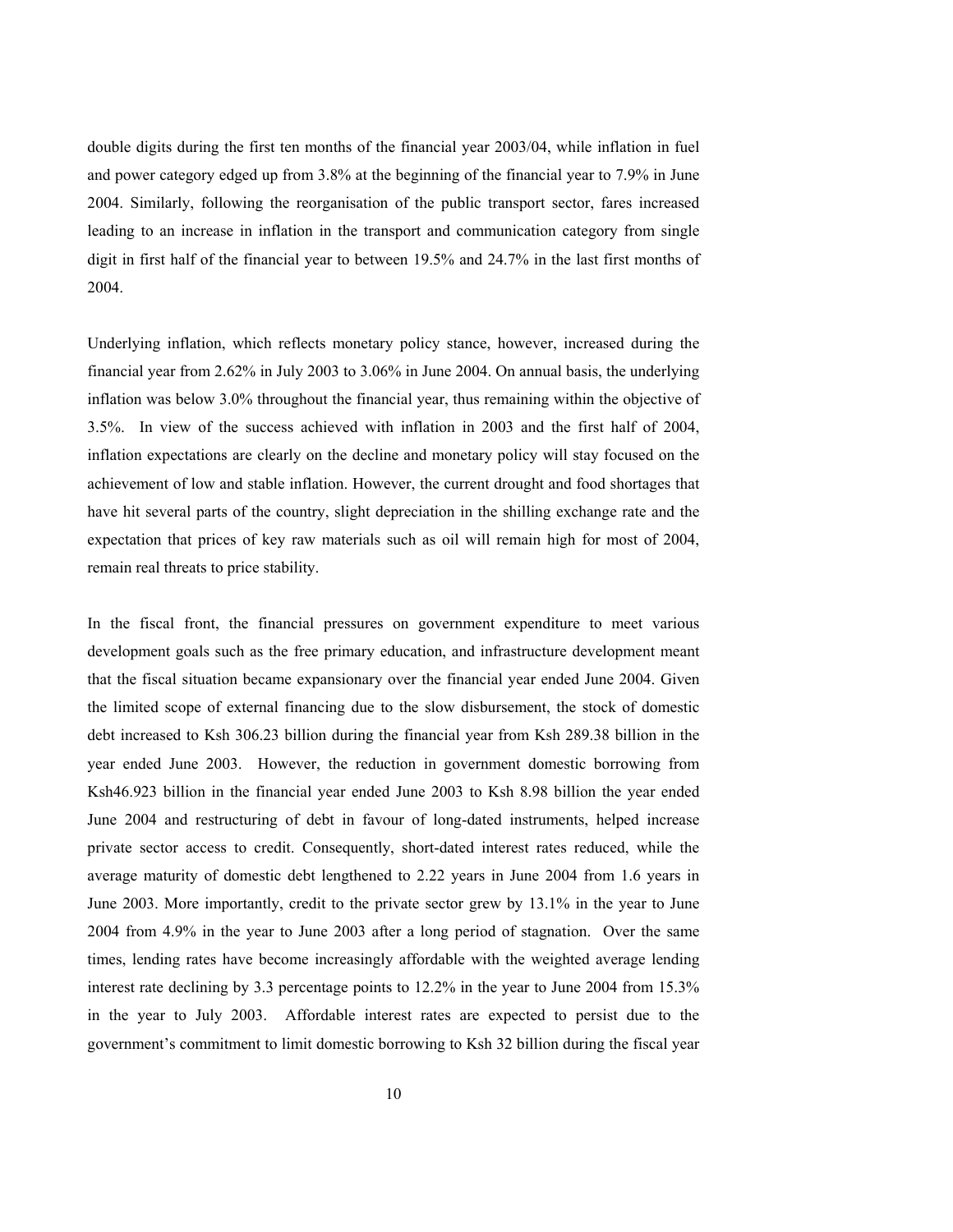#### 2004/05.

In the external sector, the overall balance of payments (BOP) position deteriorated to a surplus of US\$ 162 million during the year ended April 2004 from US\$ 236 million during the year ended April 2003. Most of the deterioration was in the capital and financial accounts. Imports grew faster than exports, widening the deficit in the merchandise account by US\$ 291 million to US\$ 1,539 million in the year to April 2004 from US\$ 1,248 million in the previous year. Major increases were noted in imports of machinery and transport equipment, oil, manufactured goods and chemicals due to increase investor confidence. Imports of oil grew by US\$ 188 million while imports of machinery and transport equipment grew by US\$ 189 million thus accounting for much of the increase in the value of imports during the year to April 2004. Exports in value grew by 8%. The improvement was mainly in horticulture, particularly vegetables and cut flowers; re-exports; and raw materials. The increase in the value of horticulture exports by US\$ 89 million to US\$ 372 million reflected improved export price. Despite the widening merchandise account deficit, the current account deficit narrowed to US\$ 2 million over the year ended April 2004 from US\$ 77 million the previous year. Notwithstanding, the deterioration in the balance of payments, gross official foreign exchange reserves rose by US\$ 125 million to US\$ 1,379 million (equivalent to 3.7 months of imports cover) at the end of April 2004 from US\$ 1,254 million at the end of April 2003. Gross foreign asset of commercial banks similarly rose by US\$ 111 million to US\$ 530 million. Gross foreign reserves of the entire banking system therefore rose by US\$ 235 million to US\$ 1,909 million or 5.2 months of imports cover at the end of April 2004 from US\$ 1,673 million or 5.1 months of import cover at the end of April 2003

In the foreign exchange market, the shilling lost ground in trading against major international currencies between July 2003 and June 2004. It depreciated against the US dollar to trade at an average of Ksh 79.27 at the end of June 2004 compared to Ksh 74.75 in July 2003. Similarly, against the Pound Sterling, the shilling depreciated to an average of Ksh 144.81 in June 2004, from Ksh 121.47 in July 2003 while against the Euro, it depreciated to exchange at Ksh 96.14 from Ksh 85.04 in the period. Fluctuations of the shilling mainly reflect developments in the international currency market, that is, the strengthening of the Great Britain Sterling Pound and Euro against the US dollar. However, in nominal effective terms, the depreciation of the shilling was much lower and not as appears from the bilateral exchange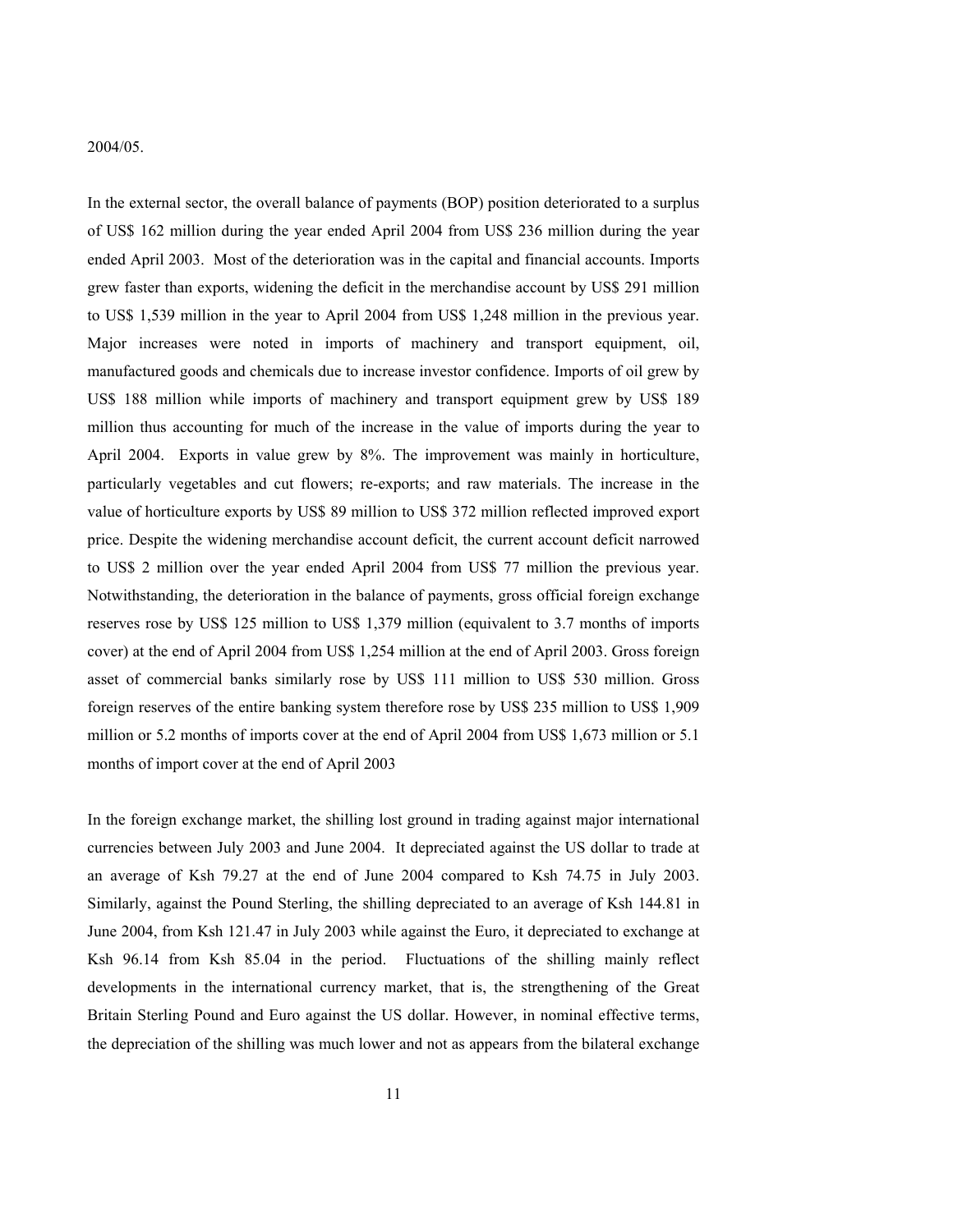rates. The nominal effective exchange rate is weighted taking into account trade volumes as well as the extent to which each of the considered currencies are used in financing trade. The depreciation of the Kenya shilling is expected to enhance exports earnings.

**Comment:** Page: 4 Wambua's input

In the financial sector, commercial banks, non-banking financial institutions and building societies maintained stability during the financial year 2003/2004. The banking sector recorded improved performance in 2003 with net profits increasing to Ksh 14.1 billion from Ksh 6 billion in 2002. However, there was an improvement in asset portfolio, deposits and capitalization while liquidity remained high and non-performing loans remained the sector's main problem. While the sector remained stable during the year ending June 2004 with no institution place under liquidation or statutory management compared to two banks placed under liquidation in the first half of 2003. During the same period, one bank, Daima Bank and one Building Society, Prudential Building Society were placed under statutory management. The improved performance resulted in lower provisions for bad and doubtful debts, reduced operational costs and improved inflows of foreign deposits. Performance in the financial sector will continue to be driven by adoption of new technology and provision of increased wide range of products and services.

The Government initiated various reforms and strategy during the year under review in the financial system that when completed will promote the effectiveness, efficiency, and stability of the system and increase the access of financial services by majority Kenyans and smallscale enterprises. Similarly performance will be enhanced by the expected restructuring of banks with government related ownership, establishment of credit reference bureaus to enable banks share information, and improvement in corporate governance introduced in the 2004/05 Budget Speech. These include initiatives to establish a regulatory and supervisory framework for the micro finance institutions and savings and credit co-operative societies and a legal framework to combat the money laundering and the financing of terrorism menaces as well as developing a strategy for development finance institutions and rural finance.

On payments, over the period commercial banks have increasingly adopted modern technology. Currently, there are over 200 automated teller machines in the country including KENSWITCH, a joint venture among a group of small banks. Settlement system has also improved significantly with cheque clearing currently taking only one day and three days within the same bank and between different banks. It is expected that the real time gross settlement system (RTGS) will be operational in the next two years. The government is also in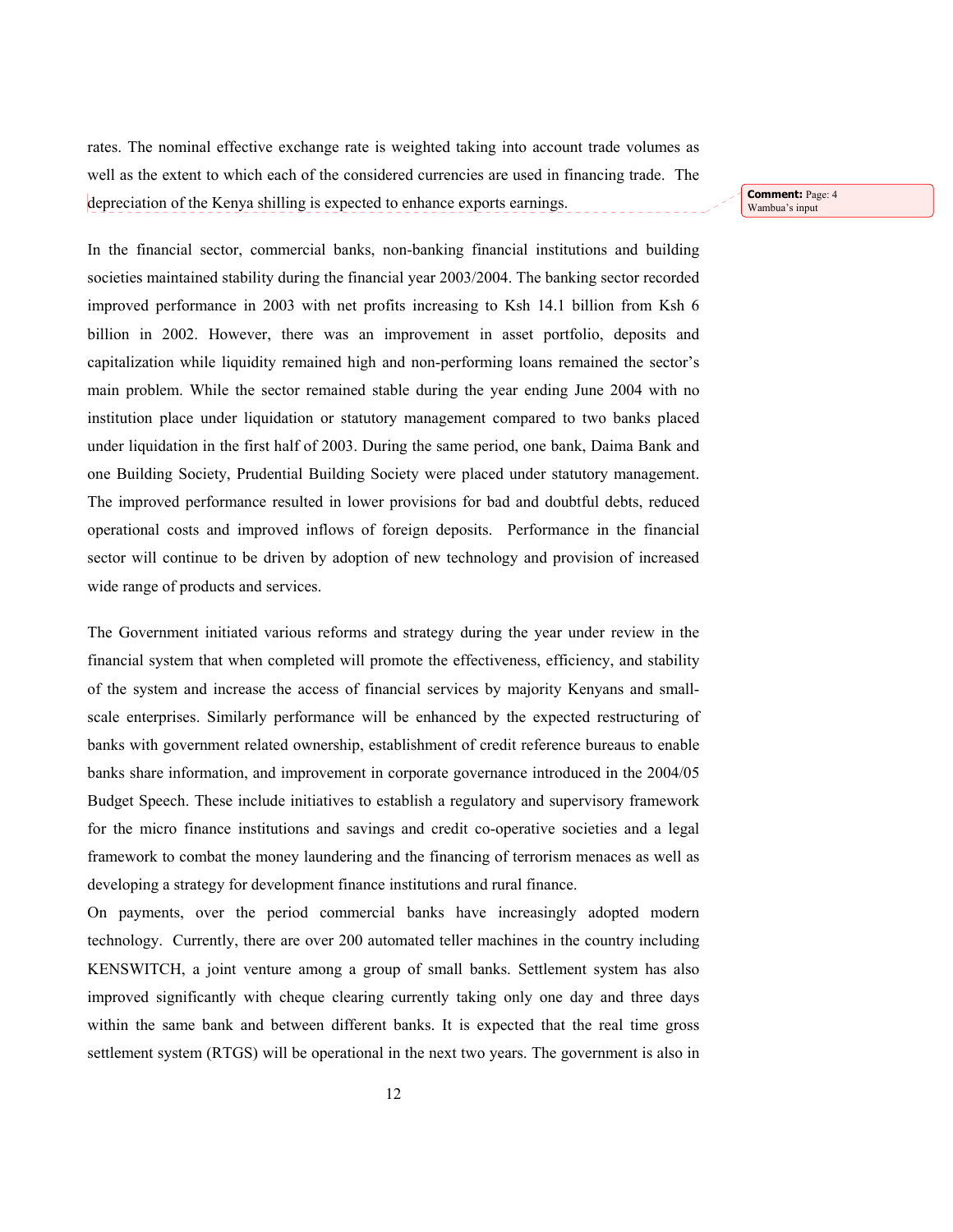the process of enacting National Payment System and Electronics Funds Transfer legislations.

On the outlook forward, the projected good performance in the regional and international front is expected to impact positively on the economy. Global economic growth forecast will be strong with the world economy expected to grow at 4.8% in 2004, the strongest performance since 1984. Growth in the world economy will boost Kenya's overall growth prospects in 2004 with major export categories like horticulture, tourism, tea, coffee and textiles expected to grow fast during the year. At the regional level, the peaceful resolution of armed conflicts particularly the recent signing of a peace agreement in Southern Sudan is expected to provide business opportunities for Kenya in the medium term particularly given the planned extension of the railway line to the region and construction of a pipeline to Mombasa for crude oil exports from Southern Sudan. Besides, Kenyan exporters stand to gain from the widened European Union market following the recent enlargement of the trading bloc to include ten other countries making the largest market bloc in the world, bigger than the US, Canada and Mexico combined. A number of Kenyan goods access the market duty free through preferential trade agreements. Other positive developments include the reversal of the adverse travel advisory by the UK and the downgrading of the negative advice by the US Government. In addition, the expected implementation of the government's investment programme particular in the construction and rehabilitation of major infrastructure and other projects will further boost growth prospects in the year and into the medium term.

However, the economic performance registered during the first half of 2004 and optimistic forecast is unlikely in the second half of the year due to the unfavourable weather conditions and the slower than anticipated disbursement of the balance of payments support by the IMF and Programme aid from other bilateral donors. In the global scene, the sharp rise in world oil prices and other raw materials poses a near–term risk to global growth, while possibility of a more general rise in inflationary pressure and policy reactions thereto pose a greater mediumterm risk. Similarly, the volatility in world travel due to terrorism threat will also continue to undermine economic growth in tourism and service sectors. The poor weather and governance issues are expected to also dampen domestic activity and lower growth prospects in the second half of 2004.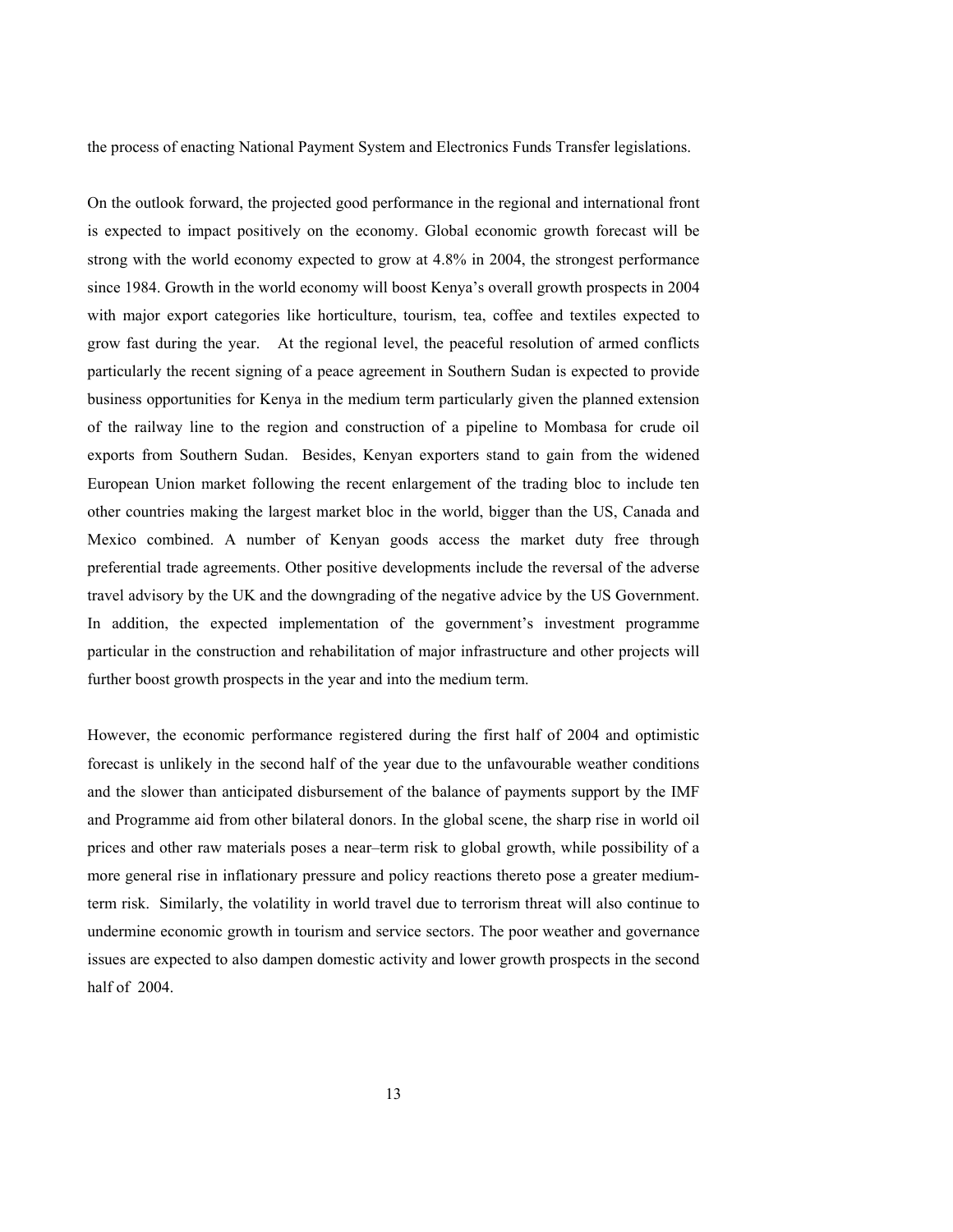## **PERFORMANCE OF MEMBER INSTITUTIONS**

## **Overview**

The banking sector comprised 50 financial institutions with 43 commercial banks, 1 non-bank financial institutions (NBFIs), 2 mortgage finance companies and 4 building societies. The Minister for Finance cancelled the operating license of one NBFI in June 2004 after it failed to meet the minimum capital requirement. And following the lifting of the moratorium on the licensing of foreign exchange bureaus in June 2003, the number of licensed foreign exchange bureaus increased to 75 in June 2004 from 48 in June 2003. Ten other foreign exchange bureaus have been licensed and are expected to begin operations during the financial year 2004/2005.

Following the economic recovery, the banking sector recorded a stable growth in the financial year 2003/2004. Deposits and capital levels in the sector grew significantly, while improved rate of compliance with statutory and prudential regulations was achieved. The improvement in the performance of the sector was also manifested in improved profitability and reduced level of non-performing loans. There were no financial institutions placed under CBK statutory management or under liquidation during the year. However, Devna Finance Co. Ltd had its license revoked for failure to meet capital adequacy requirements.

### **Structure of the Balance Sheet**

As at the end of June 2004, total assets of the banking sector increased by 14% to Kshs..546.7 bn from Kshs.477.7 bn in June 2003. The assets were mainly held 48% in loans and advances, 24% in government securities, 10% in other foreign assets and 7% in cash and balances with the Central Bank. Loans and advances rose by 19% mainly due to reduced lending rates and increased lending by commercial banks, especially of personal loans.

Despite the decline in the yields on Government securities, banks continued to invest in Treasury bills and Treasury bonds partly due to less risks of default associated with government papers.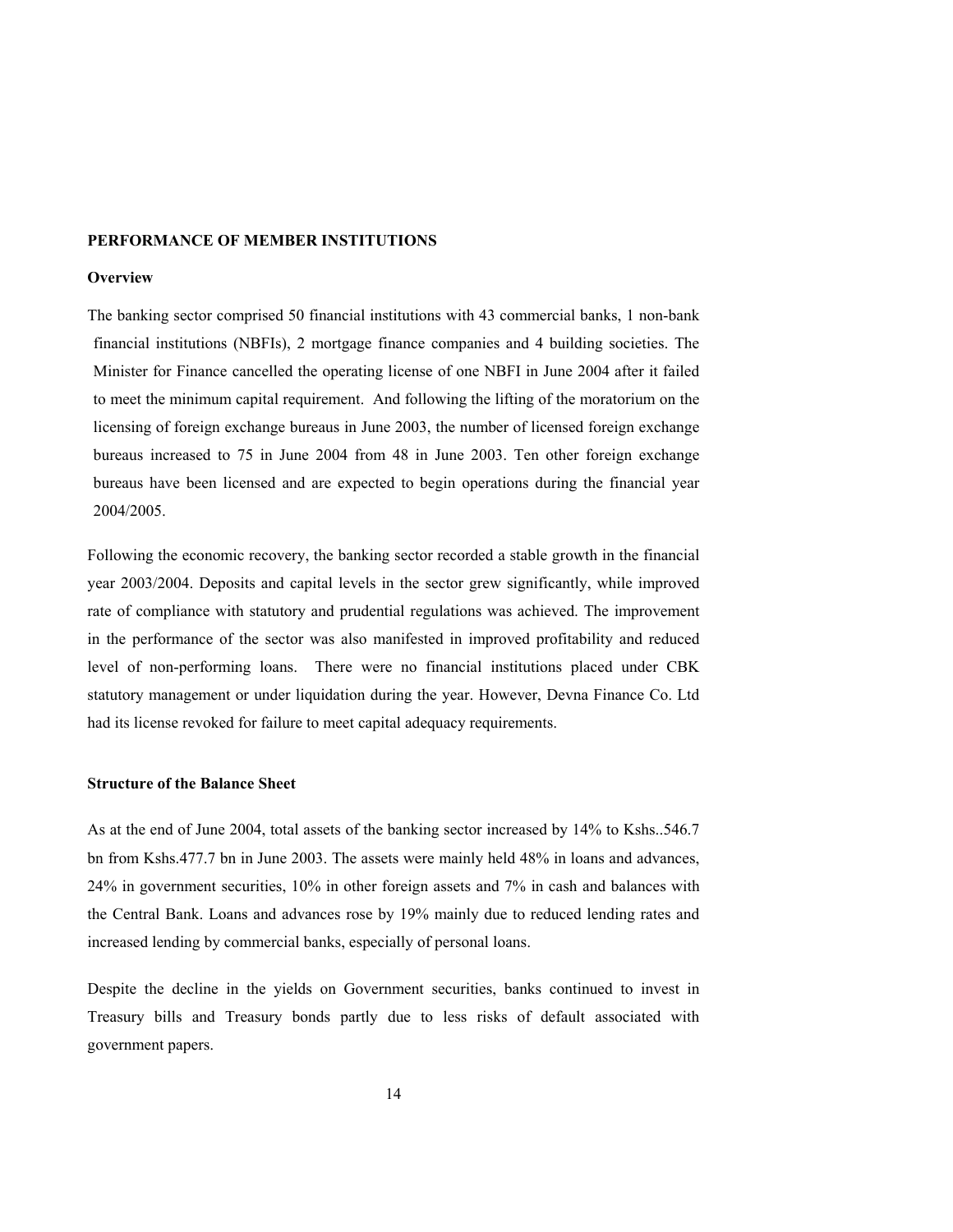## **Table 1**

| <b>Balance Sheet (Kshs. m)</b>                   |          |          |                         |
|--------------------------------------------------|----------|----------|-------------------------|
| Assets                                           | $Jun-04$ | $Jun-03$ | $\frac{0}{0}$<br>Change |
| Cash                                             | 8,715    | 7,117    | 22                      |
| <b>Balances from CBK</b>                         | 27,786   | 30,070   | -8                      |
| Placements                                       | 14,859   | 8,167    | 82                      |
| Govt. securities                                 | 131,254  | 117,177  | 12                      |
| Investments                                      | 4,800    | 6,549    | $-27$                   |
| Loans & advances (Net)                           | 218,424  | 183,172  | 19                      |
| Foreign assets                                   | 44,013   | 39,698   | 11                      |
| Other assets                                     | 96,831   | 85,768   | 13                      |
| <b>Total Assets</b>                              | 546,682  | 477,718  | 14                      |
| Liabilities and Shareholders Funds               |          |          |                         |
| Deposits                                         | 445,177  | 381,757  | 17                      |
| <b>Foreign liabilities</b>                       | 5,180    | 4,763    | 9                       |
| <b>Other liabilities</b>                         | 33,901   | 31,806   | 7                       |
| Capital & reserves                               | 62,424   | 59,392   | 5                       |
| Total Liabilities and Shareholders Funds 546,682 |          | 477,718  | 14                      |

The stock of non-performing loans (NPLs) was estimated at Kshs. 70.7 bn or 23.4% of total loans, at the end of June 2004, compared with Kshs. 74.5 bn or 28.9% of total loans at the end of June 2003. The decline in the ratio of NPLs to total loans, was attributed to the repayment and write offs of previously non-performing advances and increase in new lending. With specific provisions amounting to Kshs35.9bn and securities worth Kshs.34.2bn, net exposure of the sector stood at Kshs0.6bn or 0.8% of total NPLs as at 30<sup>th</sup> June 2004 compared with Kshs.7.2 bn or 9.7 % as at  $30^{th}$  June 2003.

## **Deposit Liabilities**

Deposit liabilities increased by 17% to Kshs.445bn as at the end of June 2004 from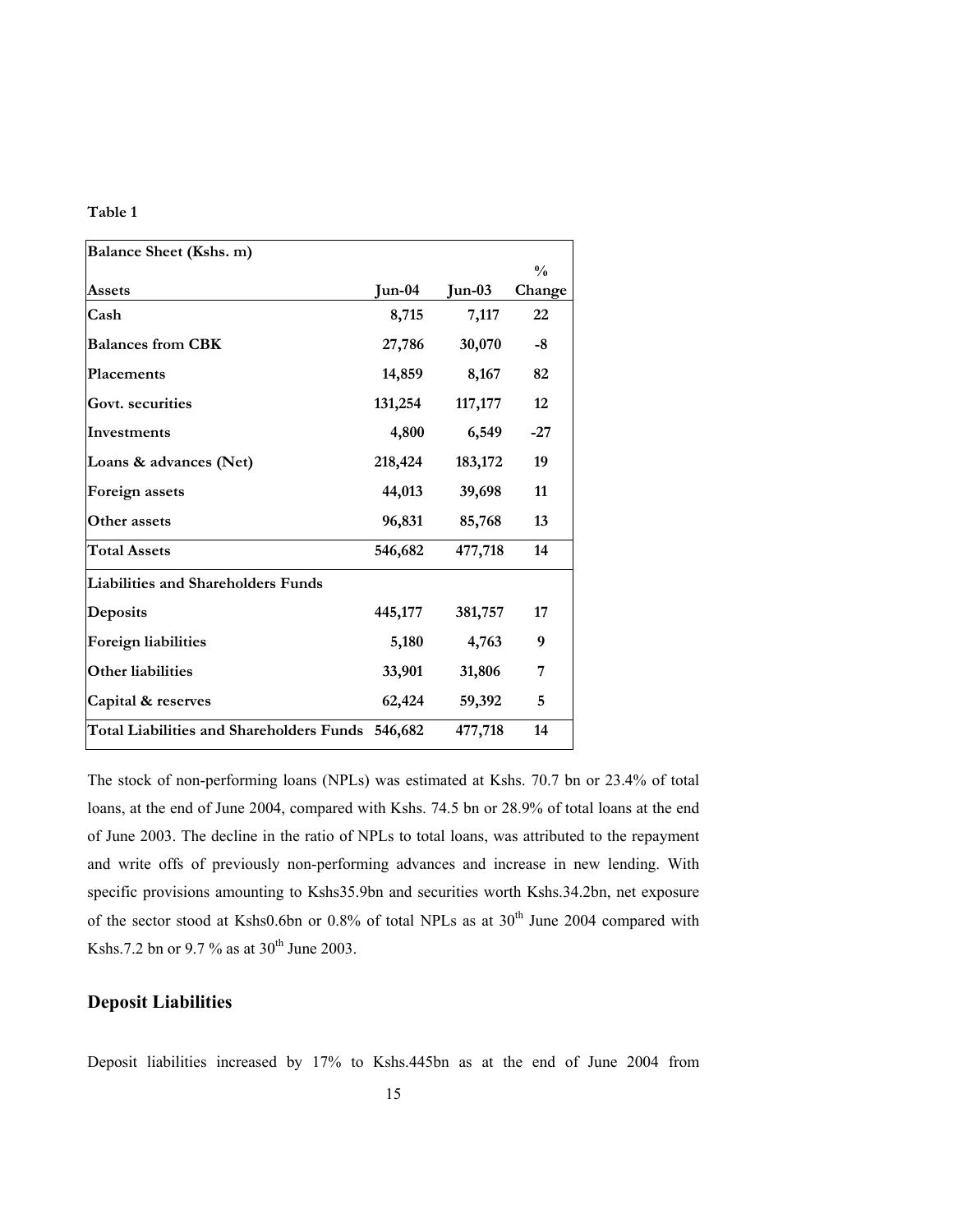Kshs.382bn in June 2003. This increase was attributed to external inflows from development partners mainly to support the free primary school programmes and other government development activities. As shown in Table 2, banks held 94.5% of the deposits, while nonbank financial institutions (NBFIs) and building societies held 3.1% and 2.4% respectively.

## *Table 2*

| <b>Composition of Deposits</b> |         |                |                       |               |               |
|--------------------------------|---------|----------------|-----------------------|---------------|---------------|
| (Kshs M)                       |         |                |                       |               |               |
|                                |         |                |                       | $\frac{0}{0}$ |               |
|                                |         | $\frac{0}{0}$  |                       | (Share        | $\frac{0}{0}$ |
|                                | Jun-04  | (Share) Jun-03 |                       |               | Change        |
| Deposits with:                 |         |                |                       |               |               |
| 1. Banks                       | 420,534 |                | 94.5% 360,110         | 94.3%         | 17%           |
| Kenya Shillings                | 351,592 |                | 302,370               |               |               |
| Foreign Currency               | 67,692  |                | 55,885                |               |               |
| <b>Accrued Interest</b>        | 1,250   |                | 1,855                 |               |               |
| 2. NBFIs                       | 13,856  | 3.1%           | 13,460                | 3.5%          | 3%            |
| Kenya Shillings                | 13,734  |                | 13,294                |               |               |
| Foreign Currency               |         |                |                       |               |               |
| <b>Accrued Interest</b>        | 122     |                | 166                   |               |               |
| 3. Building Societies          | 10,787  | 2.4%           | 8,187                 | 2.1%          | 32%           |
| Kenya Shillings                | 10,705  |                | 8,047                 |               |               |
| Foreign Currency               |         |                |                       |               |               |
| <b>Accrued Interest</b>        | 82      |                | 140                   |               |               |
| Sub-total                      | 445,177 |                | 381,757               |               |               |
| Kenya Shillings                | 376,031 |                | 323,711               |               |               |
| Foreign Currency               | 67,692  |                | 55,885                |               |               |
| Accrued Interest               | 1,454   |                | 2,161                 |               |               |
| Total                          | 445,177 |                | 100.0% 381,757 100.0% |               | 17%           |

## *Capital and Reserves*

The banking industry remained capitalised during the year to June 2004 with total capital to total risk-weighted assets ratio of 16.5% compared to 17.7% in June 2003. This was above the 12% statutory minimum requirement. The increase in absolute capital and reserves from Kshs.59.4m to Kshs.62.4m over the period was attributed to fresh capital injections and retention of profit made in year 2003 by some banks.

### **Profitability**

During the six-months period ending June 2004, the pre-tax profit of the banking sector increased by 7.0% to Kshs.7.1bn from Kshs. 6.6bn over a similar period in 2003 as shown in Table 3 below. The improved profitability was mainly attributed to a 46% reduction in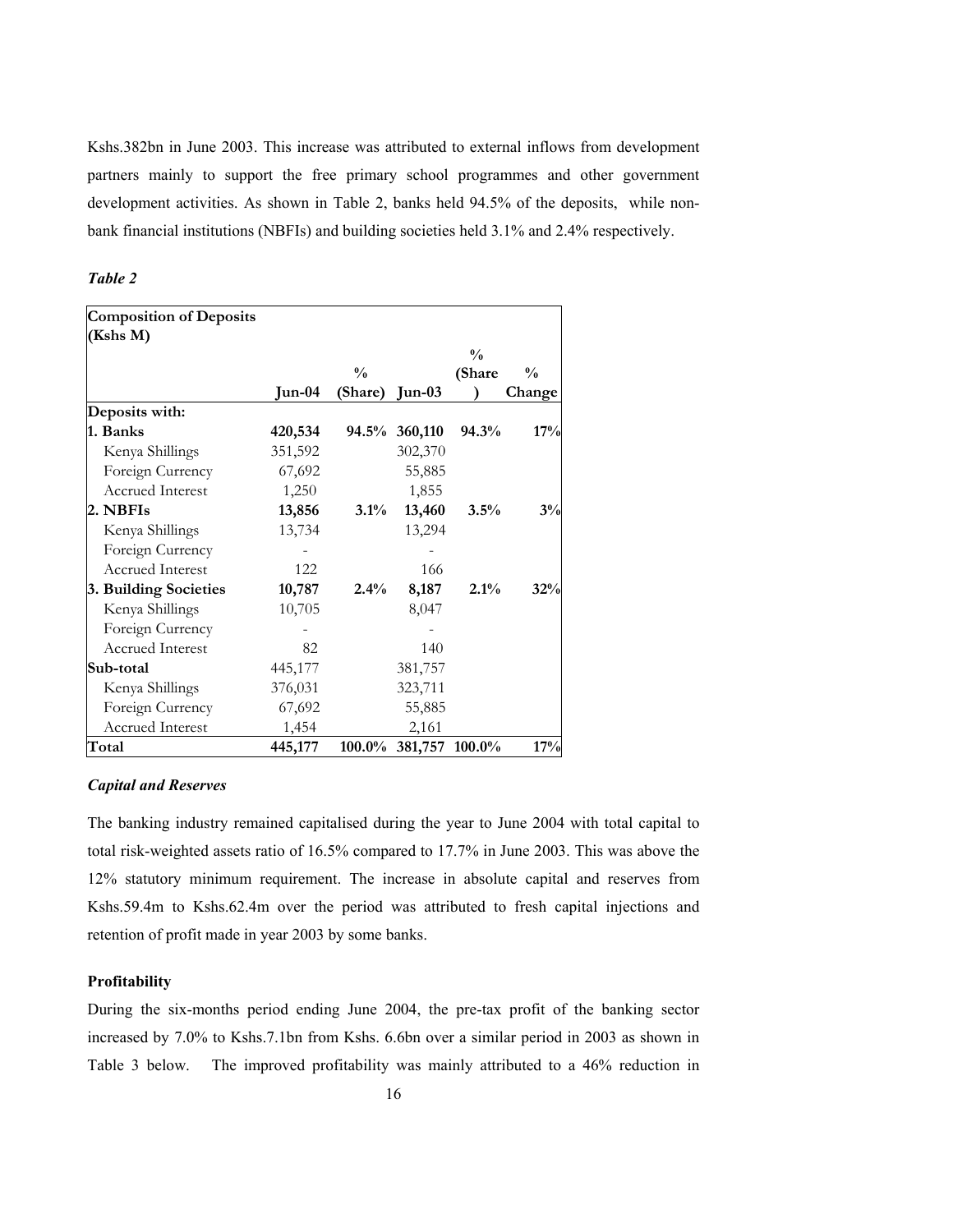interest paid on deposits.

## *Table 3*

| <b>Banking Industry Profits (Kshs m)</b> |          |        |          |  |  |
|------------------------------------------|----------|--------|----------|--|--|
|                                          | $Jun-04$ | Jun-03 | % Change |  |  |
| Total income                             | 29,816   | 30,939 | $-4\%$   |  |  |
| <b>Expenses before provisions</b>        | 19,477   | 21,102 | $-8\%$   |  |  |
| Profit before provisions                 | 10,339   | 9,837  | $5\%$    |  |  |
| <b>Provisions for bad debts</b>          | 3,263    | 3,217  | $1\%$    |  |  |
| Profit before tax                        | 7,076    | 6,620  | $7\%$    |  |  |

### *Compliance with the Banking Act and Prudential Regulations*

Central Bank's enforcement of compliance requirements through levying of penalties resulted in reduced incidences of non-compliance with the frequency of non-compliance reducing from 38 in June 2003 to 15 in June 2004. Similarly, the number of institutions that were noncompliant declined from 14 in June 2003 to 10 as at the end of June 2004. The Central Bank will continue to monitor the level of compliance in the banking sector with a view to ensuring compliance with the requirements of the Banking Act and prudential regulations.

## **Future Outlook**

The banking sector is expected to improve further in 2004/2005 as the economy recovers and banking institutions continue to prudently manage their operations. The Central Bank will also continue to publish bank charges thereby increasing customer awareness of products and services available, their associated costs and thereby enhance competition and market discipline.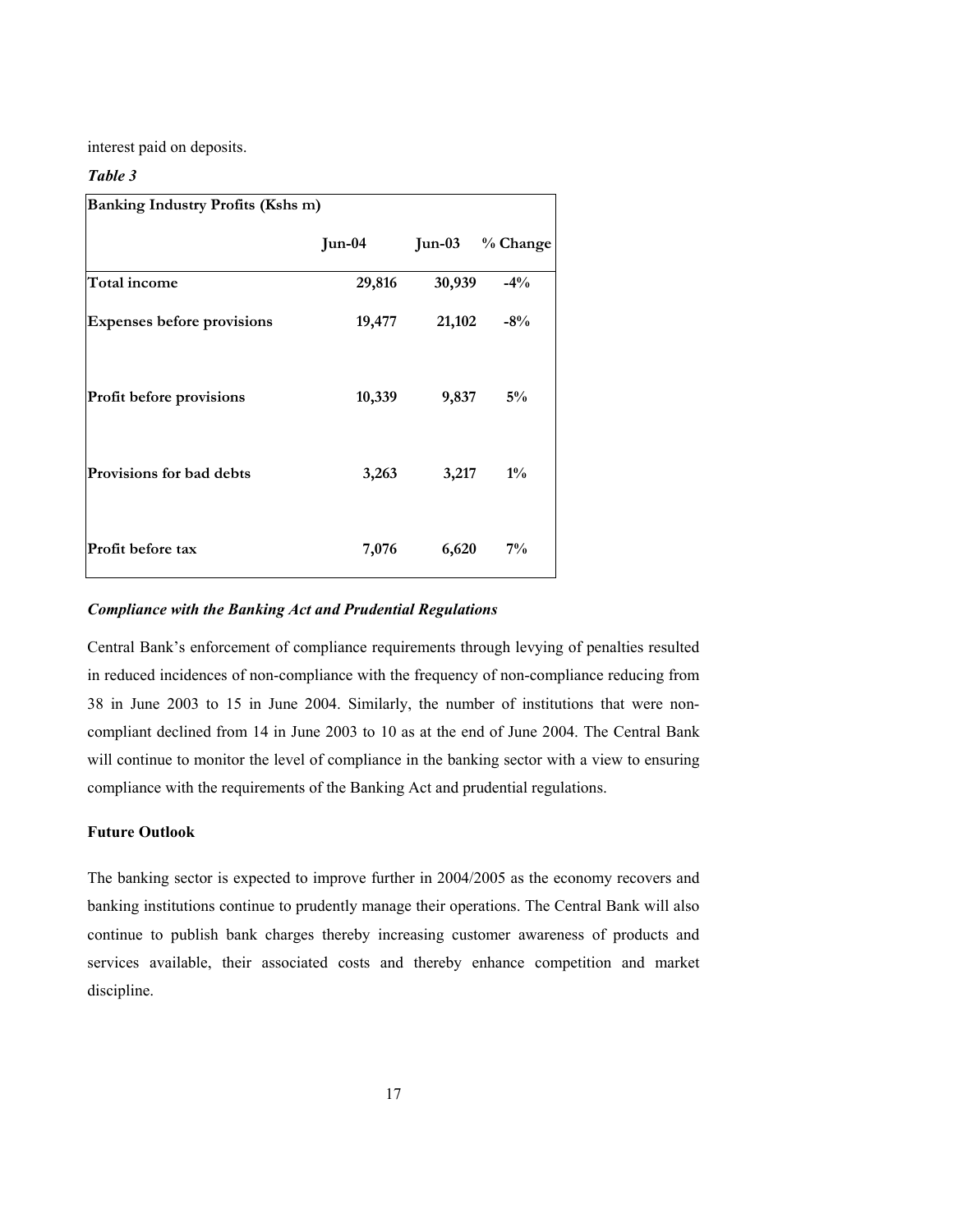## **REVIEW OF DPFB OPERATIONS**

## **Fund Membership**

At the end of the financial year, the total number of member institutions remained as in the previous year at 43 commercial banks 2 non bank financial institutions, 2 mortgage finance companies and 4 building societies. During the year Devna Finance Ltd. had its banking license revoked by the Minister for Finance through Gazette Notice No.  $5101$  dated  $29<sup>th</sup>$  June 2004. It therefore ceased to be a member of the Fund with effect from the same date. Daima Bank and Prudential Building Society, both of which are under statutory management since 14<sup>th</sup> March 2003 and 11<sup>th</sup> June 2003 continued to be members of the Fund.

### **Financial Performance**

The Fund's total income increased by 12.9% to Kshs.1,636 million compared with Kshs.1,449 million recorded in the last financial year. The increase was attributed to write back of provisions for protected deposits no longer required amounting to Kshs.345 million as at  $31<sup>st</sup>$ December 2003. Interest earned on Government Securities however declined by 22.8% from Kshs.874 million to Kshs.675 million during the financial year, due to depressed interest rates during the period under review.

On the other hand, total expenses increased to Kshs.253 million compared to Kshs.152 million the previous year.

Total assets of the Fund increased by 10.5% to Kshs.10.8 billion from Kshs.9.77 billion in the last financial year. This increase was mainly due to enhanced investments in Government Securities which increased by 12.5% to Kshs.10.8 billion from Kshs.9.6 billion in the last financial year. The Fund balance grew by 10.5% to Kshs.10.8 billion from 9.8 billion recorded the previous year. Highlights on the trend in some selected financial indicators are summarised in Table 4 below: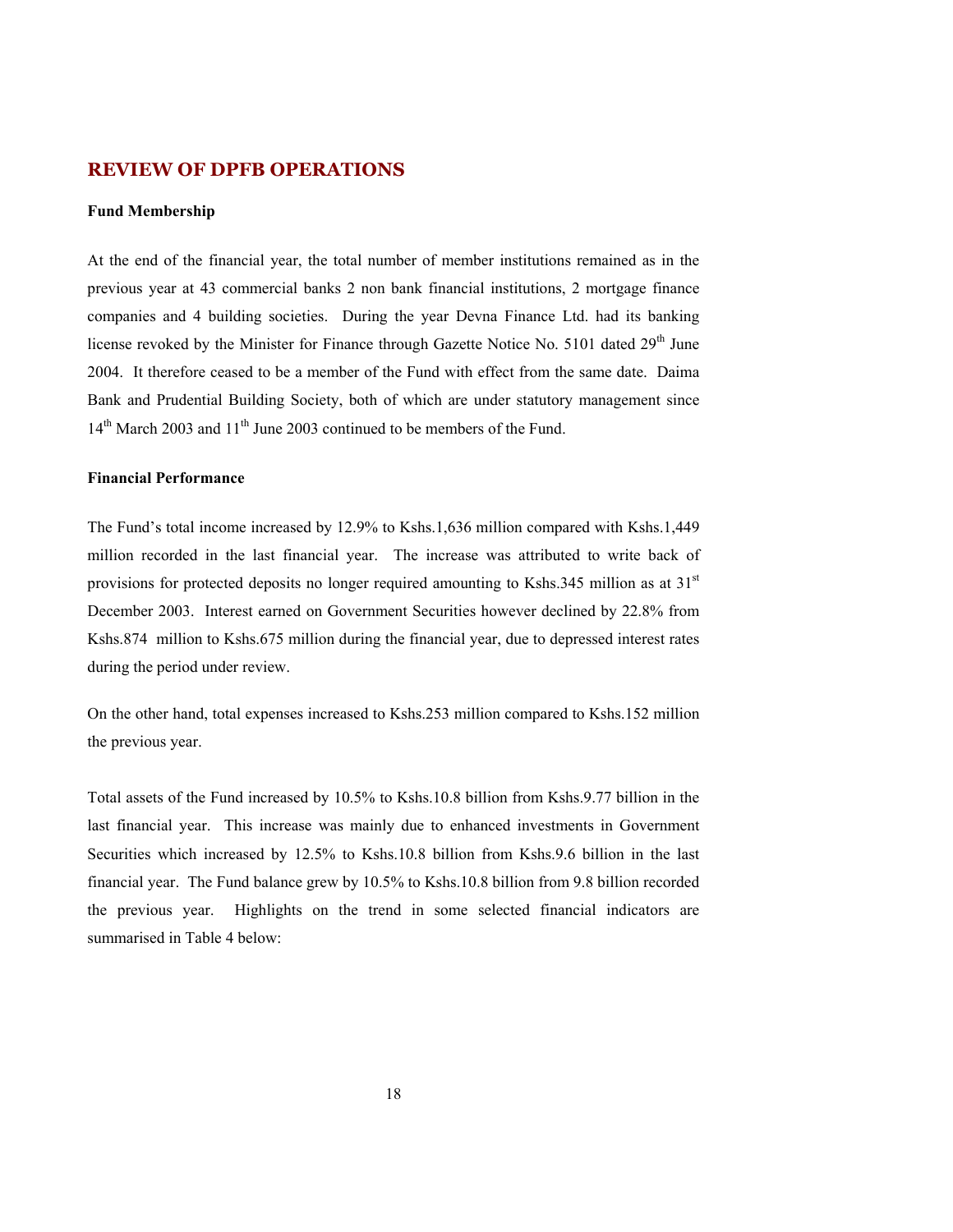## **TABLE 4: SELECTED FINANCIAL INDICATORS (KSHS.MILLIONS)**

| Year                                | 1998  | 1999  | 2000  | 2001  | 2002 | 2003  | 2004  |       |
|-------------------------------------|-------|-------|-------|-------|------|-------|-------|-------|
| Premium Receipts<br>544<br>497      | 381   |       | 399   | 445   | 465  |       | 486   |       |
| Interest earned on T/Bills<br>63    | 809   | 737   | 831   | 499   |      | 387   | 165   |       |
| Interest earned on T/Bonds 2<br>608 |       | 25    | 11    | 293   |      | 538   | 709   |       |
| Surplus<br>1,478                    | 1,076 | 199   | 1,333 | 943   |      | 1,195 | 1,297 |       |
| Net Assets<br>10,885                | 4,554 | 4,707 | 5,995 | 6,915 |      | 8,108 |       | 9,407 |

## *Source:DPFB*

## **Liquidation Activities**

## **Payment of Protected Deposits**

Total payments on protected deposit from liquidation date to June  $30<sup>th</sup>$  2004 for all the twenty two (22) institutions in liquidation combined amounted to Kshs.1,070 million an increase of only Kshs.6 million from 30<sup>th</sup> June 2003. This amount represents 75% of Kshs.1,432 million provided for payment to protected depositors in the twenty two institutions under liquidation. From January 2004, the only institutions which have been paying protected deposits were Euro Bank Ltd. and Trust Bank Ltd. For all the other institutions, the two-year period allowed for payment of the protected deposits expired by December 2003.

Details of payment of protected deposits by each individual institution is shown on Table 5.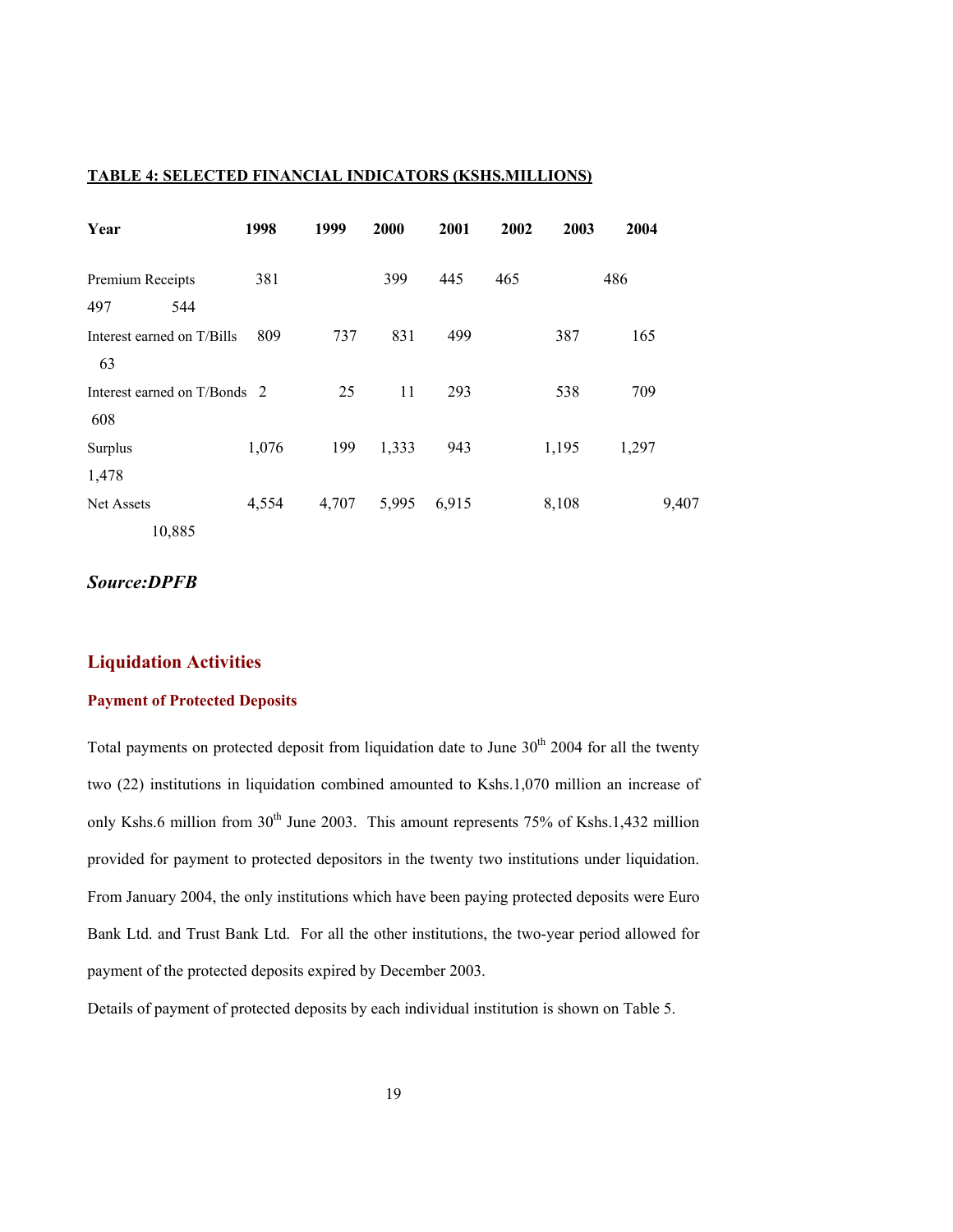| TADLE $\mathfrak z$ . I NOTECTED DETOSITS TAID AS AT $\mathfrak z$ 0111 JONE 2004 (NSHS MILLION) |                    |        |              |                              |                         |                                |                         |
|--------------------------------------------------------------------------------------------------|--------------------|--------|--------------|------------------------------|-------------------------|--------------------------------|-------------------------|
| <b>Name of Institution</b>                                                                       | Liquidation        |        | <b>Total</b> | <b>Total</b>                 | <b>Protected</b>        | <b>Protected</b>               | % of protected Deposits |
|                                                                                                  | <b>Date</b>        |        |              | <b>Deposits at Protected</b> |                         | Deposits paid Deposits paid as | Paid                    |
|                                                                                                  |                    |        |              | <b>Liquidation Deposits</b>  | as at                   | at 30.06.2004                  | as at                   |
|                                                                                                  |                    |        |              |                              | 30.06.2003              |                                | 30.06.2004              |
| Inter-Africa C. & Fin.                                                                           | 31 Jan.1993        |        | 138          | $\overline{4}$               | $\overline{\mathbf{2}}$ | $\overline{\mathbf{2}}$        | 50                      |
| Ltd.                                                                                             |                    |        |              |                              |                         |                                |                         |
| <b>International Finance</b>                                                                     | 16 Apr.1993        |        | 168          | $\overline{2}$               | $\mathbf{1}$            | $\mathbf{1}$                   | 50                      |
| Ltd.                                                                                             |                    |        |              |                              |                         |                                |                         |
| <b>Central Finance Ltd.</b>                                                                      | 19 May.1993        |        | 111          | 15                           | 12                      | 12                             | 80                      |
| <b>Postbank Credit Ltd.</b>                                                                      | <b>20 May 1993</b> | $\ast$ | 3,834        | 50                           | 48                      | 48                             | 96                      |
| <b>Trade Bank Ltd.</b>                                                                           | 18 Aug. 1993       | $***$  | 4,680        | 277                          | 255                     | 255                            | 92                      |
| <b>Trade Finance Ltd.</b>                                                                        | 18 Aug. 1993       |        | 209          | 10                           | 6                       | 6                              | 60                      |
| Middle Africa Fin. Ltd.                                                                          | 20 Aug.1993        |        | 236          | 17                           | 13                      | 13                             | 76                      |
| <b>Diners Finance Ltd.</b>                                                                       | 20 Aug.1993        |        | 554          | 144                          | 97                      | 97                             | 67                      |
| Nairobi Finance Ltd.                                                                             | 20 Aug.1993        |        | 188          | $5\phantom{.0}$              | $\overline{4}$          | $\overline{4}$                 | 80                      |
| <b>Allied Credit Ltd.</b>                                                                        | 20 Aug.1993        |        | 81           | 14                           | 8                       | 8                              | 57                      |
| <b>Pan-African Bank Ltd.</b>                                                                     | 18 Aug. 1994       | $***$  | 2,421        | 107                          | 90                      | 90                             | 84                      |
| Pan-African C & Fin.                                                                             | 18 Aug. 1994       |        | 139          | 8                            | 6                       | 6                              | 75                      |
| <b>Thabiti Finance Ltd.</b>                                                                      | 19 Dec.1994        |        | 924          | 54                           | 33                      | 33                             | 61                      |
| <b>Meridien Biao Bank</b><br>Ltd.                                                                | 15 Apr.1996        |        | 805          | 47                           | 39                      | 39                             | 82                      |
| <b>Heritage Bank Ltd.</b>                                                                        | 13 Sept.1996       |        | 376          | 10                           | 8                       | 8                              | 80                      |
| <b>Kenya Finance Bank</b><br>Ltd.                                                                | 29 Oct.1996        |        | 2,009        | 386                          | 323                     | 323                            | 96                      |
| <b>Ari Bank Corporation</b><br>Ltd.                                                              | 5 Dec.1997         |        | 286          | 13                           | 6                       | 6                              | 46                      |
| <b>Prudential Bank Ltd.</b>                                                                      | 5 May 2000         |        | 600          | 18                           | 12                      | 12                             | 67                      |
| <b>Reliance Bank Ltd.</b>                                                                        | 12 Sept. 2000      |        | 1,154        | 88                           | 48                      | 50                             | 57                      |
| <b>Fortune Finance Ltd.</b>                                                                      | 14 Sept. 2000      |        | 320          | 33                           | 24                      | 24                             | 73                      |
| <b>Trust Bank Ltd.</b>                                                                           | 15 Aug. 2001       |        | 167          | 111                          | 21                      | 24                             | 22                      |
| Euro Bank Ltd.                                                                                   | 21 Feb. 2003       |        | 2,060        | 19                           | 8                       | 9                              | 47                      |
| <b>TOTAL</b>                                                                                     |                    |        | 21,460       | 1,432                        | 1,064                   | 1,070                          | 75                      |

## **TABLE 5 : PROTECTED DEPOSITS PAID AS AT 30TH JUNE 2004 (KSHS MILLION)**

Source: DPFB

\* Includes CBK balance of Ksh 1,433million.

\*\* Includes CBK balance of Ksh 2,414million and DPFB balance of Ksh 659million.

Includes investor's funds (CBK) of Ksh 1,800million.

## **Debt Recovery**

The number of institutions in liquidation remained unchanged at twenty two (22) in the period under review. Cumulatively these institutions had collected Kshs.4,561 million as at the end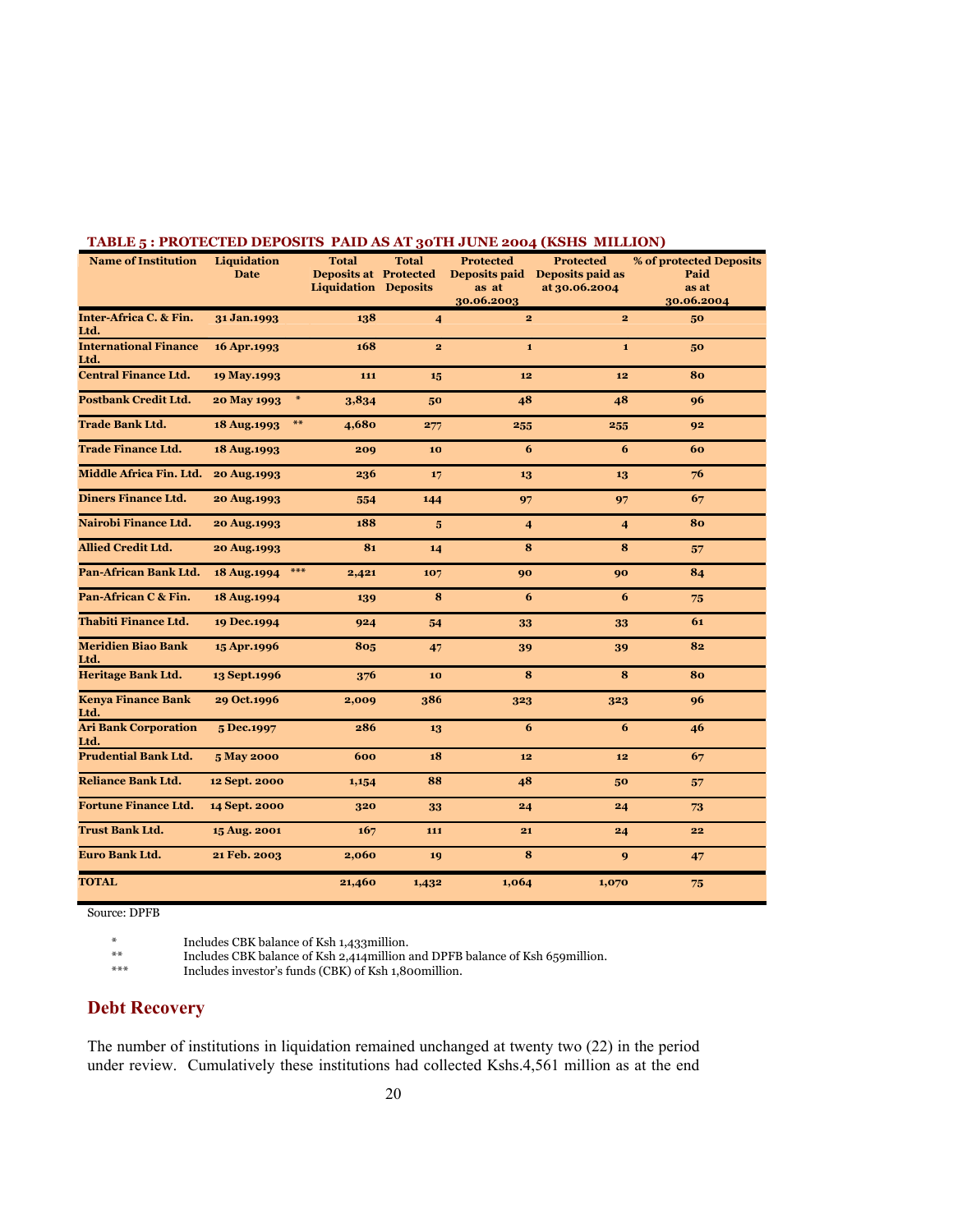of June 2004 from liquidation. These collections constituted 12.6% of the total outstanding loans of Kshs.36,216 million as at liquidation date. Over the last one year only half of the institutions managed to make collections while the other half collected nothing or negligible amounts. Apart from two, most of those which did not make any collections are institutions which went under in 1993 and 1994 and therefore collections have become marginal, partly due to lack of securities, poor loan documentation, delay in determination of cases in court, inability to execute judgements and the harsh economic conditions. The collections for the current year therefore dropped by 29% compared to the last financial year. Another factor which affected collections in Trust Bank was a court order which stopped the liquidation process for four months from January – April, 2004.

The performance of the individual institutions is indicated in Table 6 below.

| <b>Name of Institution</b>        | Liquidation<br><b>Date</b> | <b>Total Loans</b><br>as at | <b>Total Loans</b><br><b>Recovered</b> | <b>Total Loans</b><br><b>Recovered</b> | <b>Recoveries</b><br>In | <b>Recoveries</b><br>In | $%$ of<br>Original |
|-----------------------------------|----------------------------|-----------------------------|----------------------------------------|----------------------------------------|-------------------------|-------------------------|--------------------|
|                                   |                            | <b>Liquidation</b>          | as at                                  | as at                                  | 2002/2003               | 2003/2004               | <b>Debt</b>        |
|                                   |                            | Date.                       | <b>June 2003</b>                       | <b>June 2004</b>                       |                         |                         | <b>Recovered</b>   |
| Inter-Africa C. & Fin. Ltd.       | 31 Jan.1993                | 155                         | 35.70                                  | 35.70                                  | 0.00                    | 0.00                    | 23.03              |
| <b>International Finance Ltd.</b> | 16 Apr.1993                | 176                         | 5.20                                   | 5.20                                   | 0.00                    | 0.00                    | 2.95               |
| <b>Central Finance Ltd.</b>       | 19 May.1993                | 111                         | 106.07                                 | 106.07                                 | 0.07                    | 0.00                    | 95.55              |
| <b>Postbank Credit Ltd.</b>       | 20 May 1993                | 3,605                       | 1,755.26                               | 1,784.69                               | 24.22                   | 29.39                   | 49.50              |
| <b>Trade Bank Ltd.</b>            | 18 Aug.1993                | 3,955                       | 739.80                                 | 743.85                                 | 32.90                   | 4.05                    | 18.81              |
| <b>Trade Finance Ltd.</b>         | 18 Aug.1993                | 105                         | 94.66                                  | 94.66                                  | 1.51                    | 0.00                    | 90.15              |
| <b>Middle Africa Fin. Ltd.</b>    | 20 Aug.1993                | 656                         | 53.85                                  | 53.85                                  | 0.62                    | 0.00                    | 8.21               |
| <b>Diners Finance Ltd.</b>        | 20 Aug.1993                | 358                         | 116.00                                 | 116.13                                 | 1.50                    | 0.13                    | 32.44              |
| Nairobi Finance Ltd.              | 20 Aug.1993                | 187                         | 57.50                                  | 57.50                                  | 0.00                    | 0.00                    | 30.75              |
| <b>Allied Credit Ltd.</b>         | 20 Aug.1993                | 111                         | 4.40                                   | 4.40                                   | 0.00                    | 0.00                    | 3.96               |
| <b>Pan-African Bank Ltd.</b>      | 18 Aug.1994                | 1,433                       | 264.64                                 | 269.77                                 | 8.90                    | 5.13                    | 18.82              |
| Pan-African C & Fin. Ltd          | 18 Aug.1994                | 445                         | 103.38                                 | 104.43                                 | 15.38                   | 1.05                    | 23.46              |
| <b>Thabiti Finance Ltd.</b>       | 19 Dec. 1994               | 1,217                       | 98.88                                  | 100.08                                 | 3.13                    | 1.20                    | 8.22               |
| <b>Meridien Biao Bank Ltd.</b>    | 15 Apr.1996                | 224                         | 73.82                                  | 74.15                                  | 0.24                    | 0.33                    | 33.10              |
| <b>Heritage Bank Ltd.</b>         | 13 Sept. 1996              | 458                         | 46.03                                  | 48.63                                  | 0.55                    | 2.60                    | 10.62              |
| <b>Kenya Finance Bank Ltd.</b>    | 29 Oct.1996                | 2,329                       | 337.01                                 | 388.67                                 | 11.78                   | 51.66                   | 16.69              |
| <b>Ari Bank Corporation Ltd.</b>  | 05 Dec.1997                | 453                         | 24.74                                  | 24.74                                  | 1.03                    | 0.00                    | 5.46               |
| <b>Prudential Bank Ltd.</b>       | 05 May 2000                | 633                         | 57.00                                  | 57.79                                  | 8.60                    | 0.79                    | 9.13               |
| <b>Reliance Bank Ltd.</b>         | 12 Sept. 2000              | 1,591                       | 66.31                                  | 101.80                                 | 37.51                   | 35.49                   | 6.40               |
| <b>Fortune Finance Ltd.</b>       | 14 Sept. 2000              | 345                         | 32.90                                  | 36.11                                  | 15.70                   | 3.21                    | 10.47              |
| <b>Trust Bank Ltd.</b>            | 15 Aug. 2001               | 13,808                      | 248.20                                 | 308.81                                 | 143.27                  | 60.61                   | 2.24               |
| Euro Bank Ltd.                    | 21 Feb. 2003               | 3,861                       | 12.32                                  | 44.05                                  | 12.32                   | 31.73                   | 1.14               |
| <b>TOTAL</b>                      |                            | 36,216                      | 4,333.67                               | 4,561.04                               | 319.23                  | 227.37                  | 12.59              |

**Source: DPFB**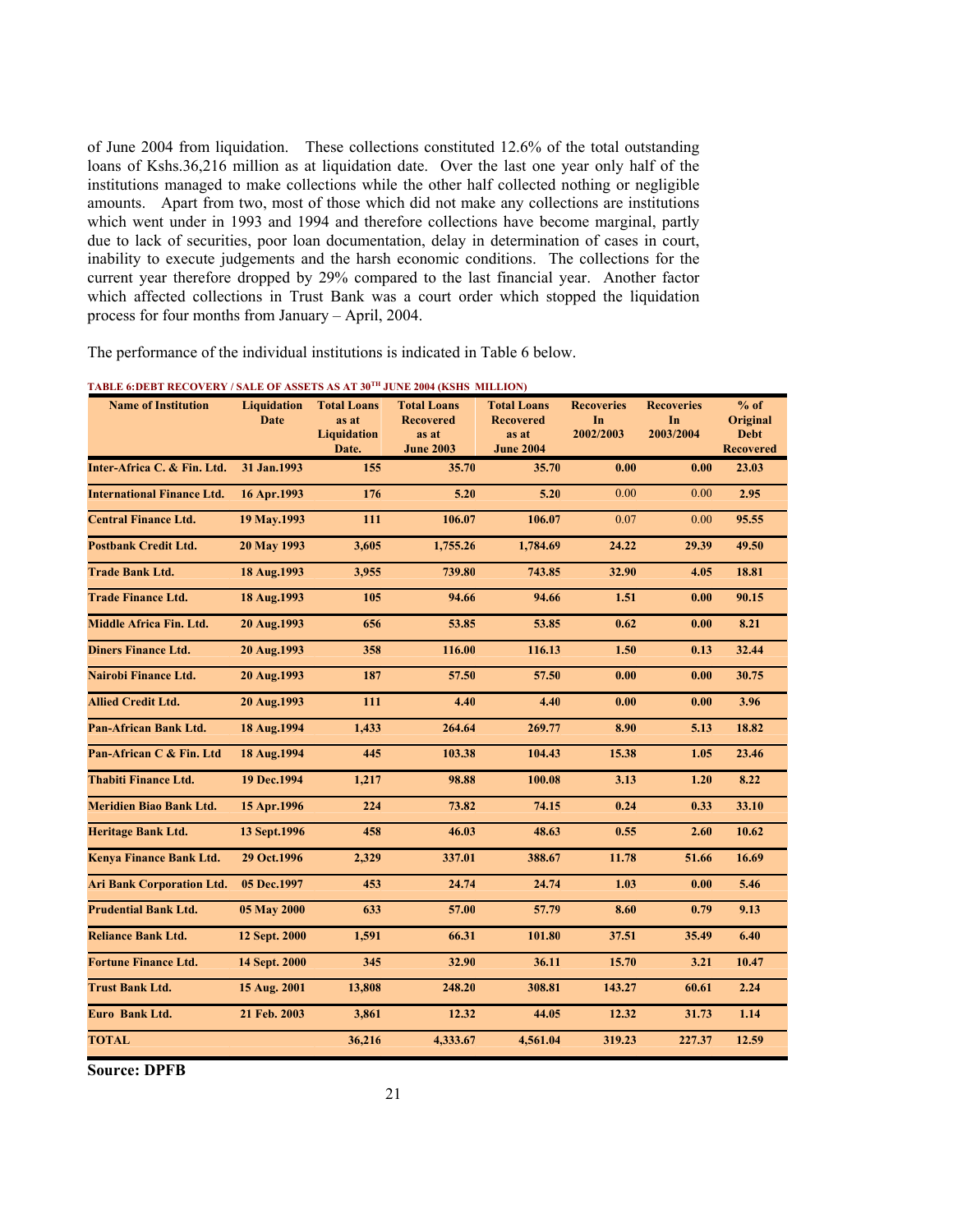## **Payment of Dividends**

A total of Kshs.4,093 million had been paid in the form of dividends as at  $30<sup>th</sup>$  June 2004 compared with Kshs.4061 million as at  $30^{th}$  June 2003, a marginal increase of 0.8%. During the year under review only Kshs.32 million was paid out as dividends compared with Kshs.167 million in the year 2002/2003. Only Thabiti Finance Ltd. managed to declare dividends during the year compared with five institutions the previous year. Two main reasons affected the payment of dividends in the year under review namely:- Poor recoveries and the fact that payment of previous declared dividends for those who had not collected legally came to an end in December 2003.

Details of payments by individual institutions are as per Table 7 below.

| <b>Name of Institution</b>        | <b>Liquidation</b> |              | <b>Total</b>       | <b>Dividends</b> | <b>Dividends</b> | <b>Dividends</b> | <b>Dividends</b> |
|-----------------------------------|--------------------|--------------|--------------------|------------------|------------------|------------------|------------------|
|                                   | <b>Date</b>        |              | <b>Deposits</b>    | paid             | paid             | paid             | paid             |
|                                   |                    |              | at                 | as at            | as at            | in               | in               |
|                                   |                    |              | <b>Liquidation</b> | 30.06.2003       | 30.06.2004       | 2002/2003        | 2003/2004        |
| Inter-Africa C. & Fin. Ltd.       | 31 Jan. 1993       |              | 138                | 14.10            | 14.10            | 0.00             | 0.00             |
| <b>International Finance Ltd.</b> | 16 Apr.1993        |              | 168                | 0.00             | 0.00             | 0.00             | 0.00             |
| <b>Central Finance Ltd.</b>       | 19 May.1993        |              | 111                | 104.10           | 104.10           | 0.00             | 0.00             |
| <b>Postbank Credit Ltd.</b>       | 20 May 1993        | $\star$      | 3,834              | 1,284.66         | 1,284.66         | 19.90            | 0.00             |
| <b>Trade Bank Ltd.</b>            | 18 Aug.1993        | $\star\star$ | 4,680              | 596.50           | 596.52           | 0.60             | 0.02             |
| <b>Trade Finance Ltd.</b>         | 18 Aug.1993        |              | 209                | 80.23            | 80.23            | 0.00             | 0.00             |
| Middle Africa Fin. Ltd.           | 20 Aug.1993        |              | 236                | 14.70            | 14.70            | 0.00             | 0.00             |
| <b>Diners Finance Ltd.</b>        | 20 Aug.1993        |              | 554                | 244.80           | 244.84           | 0.00             | 0.04             |
| Nairobi Finance Ltd.              | 20 Aug.1993        |              | 188                | 48.10            | 48.10            | 0.00             | 0.00             |
| <b>Allied Credit Ltd.</b>         | 20 Aug.1993        |              | 81                 | 0.00             | 0.00             | 0.00             | 0.00             |
| <b>Pan-African Bank Ltd.</b>      | 18 Aug.1994        | ***          | 2,421              | 584.51           | 584.51           | 0.38             | 0.00             |
| Pan-African C & Fin.              | 18 Aug.1994        |              | 139                | 136.43           | 136.43           | 0.00             | 0.00             |
| <b>Thabiti Finance Ltd.</b>       | 19 Dec. 1994       |              | 924                | 59.30            | 71.45            | 0.00             | 12.15            |
| <b>Meridien Biao Bank Ltd.</b>    | 15 Apr.1996        |              | 805                | 325.85           | 326.85           | 1.64             | 1.00             |
| Heritage Bank Ltd.                | 13 Sept.1996       |              | 376                | 12.43            | 12.43            | 0.00             | 0.00             |
| Kenya Finance Bank Ltd.           | 29 Oct.1996        |              | 2,009              | 174.40           | 177.05           | 25.78            | 2.65             |
| <b>Ari Bank Corporation Ltd.</b>  | 05 Dec.1997        |              | 286                | 20.80            | 20.80            | 0.00             | 0.00             |
| <b>Prudential Bank Ltd.</b>       | 05 May 2000        |              | 600                | 139.40           | 139.40           | 47.10            | 0.00             |
| <b>Reliance Bank Ltd.</b>         | 12 Sept. 2000      |              | 1,154              | 86.99            | 86.99            | 1.47             | 0.00             |
| <b>Fortune Finance Ltd.</b>       | 14 Sept. 2000      |              | 320                | 86.90            | 92.84            | 23.80            | 5.94             |
| <b>Trust Bank Ltd.</b>            | 15 Aug. 2001       |              | 167                | 46.79            | 56.78            | 46.79            | 9.99             |
| Euro Bank Ltd.                    | 21 Feb. 2003       |              | 2,060              | 0.00             | 0.00             | 0.00             | 0.00             |
| <b>TOTAL</b>                      |                    |              | 21,460             | 4,060.99         | 4,092.78         | 167.4            | 31.79            |

**Table 7: Dividends Paid as at 30th June 2004 (Kshs Million)**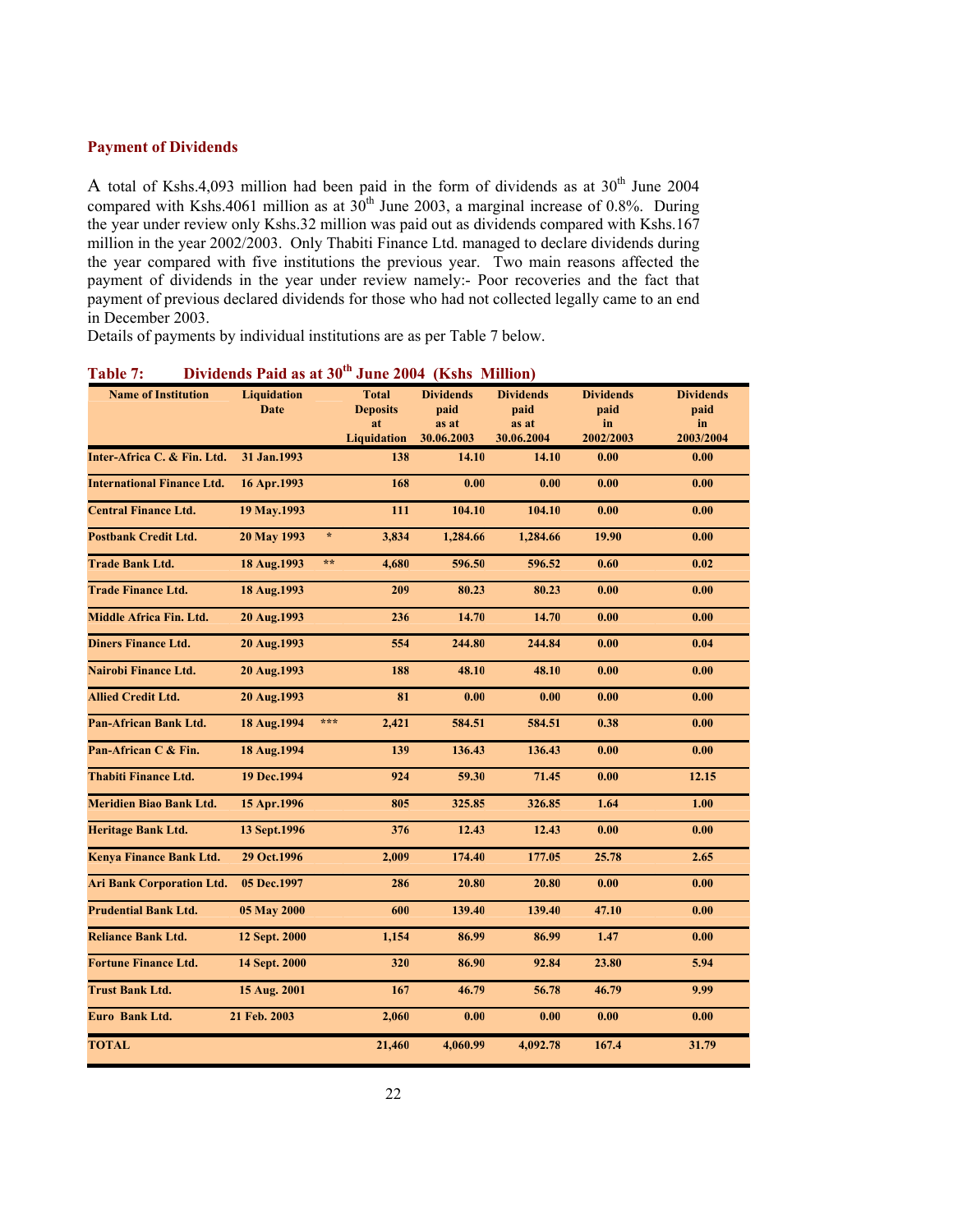## Source: DPFB

| *   | Includes CBK balance of Kshss 1,433 million.                                    |
|-----|---------------------------------------------------------------------------------|
| **  | Includes CBK balance of Ksh 2,414 million and DPFB balance of Kshs 659 million. |
| *** | Includes investor's funds (CBK) of Kshs.1,800 million.                          |

*Deposit protection fund board Annual report and financial statements For the year ended 30th June 2004* **FUND INFORMATION**

| <b>Board of Directors</b>          | : Andrew K. Mullei<br>- Chairman<br>: Isaac A. Awuondo<br>- Member<br>: Joseph Kinyua<br>- Permanent Secretary, Treasury<br>: Rasiklal C. Kantaria - Member<br>: Jeremy P. Okora<br>- Member<br>: Albert J.K. Ruturi<br>- Member<br>: Gideon M. Muriuki - Member |  |  |  |  |
|------------------------------------|------------------------------------------------------------------------------------------------------------------------------------------------------------------------------------------------------------------------------------------------------------------|--|--|--|--|
| <b>Secretary</b>                   | : Jane K. Ikunyua                                                                                                                                                                                                                                                |  |  |  |  |
| <b>Auditors</b>                    | : KLSA Pannell Kerr Forster<br>: Certified Public Accountants<br>: P.O. Box 47323, 00100<br>: NAIROBI                                                                                                                                                            |  |  |  |  |
| <b>Principal Bankers</b>           | : Central Bank of Kenya<br>: P.O. Box 60000<br>: NAIROBI                                                                                                                                                                                                         |  |  |  |  |
| <b>Principal place of business</b> | : Central Bank of Kenya Building<br>: Haile Selassie Avenue<br>: NAIROBI                                                                                                                                                                                         |  |  |  |  |
| Subsidiary                         | : Consolidated Bank of Kenya Limited (51%)                                                                                                                                                                                                                       |  |  |  |  |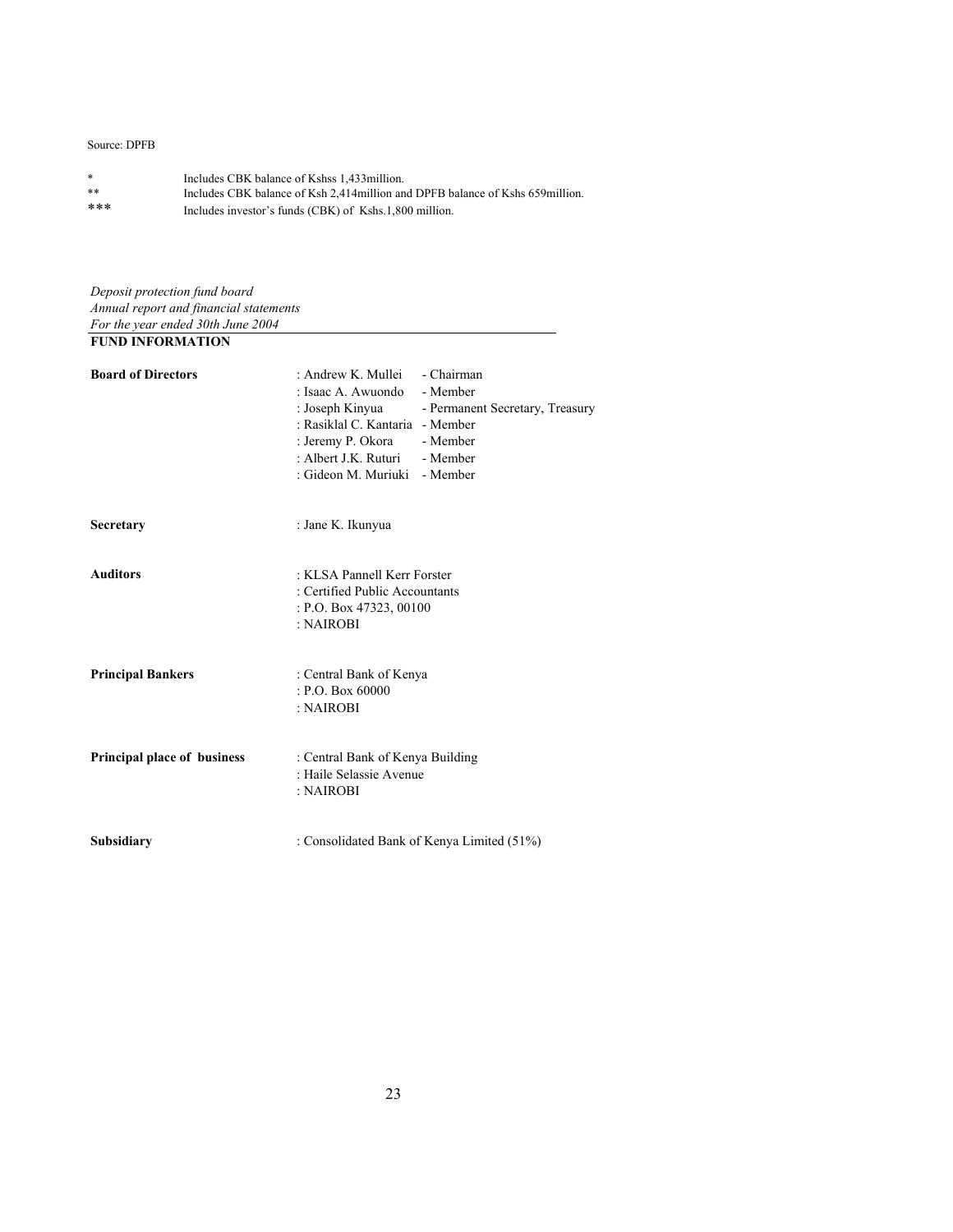*Deposit protection fund board Annual report and financial statements For the year ended 30th June 2004* **STATEMENT OF DIRECTORS' RESPONSIBILITIES**

The Banking Act requires the directors to prepare financial statements for each financial year, which give a true and fair view of the state of affairs of the fund as at the end of the financial year and of its operating results for the year. It also requires the directors to ensure the fund keeps proper accounting records which disclose, with reasonable accuracy, the financial position of the fund. They are also responsible for safeguarding the assets of the fund.

The directors accept responsibility for the annual financial statements, which have been prepared using appropriate accounting policies supported by reasonable and prudent judgements and estimates, in conformity with International Financial Reporting Standards and in the manner required by the Banking Act. The directors are of the opinion that the financial statements give a true and fair view of the state of the financial affairs of the fund as at 30th June 2004 and of its operating results for the year then ended. The directors further confirm the accuracy and completeness of the accounting records maintained by the fund which have been relied upon in the preparation of the financial statements, as well as on the adequacy of the systems of internal financial controls.

Nothing has come to the attention of the directors to indicate that the fund will not remain a going concern for at least the next twelve months from the date of this statement.

Approved by the board of directors on …………………2004 and signed on its behalf by:

**Chairman Member**

**………………………………… ………………………………..**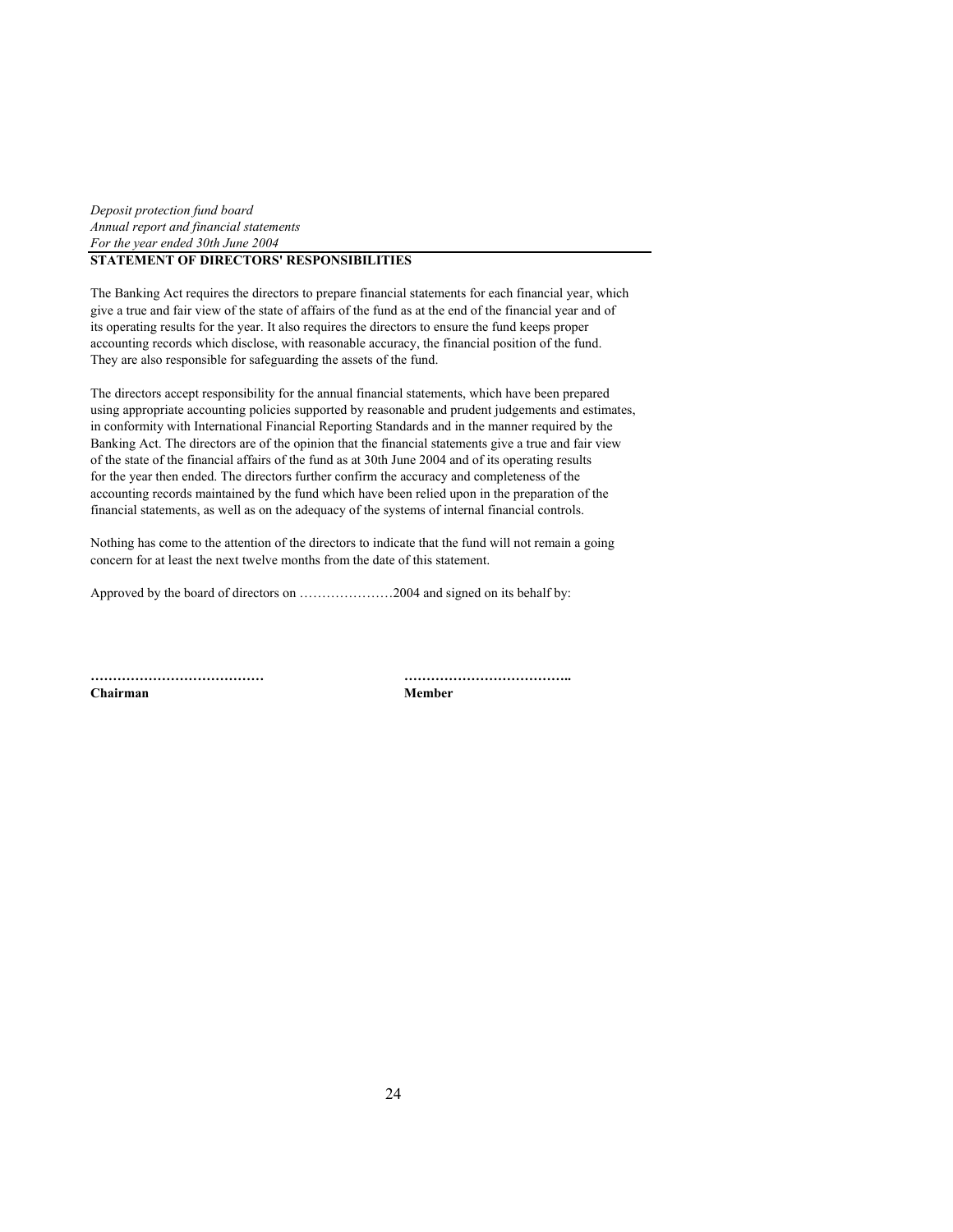### **REPORT OF THE AUDITORS TO THE MINISTER FOR FINANCE ON THE FINANCIAL STATEMENTS OF DEPOSIT PROTECTION FUND BOARD**

We have audited the financial statements set out on pages 4 to 14. We have obtained all the information and explanations which to the best of our knowledge and belief were necessary for the purposes of our audit.

#### **Respective responsibilities of directors and auditors**

The directors are responsible for the preparation of the financial statements as set out on page 2. Our responsibility is to express an independent opinion on the financial statements based on our audit and to report our opinion to you.

#### **Basis of opinion**

We conducted our audit in accordance with International Standards on Auditing. Those standards require that we plan and perform the audit to obtain reasonable assurance that the financial statements are free from material misstatement. An audit includes examining, on a test basis evidence supporting the amounts and disclosures in the financial statements. It also includes assessing the accounting principles used and significant estimates made by the directors, as well as an evaluation of the overall presentation of the financial statements. We believe that our audit provides a reasonable basis for our opinion

#### **Qualifications**

As stated in note 17, the financial statements of the subsidiary company, Consolidated Bank of Kenya Limited, have not been consolidated with those of the fund because the Banking Act restricts its investments to government securities only. Non consolidation of the financial statements contravenes the requirement of the International Accounting Standard 27 on 'Consolidation of Financial Statements and Accounting for Investments in Subsidiaries'. Further, the investment in the subsidiary is in contravention of the provisions of Section 37(3) of the Banking Act.

International Accouting Standard 39 on Financial Instruments requires that such equity investments be valued every year to determine the fair value. The value of Kshs. 100,000 stated in the balancesheet is inadequate in view of the of the subsidiary's financial position as at 31 December 2003.

#### **Opinion**

Except for the above and to the effect of any adjustments that may be necessry, in our opinion, proper books of account have been kept and the financial statements which are in agreement therewith, give a true and fair view of the state of the financial affairs of the Deposit Protection Fund Board as at 30th June 2004 and of the surplus and the cash flows for the year then ended and comply with the Banking Act and International Financial Reporting Standards in all other respects.

## **KLSA**

**Certified Public Accountants Nairobi**

#### **PIN NO: P051130467R**

**………………………..2004**

#### **398/04**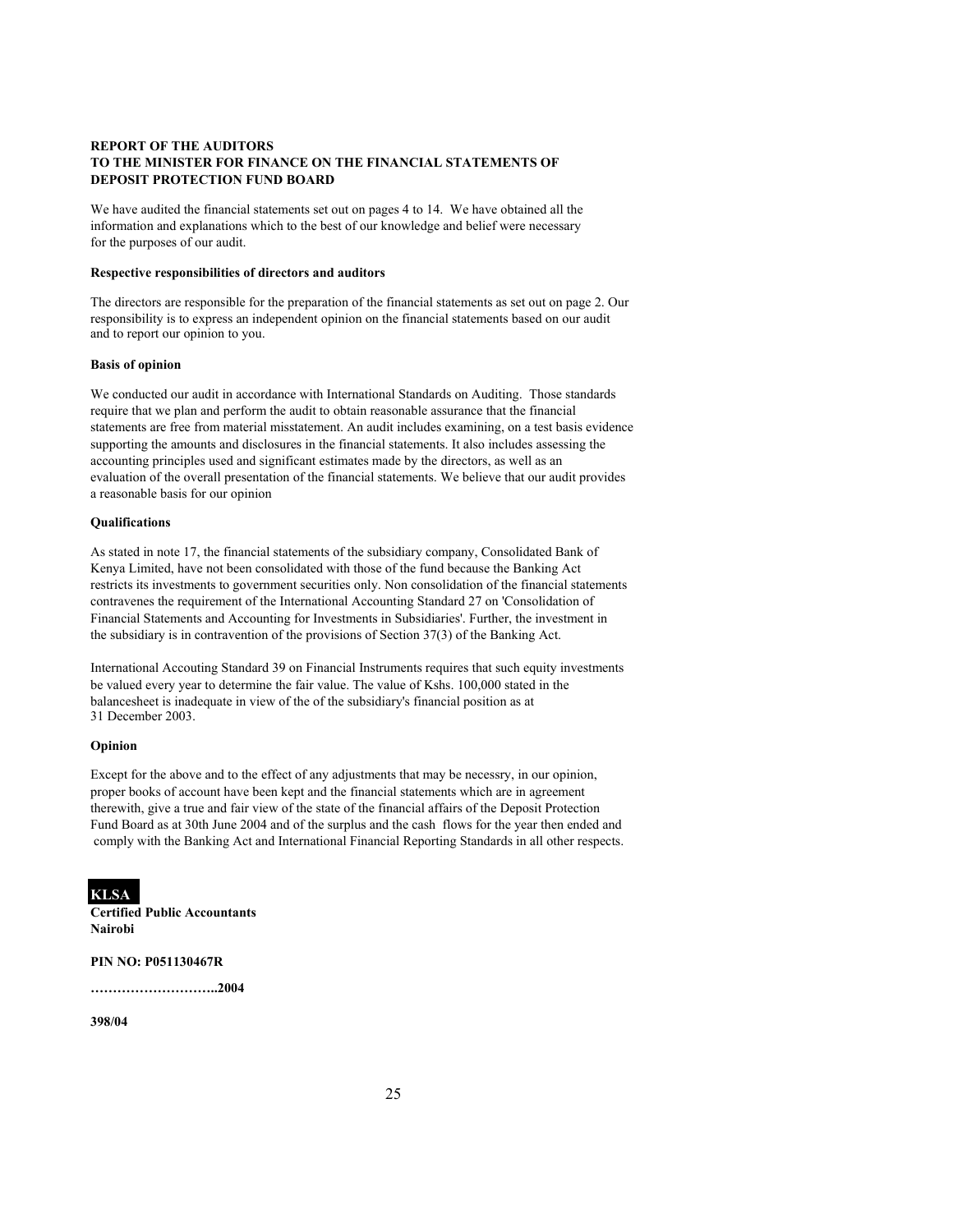## *Deposit Protection Fund Board Financial statements For the year ended 30th June 2004*

**INCOME AND EXPENDITURE ACCOUNT**

|                                                           | <b>Notes</b> | 2004<br><b>KShs'000</b> | 2003<br><b>KShs'000</b> |
|-----------------------------------------------------------|--------------|-------------------------|-------------------------|
| <b>INCOME</b>                                             |              |                         |                         |
| Assessed income                                           |              | 543,769                 | 496,556                 |
| Investment income                                         | 1            | 674,749                 | 874,348                 |
| Other income                                              | 2            | 72,044                  | 96,654                  |
| Write back/(additional) provisions for protected deposits | 3            | 345,172                 | (18, 544)               |
|                                                           |              | 1,635,734               | 1,449,014               |
| <b>EXPENDITURE</b>                                        |              |                         |                         |
| Administration and establishment expenses                 | 4            | 150,270                 | 141,467                 |
| Provision for bad debts                                   |              | 102,345                 | 10,126                  |
|                                                           |              | 252,615                 | 151,593                 |
|                                                           |              |                         |                         |
| <b>SURPLUS FOR THE YEAR</b>                               |              | 1,383,119               | 1,297,421               |

The accounting policies on pages 8 and 9 and the notes on pages 10 to 14 form an integral part of the financial statements.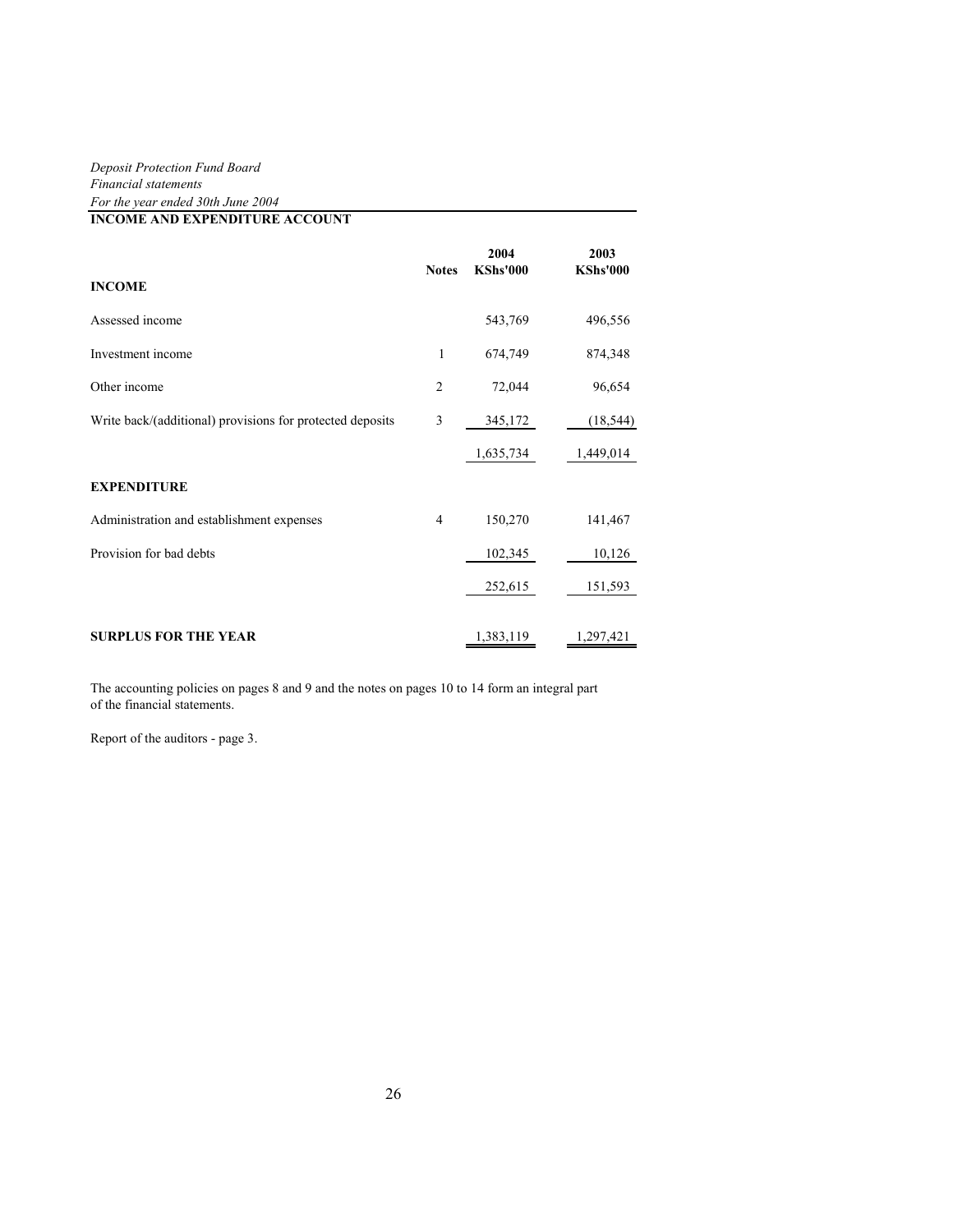## *Deposit Protection Fund Board*

*Financial statements*

| For the year ended 30th June 2004               |              |                         |                                       |
|-------------------------------------------------|--------------|-------------------------|---------------------------------------|
| <b>BALANCE SHEET</b>                            | <b>Notes</b> | 2004<br><b>KShs'000</b> | 2003<br>(Restated)<br><b>KShs'000</b> |
| <b>ASSETS</b>                                   |              |                         |                                       |
| <b>Non-current assets</b>                       |              |                         |                                       |
| Property and equipment                          | 6            | 17,679                  | 19,316                                |
| Prepaid operating lease rentals                 | $\tau$       | 4,307                   | 4,406                                 |
| Investment in subsidiary                        | 8            | 100                     | 100                                   |
| Government securities maturing after 12 months  | 9            | 5,356,003               | 6,489,215                             |
|                                                 |              | 5,378,089               | 6,513,037                             |
| <b>Current assets</b>                           |              |                         |                                       |
| Debtors and prepayments                         | 10           | 18,195                  | 161,273                               |
| Due from Central Bank of Kenya                  | 11           |                         | 986                                   |
| Government securities maturing within 12 months | 9            | 5,398,309               | 3,098,850                             |
| Cash at bank and in hand                        | 12           | 8,398                   | (3,827)                               |
|                                                 |              | 5,424,902               | 3,257,282                             |
| <b>Total assets</b>                             |              | 10,802,991              | 9,770,319                             |
| <b>FUNDS BALANCE AND LIABILITIES</b>            |              |                         |                                       |
| <b>Fund balance</b>                             | 13           | 10,790,248              | 9,407,129                             |
| <b>Current liabilities</b>                      |              |                         |                                       |
| Creditors and accruals                          | 14           | 9,059                   | 22,582                                |
| Due to Central Bank of Kenya                    | 11           | 155                     |                                       |
| Provision for protected deposit claims          | 15           | 3,529                   | 340,608                               |
|                                                 |              | 12,743                  | 363,190                               |
| <b>Total fund balance and liabilities</b>       |              | 10,802,991              | 9,770,319                             |
|                                                 |              |                         |                                       |

The financial statements on pages 4 to 14 were approved by the Board of Directors on ………………….2004 and were signed on its behalf by:

**………………………………… ……………………………….. Chairman Member**

The accounting policies on pages 8 and 9 and the notes on pages 10 to 14 form an integral part of the financial statements.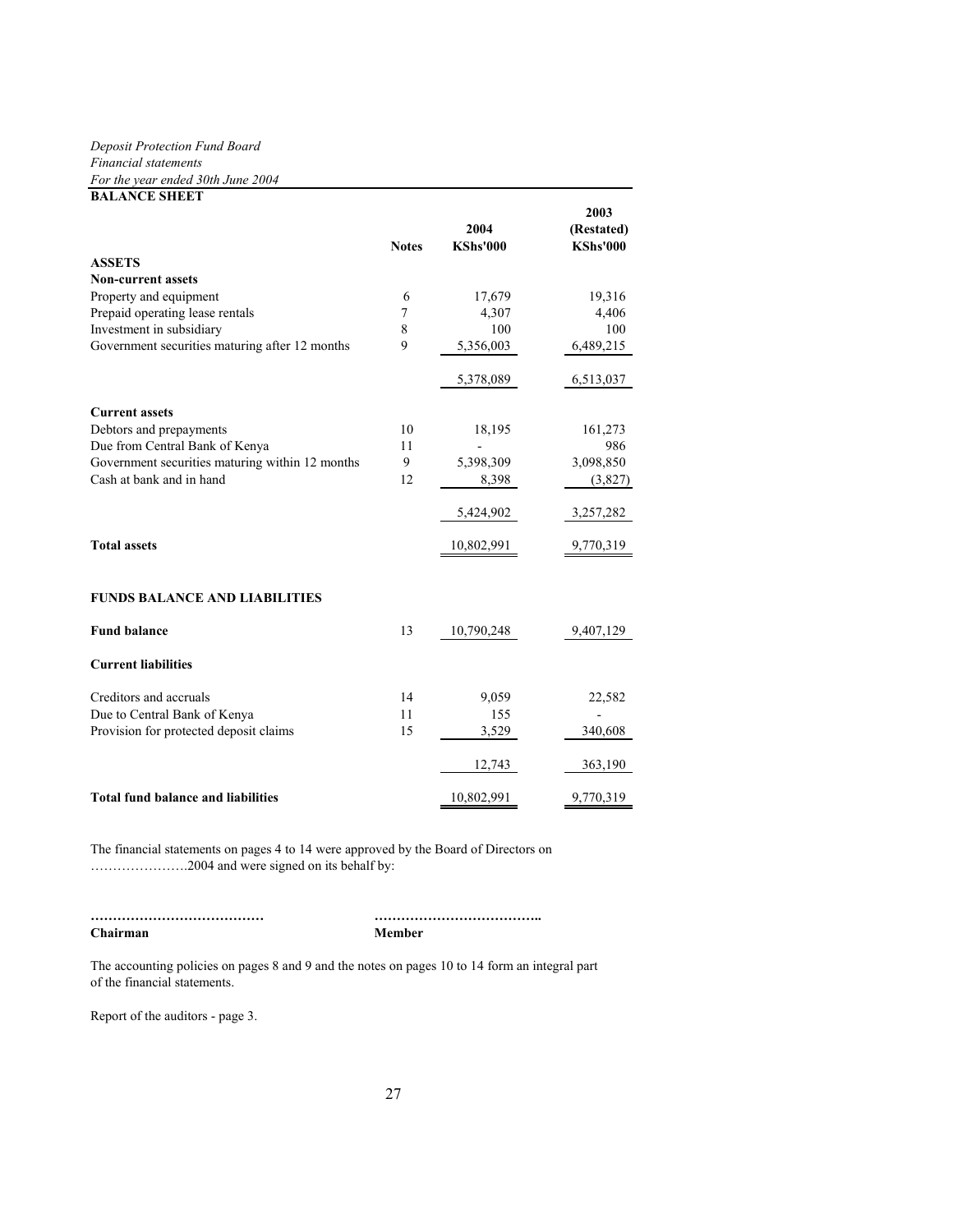### *Deposit Protection Fund Board Financial statements For the year ended 30th June 2004* **STATEMENT OF CHANGES IN FUND BALANCE**

|                           | Fund<br>balance<br><b>KShs'000</b> |
|---------------------------|------------------------------------|
| Year ended 30th June 2003 |                                    |
| At start of year          | 8,109,708                          |
| Surplus for the year      | 1,297,421                          |
| At end of year            | 9,407,129                          |
| Year ended 30th June 2004 |                                    |
| At start of year          | 9,407,129                          |
| Surplus for the year      | 1,383,119                          |
| At end of year            | 10,790,248                         |

The accounting policies on pages 8 and 9 and the notes on pages 10 to 14 form an integral part of the financial statements.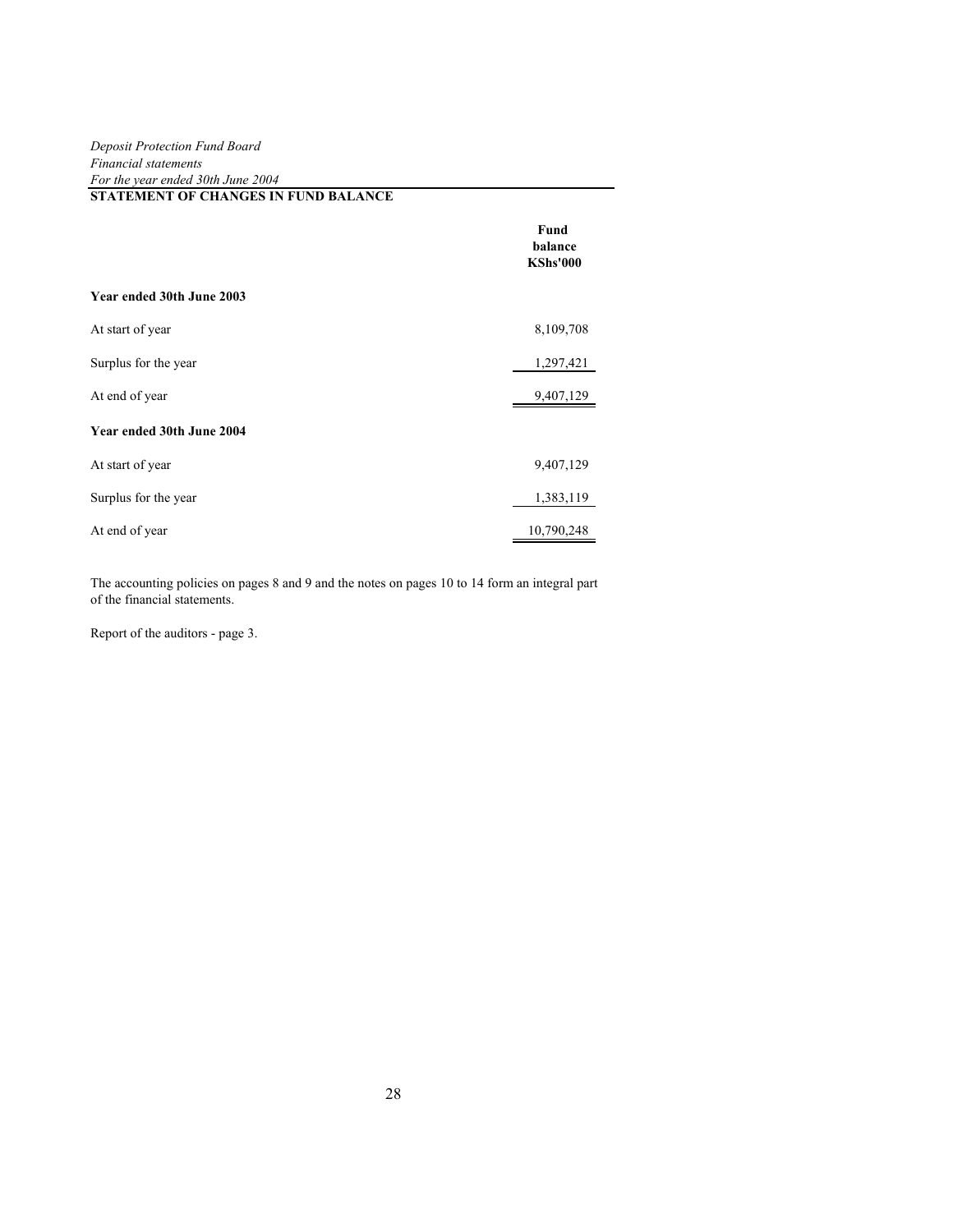## *Deposit Protection Fund Board Financial statements For the year ended 30th June 2004*

| <b>CASH FLOW STATEMENT</b>                           |              |                         |                                       |
|------------------------------------------------------|--------------|-------------------------|---------------------------------------|
|                                                      | <b>Notes</b> | 2004<br><b>KShs'000</b> | 2003<br>(Restated)<br><b>KShs'000</b> |
| Cash generated from operating activities             |              |                         |                                       |
| Surplus for the year                                 |              | 1,383,119               | 1,297,421                             |
| Adjustments for:                                     |              |                         |                                       |
| Depreciation of property and equipment               | 6            | 1,504                   | 1,631                                 |
| Amortisation of prepaid operating lease rentals      | 7            | 99                      | 99                                    |
| Leave provision write back                           |              | (1,708)                 | (96)                                  |
| Property and equipment write off                     |              | 260                     | 6                                     |
| Interest income                                      |              | (674, 749)              | (874, 348)                            |
| Operating surplus before working capital changes     |              | 708,525                 | 424,713                               |
| Changes in working capital:                          |              |                         |                                       |
| Debtors and prepayments                              |              | 143,078                 | (81, 576)                             |
| Creditors and accruals                               |              | (11, 815)               | (21, 345)                             |
| Central Bank of Kenya Account                        |              | 1,141                   | (8,718)                               |
| Provision for protected deposits                     |              | (337,079)               | 2,809                                 |
| Net cash flows from operating activities             |              | 503,850                 | 315,883                               |
| Cash flow from investing activities                  |              |                         |                                       |
| Purchase of Investments                              |              | 303,204                 | (2,635,936)                           |
| Purchase of property and equipment                   | 6            | (127)                   |                                       |
| Proceeds from disposal of property and equipment     |              |                         | 910                                   |
| Interest received                                    |              | 674,749                 | 915,457                               |
| Net cash flows from/(used in) investing activities   |              | 977,826                 | (1,719,569)                           |
| Net increase/(decrease) in cash and cash equivalents |              | 1,481,676               | (1,403,686)                           |
| Cash and cash equivalents at 1st July                | 12           | 1,723,380               | 3,127,066                             |
| Cash and cash equivalents at 30th June               | 12           | 3,205,056               | 1,723,380                             |

The accounting policies on pages 8 and 9 and the notes on pages 10 to 14 form an integral part of the financial statements.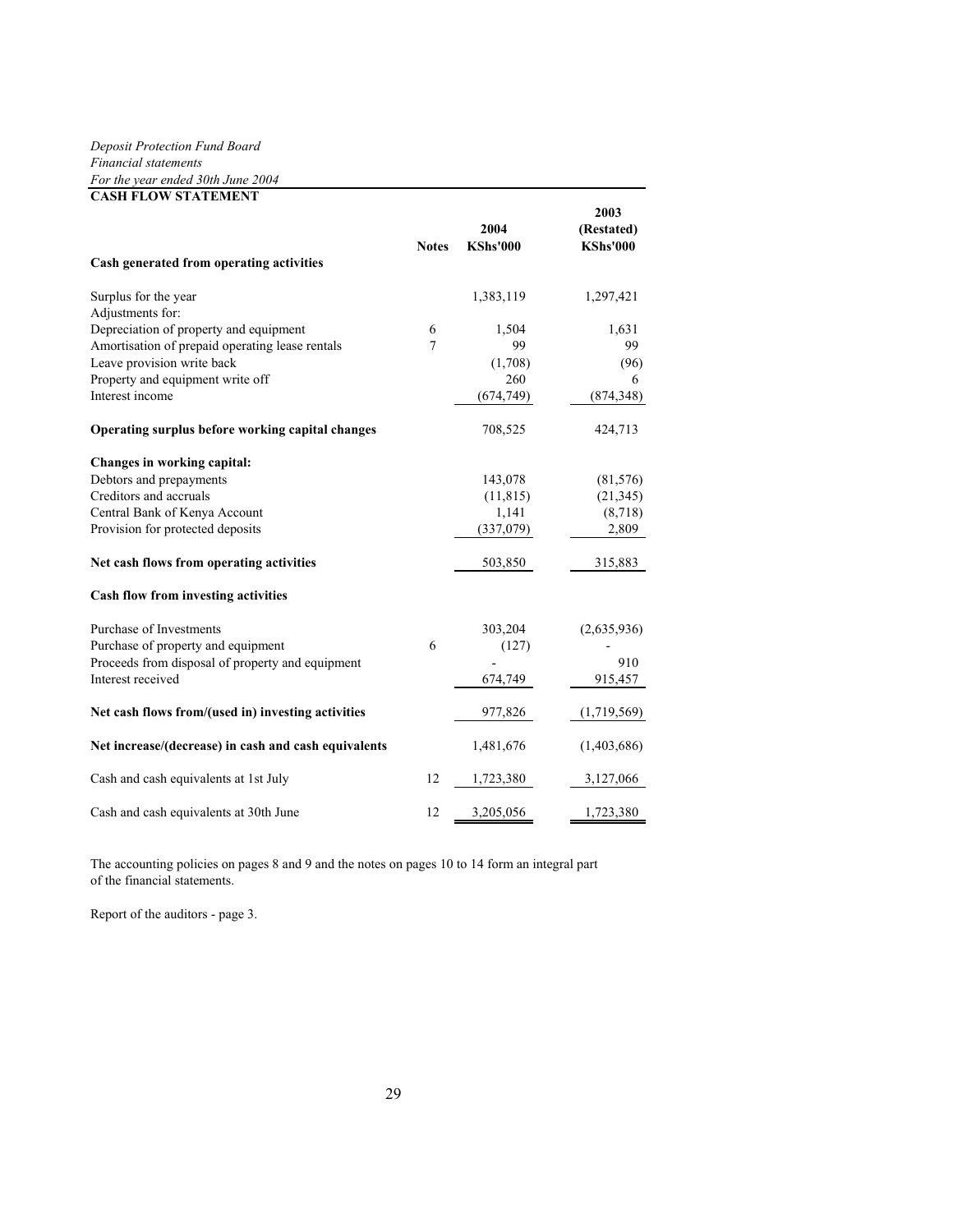*Deposit Protection Fund Board Financial statements For the year ended 30th June 2004*

## **ACCOUNTING POLICIES**

The principal accounting policies adopted in the preparation of the financial statements are set out below:

#### a) **Basis of preparation**

The financial statements have been prepared under the historical cost convention and are in compliance with International Financial Reporting Standards.

#### b) **Revenue recognition**

Assessed income comprises contributions levied to the contributory institutions and is recognised in the period when they are receivable. Such contributions are assessed at a rate of 0.15% of the average of the institutions' total deposit liabilities during the period of 12 months prior to the date of levy notice.

Interest income is recognised in the period in which it is earned based on the expired portion of the life of the investments it relates to. Interest is primarily earned on treasury bills and bonds and other interest carrying instruments.

Discounts and premiums on acquisition of goventment securities are amortised over the life of the security and are recognised within interest income.

#### c) **Provisions for payments to depositors**

Provisions for payments to protected depositors are recognised in the financial statements in the period the contributory institutions are placed under liquidation. Any payments that exceed the provisions made are taken into account in determining operating profit. provisions that relate to unclaimed protected deposits are written back to income on expiry of the statutory notice period.

#### d) **Taxation**

The fund's income is not subject to tax as it has been granted exemption by the Commissioner of Income Tax. Therefore no provision for current tax or deferred tax is made in the financial statements.

#### e) **Property and equipment**

Depreciation on property and equipment is calculated at rates estimated to write off the cost of the assets concerned over their expected useful lives on the reducing balance basis except for computers which are depreciated on the straight line basis.

| The annual rates in use are:- | Rate % |
|-------------------------------|--------|
| Furniture and fittings        | 12.5   |
| Office and kitchen equipment  | 20     |
| Motor vehicles                | 25.    |
| Computers                     | 33 1/3 |

Leasehold buildings are written off over the estimated useful life of the building, or the remaining lease term, whichever is less.

Where the carrying amount of an asset is greater than the estimated recoverable amount, it is immediately written down to its recoverable amount.

Gains and losses on disposal of property and equipment are determined by reference to their carrying amounts and are taken into account in determining operating profit.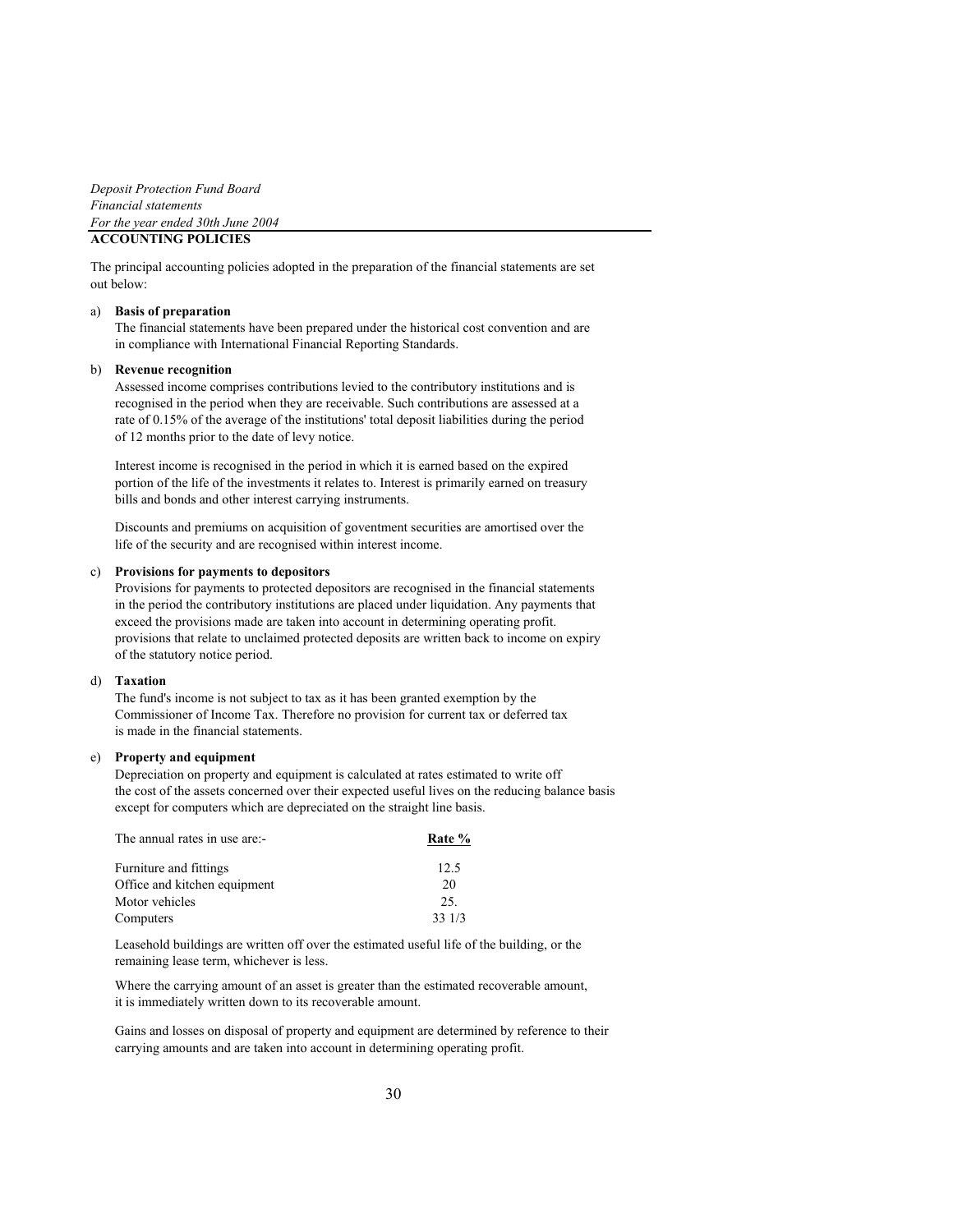#### f) **Financial Instruments**

 The fund's financial instruments which comprise investment in subsidiary, government securities and purchased receivables fall into the following categories:

- Equity investment in the subsidiary company is classified as available for sale and is accordingly carried at fair value.
- Government securities are classified as held to maturity and are accordingly carried at amortized cost using the effective interest rate method.
- Receivables which comprise debtors and prepayments and amounts due from Central Bank of Kenya are classified as originated loans and receivables and are accordingly carried at amortised cost.
- Creditors and accruals, provisions for protected deposit claims and amounts due to Central Bank of Kenya are classified as financial liabilities and are carried at amortised cost.

 A financial asset is impaired if its carrying amount is greater than its estimated recoverable amount. The amount of the impairment losses are taken into account in determining operating profit.

#### g) **Retirement benefit costs**

 The Fund's employees are eligible for retirement benefits under a defined benefit plan provided through a separate fund. The defined benefit plan is funded by the Fund and the Central Bank, the main sponsor. The retirement benefit asset is wholly recognised in the financial statements of the Central Bank while the Fund recognises contributions to the fund as if it were a defined contribution scheme by charging them to the profit and loss account in the year to which they relate.

 The actuarial valuations of the scheme are performed using the Projected Unit Credit Method and resulting assets or liabilities recognised in the financial statements of Central Bank of Kenya. The Fund staff are seconded from the Central Bank and as such it is not possible to account for their proportionate share of the defined benefit obligation.

 The Fund also contributes to a statutory defined contribution Pension Scheme, the National Social Security Fund (NSSF). Contributions are determined by local statute and are correctly limited to KShs. 200 per employee. The contributions are charged to income and expenditure account in the year to which they relate.

#### h) **Employee entitlements**

 The monetary liability for employees accrued leave entitlement at the balance sheet date was in the prior years recognised as an expense accrual. However from the current year the leave policy of the fund has changed and accordingly no accrual is required.

#### i) **Leases**

 Leases of assets where a significant proportion of the risks and rewards of ownership are retained by the lessor are classified as operating leases. Payments made under operating leases are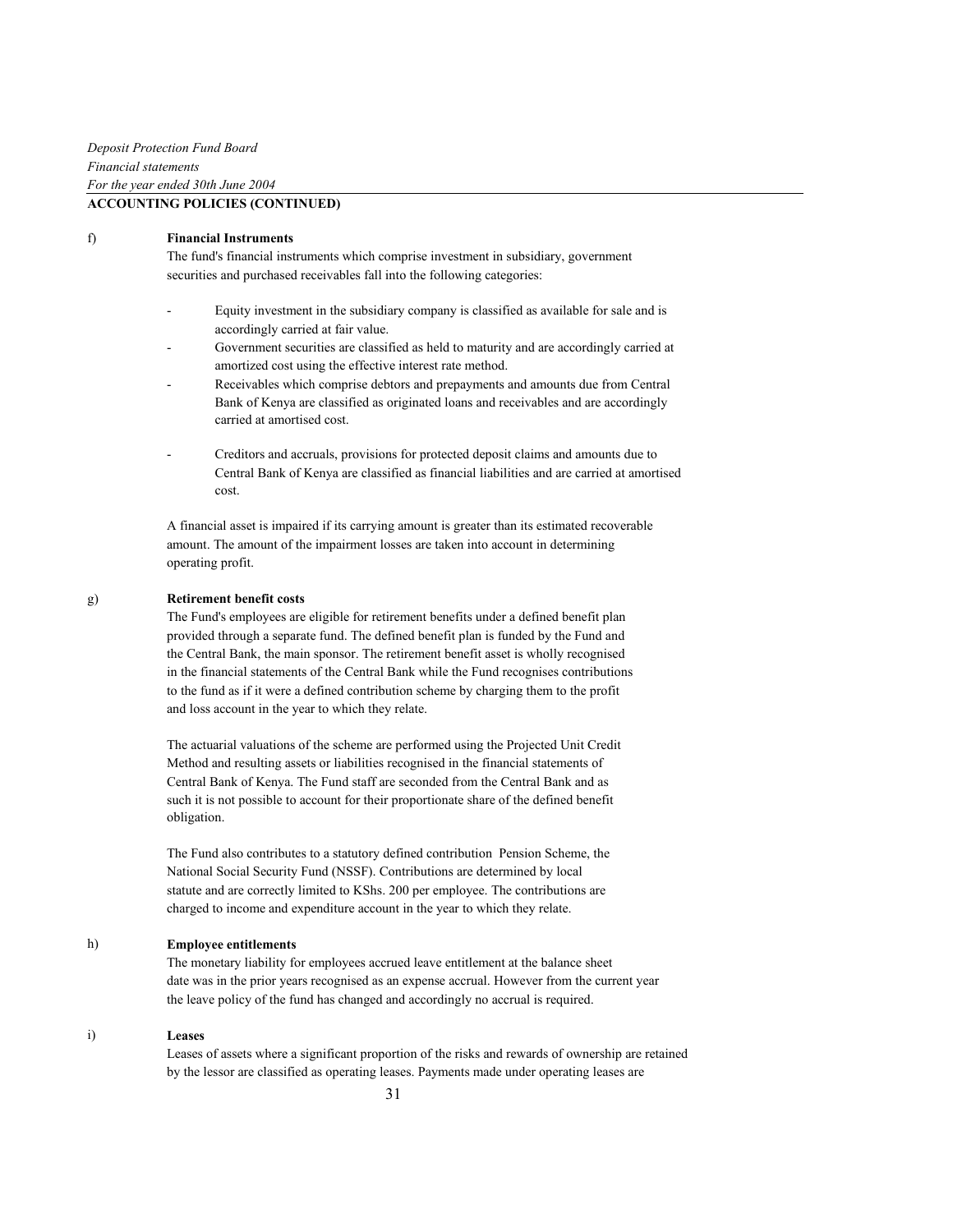charged to the profit and loss account on a straight-line basis over the period of the lease.

 Payments to acquire leasehold interest in land are treated as prepaid operating lease rentals and amortised over the period of the lease.

## j) **Comparatives**

 Where necessary, comparative figures have been adjusted to conform with changes in presentation in the current year. In particular, comparatives have been adjusted as relates to interest receivable from government securities which has now been amalgamated with the value of the securities in consistency with the prescribed treatment under International Accounting Standard 39 on 'Financial Instruments: Recognition and Measurement'. This was previously shown as interest receivable under current assets.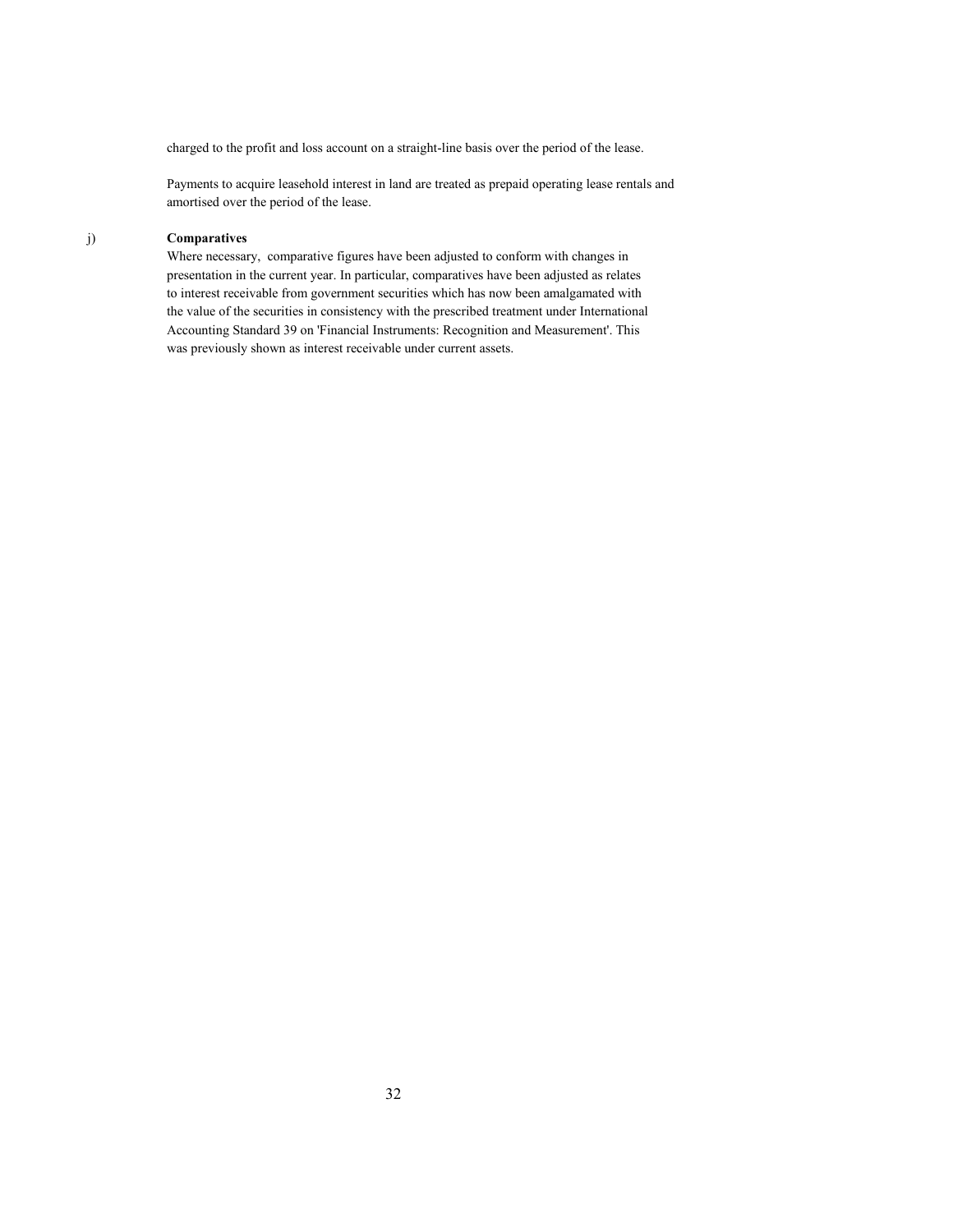#### *Deposit Protection Fund Board Financial statements For the year ended 30th June 2004* **NOTES TO FINANCIAL STATEMENTS**

|    |              | NOTES TO FINANCIAL STATEMENTS                  |                         |                         |
|----|--------------|------------------------------------------------|-------------------------|-------------------------|
| 1. |              | <b>Investment income</b>                       | 2004<br><b>KShs'000</b> | 2003<br><b>KShs'000</b> |
|    | a)           | Interest earned on Treasury bills received on  |                         |                         |
|    |              | matured bills                                  | 46,816                  | 134,467                 |
|    |              | Discount on purchase                           | 16,131                  | 30,963                  |
|    |              |                                                | 62,947                  | 165,430                 |
|    | b)           | Interest earned on Treasury bonds received on  |                         |                         |
|    |              | matured bonds                                  | 457,682                 | 556,212                 |
|    |              | Accrued interest                               | 154,120                 | 152,610                 |
|    |              |                                                |                         |                         |
|    |              |                                                | 611,802                 | 708,822                 |
|    | $\mathbf{c}$ | Term loans                                     |                         | 96                      |
|    |              | <b>Total investment income</b>                 | 674,749                 | 874,348                 |
| 2. |              | Other income                                   |                         |                         |
|    |              | Bad debts recovery (Note 10)                   | 15,366                  |                         |
|    |              | Recoveries from subrogated claims              | 8,500                   | 50,378                  |
|    |              | Recoveries from institutions under liquidation | 48,178                  | 46,276                  |
|    |              |                                                | 72.044                  | 96,654                  |
| 3. |              | Provision for protected deposits written back  |                         |                         |
|    |              | Write-back of provisions (Note 15)             | 331,559                 |                         |
|    |              | Stale cheques written back                     | 13,613                  |                         |
|    |              | (Additional) provisions (Note 15)              |                         | (18.544)                |
|    |              |                                                | 345.17                  | 18                      |

The fund has been making provisions equivalent to the amount of its exposure to protected depositors whenever a bank/financial institution is put under liquidation. The period for claims to be made by protected depositors under the statute is two years after the date of notice.

Accordingly, provisions amounting to Shs. 331,559,000 which relate to protected deposit claims that have not been claimed by the depositors within the statutory 2 year period have been written back to income.

The fund has also written back cheques that were issued to protected depositors that have not been presented until the balance sheet date and are stale by virtue of being over 6 months old. The directors are of the opinion that no claim will be payable in respect of these cheques.

| $4_{\cdot}$ | Administration and establishment expenses                | 2004<br><b>KShs'000</b> | 2003<br><b>KShs'000</b> |
|-------------|----------------------------------------------------------|-------------------------|-------------------------|
|             | Staff costs (Note 5)                                     | 107,206                 | 110,090                 |
|             | Depreciation on property and equipment (Note 6)          | 1,504                   | 1,631                   |
|             | Amortisation of prepaid operating lease rentals (Note 7) | 99                      | 99                      |
|             | Auditors' remuneration                                   | 395                     | 385                     |
|             | Directors' emoluments                                    |                         |                         |
|             | Fees                                                     | 2,313                   | 2,428                   |
|             | Legal and professional fees                              | 206                     | 799                     |
|             | Other operating costs                                    | 38,547                  | 26,035                  |
|             |                                                          | 150,270                 | 141,467                 |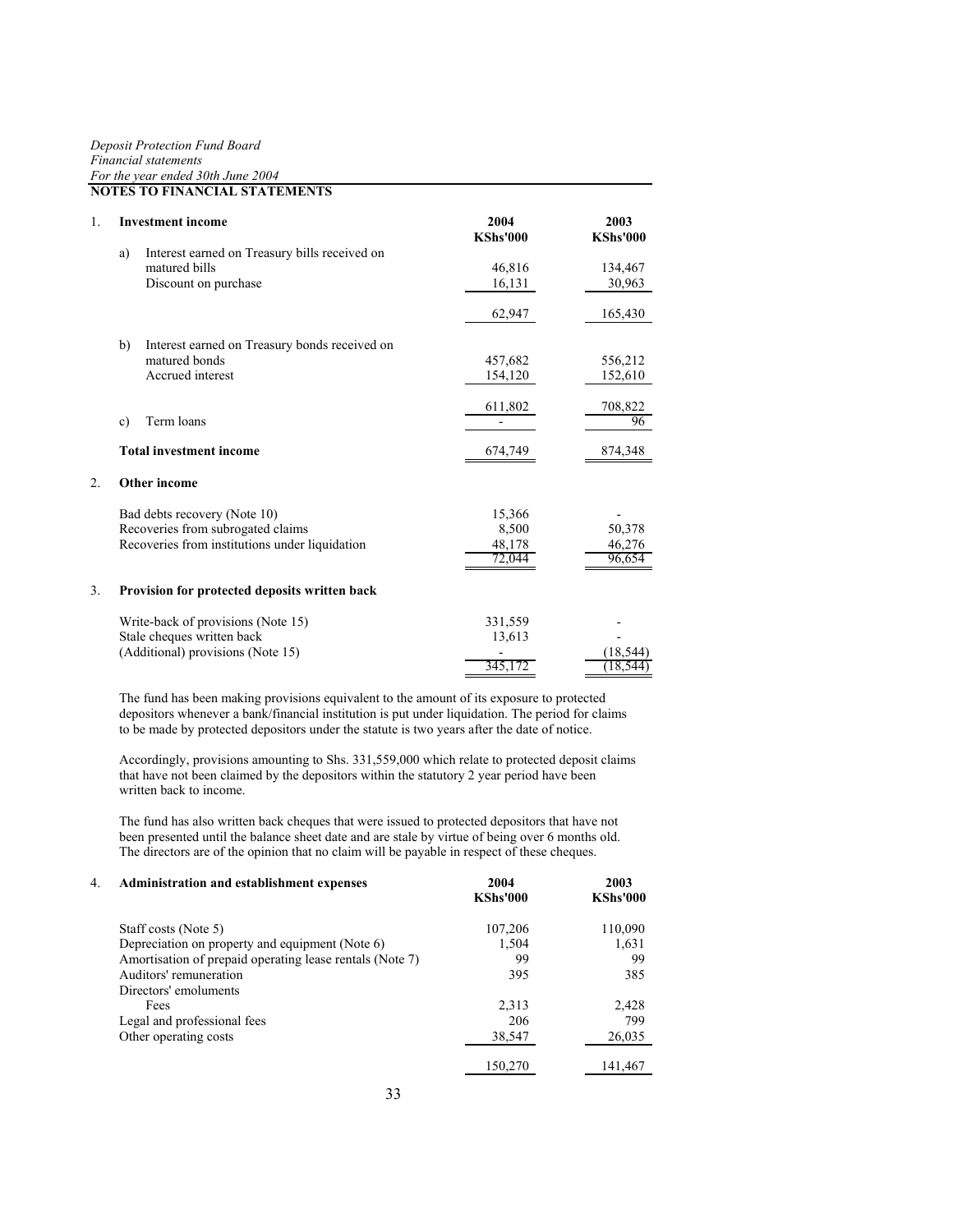*Deposit Protection Fund Board*

#### *Financial statements For the year ended 30th June 2004*

| <b>NOTES TO FINANCIAL STATEMENTS (CONTINUED)</b> |                         |                         |  |  |
|--------------------------------------------------|-------------------------|-------------------------|--|--|
| <b>Staff</b> costs                               | 2004<br><b>KShs'000</b> | 2003<br><b>KShs'000</b> |  |  |
| Salaries and wages                               | 87,695                  | 89,627                  |  |  |
| Pension contributions                            | 16,547                  | 10,213                  |  |  |
| Other staff expenses                             | 2.964                   | 10,250                  |  |  |
|                                                  | 107,206                 | 110,090                 |  |  |

The number of persons employed by the fund at the year end was: 53 (200 $\overline{3:65}$ )

| 6. | Property and equipment                                                                 |                                     | <b>Furniture</b>                | <b>Office and</b><br>kitchen                   | <b>Motor</b> |                                     |                                 |
|----|----------------------------------------------------------------------------------------|-------------------------------------|---------------------------------|------------------------------------------------|--------------|-------------------------------------|---------------------------------|
|    | Cost                                                                                   | <b>Buildings</b><br><b>KShs'000</b> | and fittings<br><b>KShs'000</b> | equipment vehicles<br><b>KShs'000 KShs'000</b> |              | <b>Computers</b><br><b>KShs'000</b> | <b>Total</b><br><b>KShs'000</b> |
|    | At start of year                                                                       | 16,278                              | 1,920                           | 3,991                                          | 3,858        | 3,756                               | 29,803                          |
|    | Additions                                                                              |                                     |                                 |                                                |              | 127                                 | 127                             |
|    | Write offs                                                                             |                                     | (508)                           | (483)                                          |              |                                     | (991)                           |
|    | At end of year                                                                         | 16,278                              | 1,412                           | 3,508                                          | 3,858        | 3,883                               | 28,939                          |
|    | <b>Depreciation</b>                                                                    |                                     |                                 |                                                |              |                                     |                                 |
|    | At start of year                                                                       | 415                                 | 842                             | 3,097                                          | 3,359        | 2,774                               | 10,487                          |
|    | Charge for the year                                                                    | 356                                 | 113                             | 166                                            | 125          | 744                                 | 1,504                           |
|    | Eliminated on write off                                                                |                                     | (334)                           | (397)                                          |              |                                     | (731)                           |
|    | At end of year                                                                         | 771                                 | 621                             | 2,866                                          | 3,484        | 3,518                               | 11,260                          |
|    | Net book value                                                                         |                                     |                                 |                                                |              |                                     |                                 |
|    | At 30th June 2004                                                                      | 15,507                              | 791                             | 642                                            | 374          | 365                                 | 17,679                          |
|    | At 30th June 2003                                                                      | 15,863                              | 1,078                           | 894                                            | 499          | 982                                 | 19,316                          |
| 7. | Prepaid operating lease rentals                                                        |                                     |                                 |                                                |              | 2004<br><b>KShs'000</b>             | 2003<br><b>KShs'000</b>         |
|    | Cost                                                                                   |                                     |                                 |                                                |              |                                     |                                 |
|    | At start and end of year                                                               |                                     |                                 |                                                |              | 4,505                               | 4,505                           |
|    | <b>Amortisation</b>                                                                    |                                     |                                 |                                                |              |                                     |                                 |
|    | At start of year                                                                       |                                     |                                 |                                                |              | 99                                  |                                 |
|    | Charge for the year                                                                    |                                     |                                 |                                                |              | 99                                  | 99                              |
|    | At end of year                                                                         |                                     |                                 |                                                |              | 198                                 | 99                              |
|    | Net book value                                                                         |                                     |                                 |                                                |              | 4,307                               | 4,406                           |
| 8. | <b>Investment in subsidiary</b>                                                        |                                     |                                 |                                                |              |                                     |                                 |
|    | Investment in Consolidated Bank of Kenya Limited                                       |                                     |                                 |                                                |              | 200,000                             | 200,000                         |
|    | 10,000,000 ordinary shares of KShs. 20 each (51%)<br>Provision for diminution in value |                                     |                                 |                                                |              | (199, 900)                          | (199,900)                       |
|    |                                                                                        |                                     |                                 |                                                |              | 100                                 | 100                             |

The investment in Consolidated Bank of Kenya Limited was last valued in 1998 by Deloitte  $\&$ Touche Management Consultants Limited. In the opinion of the directors, this value represents the current fair value of the investment.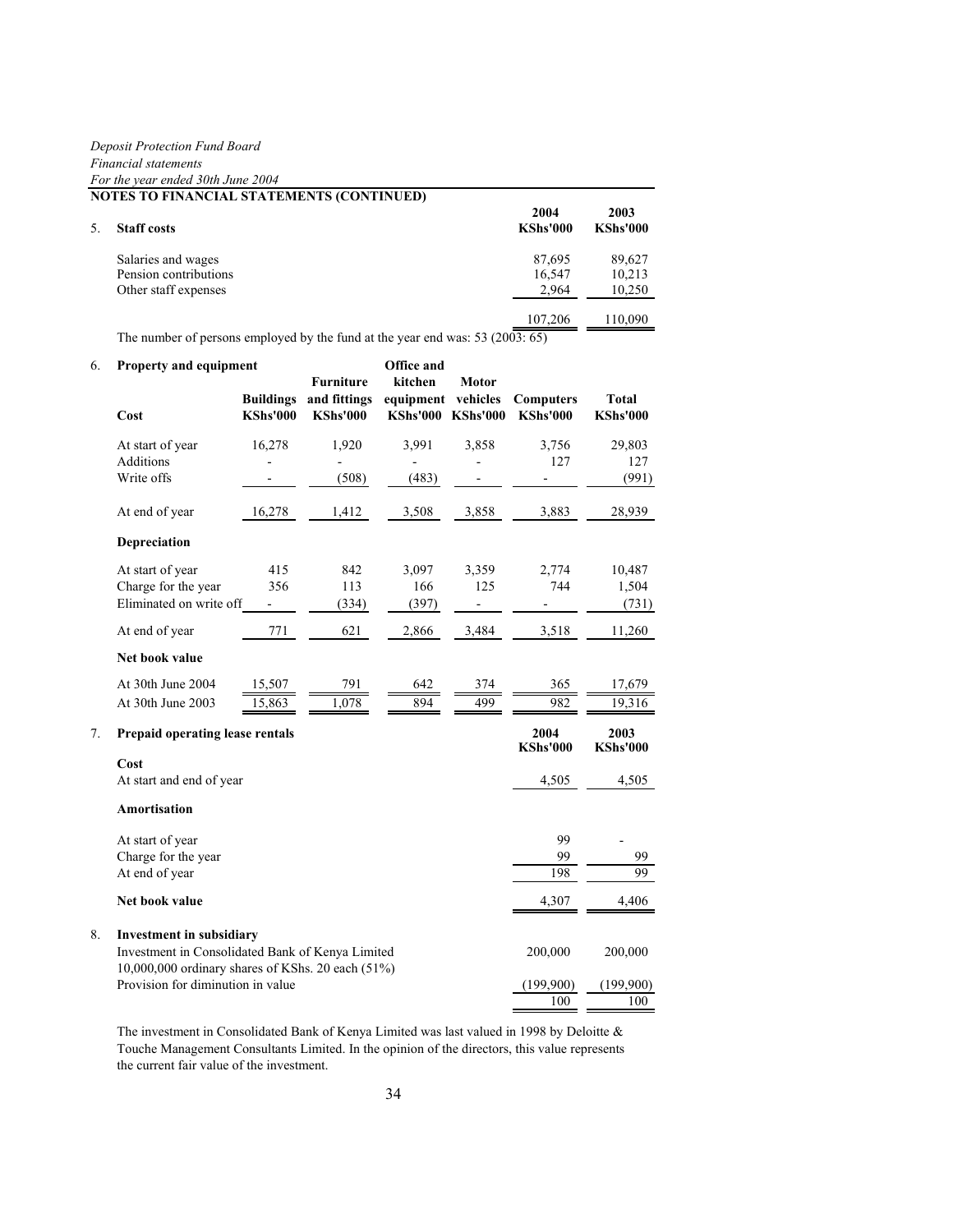## *Deposit Protection Fund Board Financial statements For the year ended 30th June 2004*

|    | <b>NOTES TO FINANCIAL STATEMENTS (CONTINUED)</b>        |                     |                                   |
|----|---------------------------------------------------------|---------------------|-----------------------------------|
| 9. | <b>Government Securities</b>                            | 2004<br><b>KShs</b> | 2003<br>(Restated)<br><b>KShs</b> |
|    | Non-current:                                            |                     |                                   |
|    | Treasury bonds                                          | 5,356,003           | 6,489,215                         |
|    | Current:                                                |                     |                                   |
|    | Treasury bills                                          | 2,285,936           | 2,065,847                         |
|    | Treasury bonds                                          | 3,112,373           | 1,033,003                         |
|    |                                                         | 5,398,309           | 3,098,850                         |
|    | Total investment in government securities               | 10.754.312          | 9,588,065                         |
|    | Current - comprising:                                   |                     |                                   |
|    | Maturing within 91 days of balance sheet date (Note 12) | 3,196,658           | 1,727,207                         |
|    | Maturing after 91 days of balance sheet date            | 2,201,651           | 1,371,643                         |
|    | <b>Total current</b>                                    | 5,398,309           | 3,098,850                         |

The effective interest rates on Treasury Bills as at 30 June was 2.02% (2003: 9.3%). Investment in Treasury Bills and Bonds are initially stated at cost but subsequently earned at amortised cost at year-end using the effective interest rate method.

| 10. | <b>Debtors and prepayments</b>           | 2004            | 2003            |
|-----|------------------------------------------|-----------------|-----------------|
|     |                                          | <b>KShs'000</b> | <b>KShs'000</b> |
|     | Debtors and prepayments                  | 143,175         | 199,274         |
|     | Less:                                    |                 |                 |
|     | Provision for bad debts at start of year | (38,001)        | (27, 875)       |
|     | Recovery (Note 2)                        | 15,366          |                 |
|     | Additional provision                     | (102, 345)      | (10, 126)       |
|     | Provision for bad debts c/d              | (124,980)       | (38,001)        |
|     |                                          | 18,195          | 161,273         |

The additional provision for bad debts relates to legal fees paid by DPFB on behalf of Postbank Credit Limited in 2001 and 2002 for which recoverability is considered doubtful in view of court judgement in favour of Postbank Credit.

#### 11. **Due (to)/from Central Bank of Kenya**

|     | Amount due (to)/from Central Bank of Kenya (Note 18)                                                           | (155)     | 986       |
|-----|----------------------------------------------------------------------------------------------------------------|-----------|-----------|
| 12. | Cash and cash equivalents                                                                                      |           |           |
|     | Cash at bank and in hand                                                                                       | 8,398     | (3,827)   |
|     | Cash and cash equivalents included in the cash flow statement<br>comprise the following balance sheet amounts: |           |           |
|     | Government securities maturing within 91 days of the                                                           |           |           |
|     | balance sheet date (Note 9)                                                                                    | 3,196,658 | 1,727,207 |
|     | Cash at bank and in hand                                                                                       | 8,398     | (3,827)   |
|     |                                                                                                                | 3.205.056 | 1,723,380 |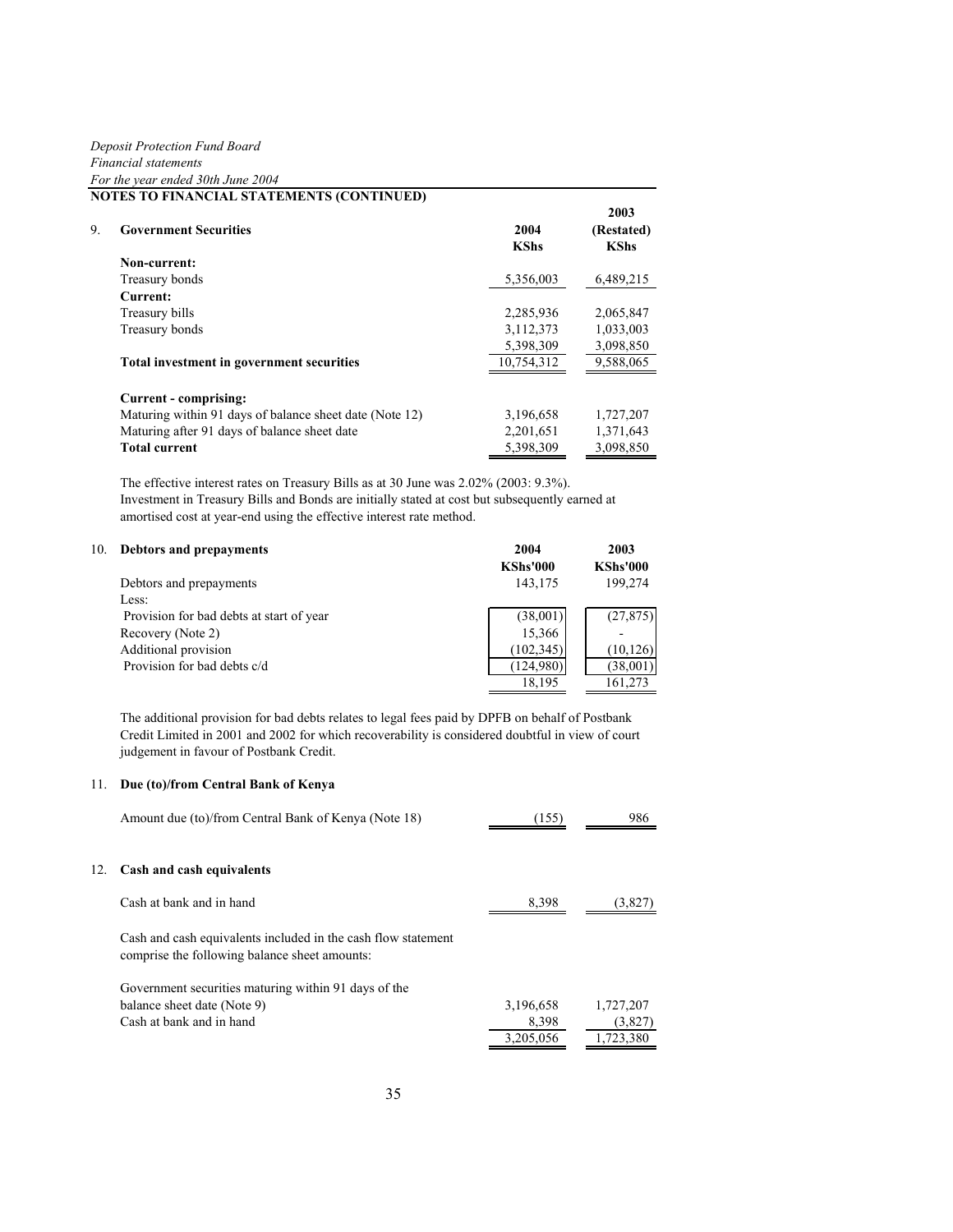|                 | NOTES TO FINANCIAL STATEMENTS (CONTINUED)                          |                         |                         |
|-----------------|--------------------------------------------------------------------|-------------------------|-------------------------|
| 13 <sup>7</sup> | <b>Fund balance</b>                                                | 2004<br><b>KShs'000</b> | 2003<br><b>KShs'000</b> |
|                 | At start of year                                                   | 9,407,129               | 8,109,708               |
|                 | Surplus for the year                                               | 1,383,119               | 1,297,421               |
|                 | At end of year                                                     | 10,790,248              | 9,407,129               |
| 14.             | <b>Creditors and accruals</b>                                      |                         |                         |
|                 | Sundry creditors and accruals                                      | 2,416                   | 4,040                   |
|                 | Unclaimed stale cheques                                            | 6,643                   | 18,542                  |
|                 |                                                                    | 9,059                   | 22,582                  |
|                 | 15. Provision for protected deposits                               |                         |                         |
|                 | Balance brought forward<br>Additional protected deposit provision: | 340,608                 | 337,799                 |
|                 | -Euro Bank Limited                                                 |                         | 18,544                  |
|                 | -Payments during the year                                          | (5,520)                 | (15, 735)               |
|                 | -Provision written back                                            | (331,559)               |                         |
|                 | Balance carried forward                                            | 3,529                   | 340,608                 |

#### 16. **Risk management**

#### **Currency risk**

The fund operates wholly within Kenya and its assets and liabilities are reported in the local currency. It does not transact in foreign currencies.

#### **Interest rate risk**

Excess funds held by the fund are invested in Government of Kenya Treasury bills and Treasury bonds. No interest rate risk exposure is envisaged.

#### **Liquidity risk**

The fund holds a significant portion of investments in Government securities that are readily convertible. No significant risk is envisaged.

#### 17. **Consolidation**

The fund owns 51% of a subsidiary company, Consolidated Bank of Kenya Limited. The financial statements of the subsidiary have not been consolidated with those of the fund because the Banking Act restricts the organization's investments to government securities only. The fund intends to dispose their investment in the subsidiary once its performance improves, as outright disposal may not be financially viable.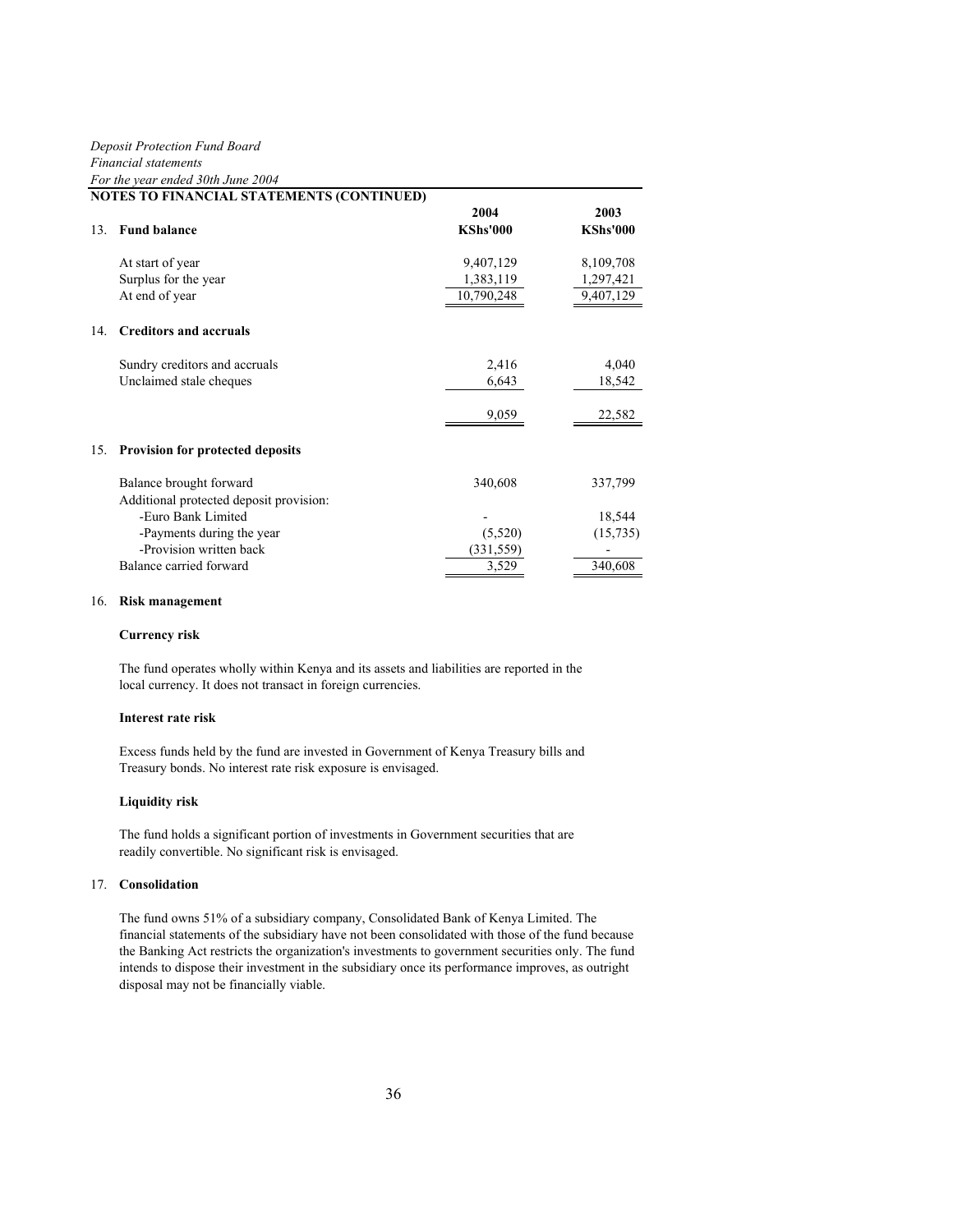#### 18. **Related party transactions**

The fund and Central Bank of Kenya are related parties, performing connected duties of bank supervision and deposit protection respectively. No trading is carried with Central Bank. The following transactions however take place between the two organizations:

- (a) The Central Bank pays some operating expenses on behalf of the fund. These are fully reimbursed.
- (b) The staff of the fund are contractually employees of Central Bank but seconded to the fund. Salaries of these staff are met by Central Bank and fully reimbursed by the fund.
- (c) Central Bank is also the sponsor of the Staff Pension Fund to which the fund contributes on behalf of employees seconded to it from Central Bank.
- (d) Central Bank provides the fund with office space and charges the fund rent. In the year, rent charged amounted to Shs. 6 million (2003: Shs. 6 million).

The balance at year-end on transactions with Central Bank is shown in note 6.

#### 19. **Contingent liabilities**

#### **Litigation**

Mr. Ajay Shah filed a case claiming general damages and special damages of Shs. 144 million against Trust Bank Limited (In Liquidation) and the fund on allegations for defamation and publication of malicious false statements. The suit is pending for hearing.

No provision has been made in the financial statements because, in the opinion of the directors, the claim is unlikely to succeed.

#### 20. **Incorporation**

The fund is incorporated under the Banking Act, 1985.

#### 21 **Currency**

The financial statements are presented in thousands of Kenya shillings (KShs'000).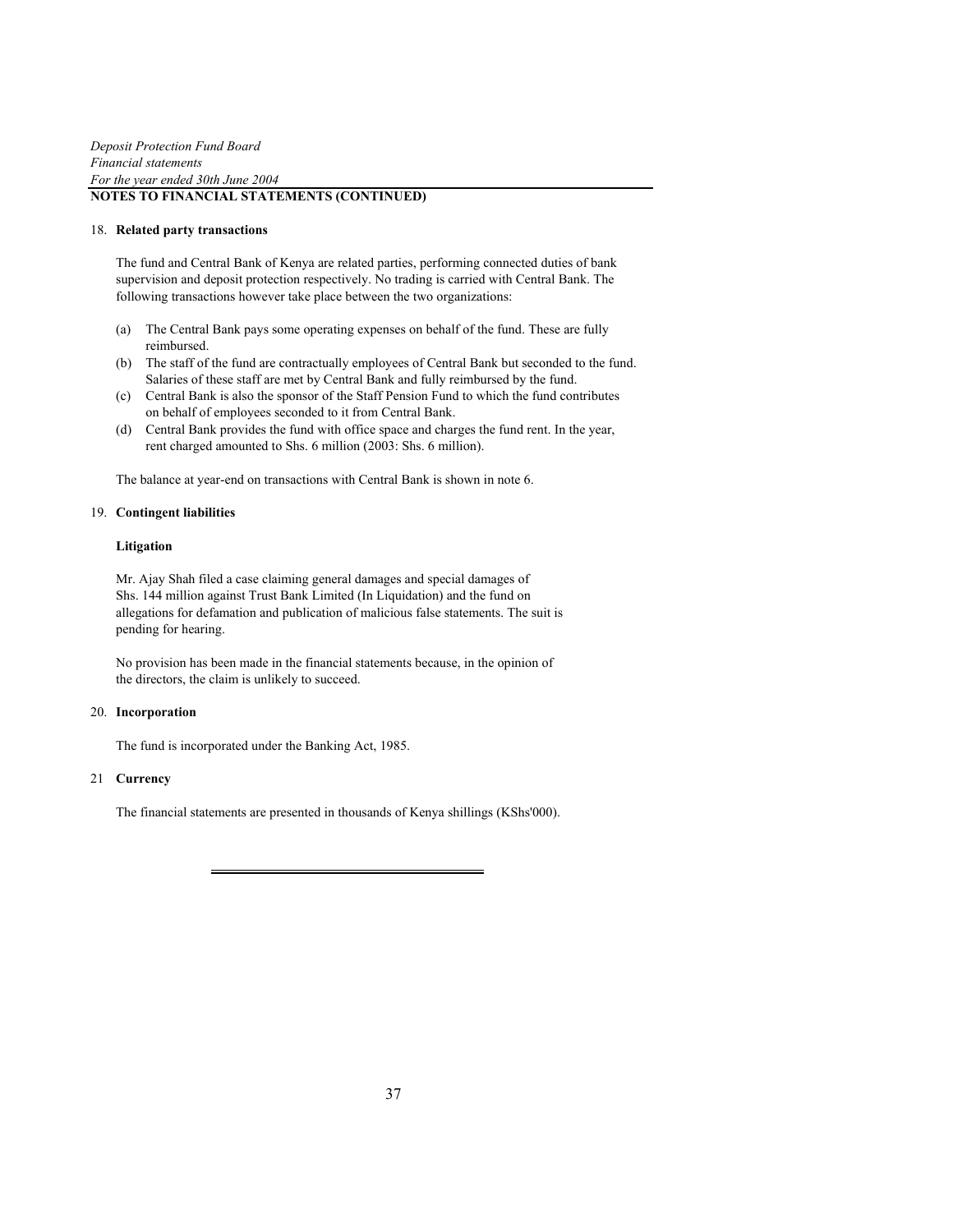## Appendix I

## **Member banking institutions, directors and approved external auditors**

|              | Bank                                                                         | <b>Branch</b><br><b>Network</b> | <b>Directors' Names</b>                                                                                                                                                                                                                                                | <b>Status</b>                                                                                                                                                                                                                                                                                                               | Approved<br><b>Auditors</b>                                    |
|--------------|------------------------------------------------------------------------------|---------------------------------|------------------------------------------------------------------------------------------------------------------------------------------------------------------------------------------------------------------------------------------------------------------------|-----------------------------------------------------------------------------------------------------------------------------------------------------------------------------------------------------------------------------------------------------------------------------------------------------------------------------|----------------------------------------------------------------|
| 1            | <b>African Banking Corp.</b><br>P.O Box 46452<br><b>Nairobi</b>              | 7                               | N.P. Sheth<br><b>Ashraf Savani</b><br><b>Shamaz Savani</b><br>R. Abdulla<br><b>Richard Omwela</b>                                                                                                                                                                      | <b>Chairman</b><br><b>Managing Director</b><br><b>Executive</b><br><b>Non-Executive</b><br><b>Non-Executive</b>                                                                                                                                                                                                             | <b>KLSA Pannell</b><br><b>Kerr Forster</b>                     |
| $\mathbf{2}$ | Akiba Bank Ltd.<br>P.O Box 49584<br><b>Nairobi</b>                           | $\overline{\mathbf{4}}$         | L.J.Pandit<br><b>Dhruv L Pandit</b><br>Raj P. Arora<br>Hon. Moody Awori<br>N.P.G. Warren<br>H. A. Damji                                                                                                                                                                | <b>Chairman</b><br><b>Managing Director</b><br><b>Executive</b><br><b>Non-Executive</b><br><b>Non-Executive</b><br><b>Non-Executive</b>                                                                                                                                                                                     | <b>PriceWaterhouse</b><br><b>Coopers</b>                       |
| 3            | Bank of Baroda (K) Ltd.<br>P.O. Box 30033<br><b>Nairobi</b>                  | 6                               | M. L. Rathi<br>G. G. Joshi<br>H. K. Arora<br>Prof. F.F Ojany<br>Milan R. Shah                                                                                                                                                                                          | <b>Chairman</b><br><b>Managing Director</b><br><b>Executive</b><br><b>Non-Executive</b><br><b>Non-Executive</b>                                                                                                                                                                                                             | <b>Grant Thornton</b><br><i>(awaiting)</i><br>approval by CBK) |
| 4            | <b>Bank of India Ltd.</b><br>P.O. Box 30246<br><b>Nairobi</b>                | 3                               | Manu P. Chandaria<br>G.L.N. Sastry<br><b>Allan Ngugi</b><br>John Kariuki                                                                                                                                                                                               | <b>Chairman</b><br><b>Chief Executive</b><br><b>Executive</b><br><b>Non-Executive</b>                                                                                                                                                                                                                                       | Ernst & Young<br>(Kenya)                                       |
| 5            | <b>Barclays Bank of Kenya</b><br>Limited<br>P.O. Box 30120<br><b>Nairobi</b> | 72                              | S.O.J. Ambundo<br><b>Adan Mohamed</b><br>C.O. Ongwae<br><b>Amin Habib</b><br><b>D. Bruvnseels</b><br>C. C. Simmonds<br>P.A. Chemngorem<br><b>M.N. Wahome</b><br>R.N. Ogega<br>A.B. Makatiani<br>J.N. Karuku<br><b>Brown M. Ondego</b><br>F.O. Okello<br>Wanjiru Nduati | <b>Chairman</b><br><b>Managing Director</b><br><b>Executive</b><br><b>Executive</b><br><b>Non-Executive</b><br><b>Executive</b><br><b>Non-Executive</b><br><b>Non-Executive</b><br><b>Non-Executive</b><br><b>Non-Executive</b><br><b>Non-Executive</b><br><b>Non-Executive</b><br><b>Non-Executive</b><br><b>Secretary</b> | PriceWaterhouse<br><b>Coopers</b>                              |
| 6            | <b>CFC Bank Ltd.</b><br>P.O. Box 72833<br><b>Nairobi</b>                     | $\overline{\mathbf{4}}$         | P.K. Jani<br>R.J. Barry<br>M. Soundararajan<br>J.G. Kiereini<br>C. Njonjo<br>A.P. Hamilton<br>U.P. Jani<br>S.W. Lewis                                                                                                                                                  | <b>Chairman</b><br><b>Managing Director</b><br><b>Executive</b><br><b>Non-Executive</b><br><b>Non-Executive</b><br><b>Non-Executive</b><br><b>Non-Executive</b><br><b>Non-Executive</b>                                                                                                                                     | <b>Deloitte &amp; Touche</b>                                   |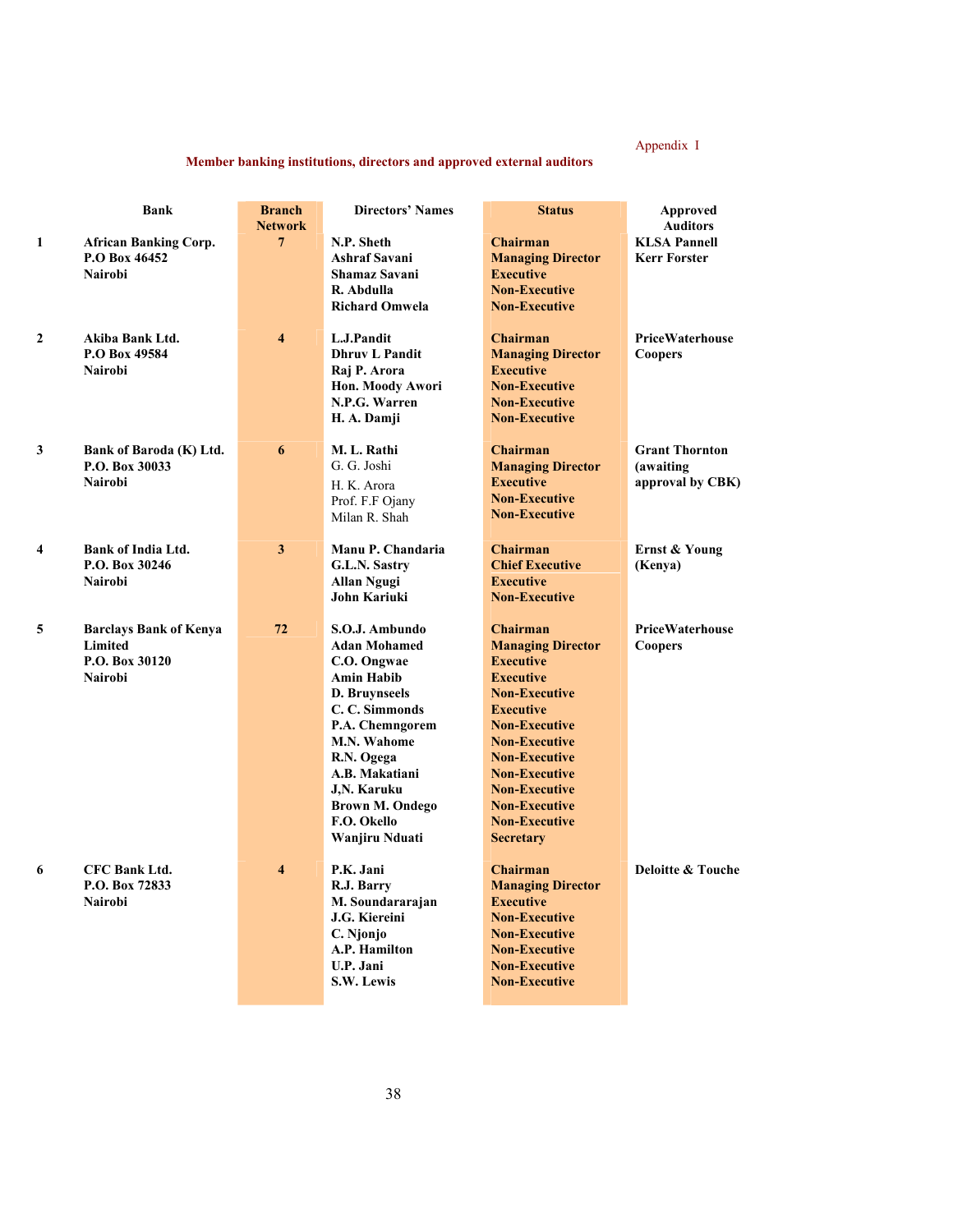|                | <b>Bank</b>                   | <b>Branch</b>           | <b>Directors' Names</b>   | <b>Status</b>             | <b>Approved</b>              |
|----------------|-------------------------------|-------------------------|---------------------------|---------------------------|------------------------------|
|                |                               | <b>Network</b>          |                           |                           | <b>Auditors</b>              |
| $\overline{7}$ | <b>Charterhouse Bank Ltd.</b> | $\overline{\mathbf{4}}$ | <b>Mehraz Eshani</b>      | <b>Chairman</b>           | <b>Deloitte &amp; Touche</b> |
|                | P.O. Box 43252                |                         | <b>Sanjay Shah</b>        | <b>Managing Director</b>  |                              |
|                | <b>Nairobi</b>                |                         | M.W. Prabhu               | <b>Executive</b>          |                              |
|                |                               |                         | H. Eshani                 | <b>Non-Executive</b>      |                              |
|                |                               |                         | <b>Atul Shah</b>          | <b>Non-Executive</b>      |                              |
|                |                               |                         | Manoj Shah                | <b>Non-Executive</b>      |                              |
|                |                               |                         |                           |                           |                              |
| 8              | Chase Bank (K) Ltd.           | $\mathbf{1}$            | <b>Osman Murgian</b>      | <b>Chairman</b>           | <b>Deloitte &amp; Touche</b> |
|                | P.O. Box 28987                |                         | <b>Rafiq Sharrif</b>      | <b>Non-Executive</b>      |                              |
|                | <b>Nairobi</b>                |                         | Zafrullah Khan            | <b>Non-Executive</b>      |                              |
|                |                               |                         | <b>Daniel Mavindu</b>     | <b>Managing Director</b>  |                              |
|                |                               |                         | <b>James Gachui</b>       | <b>Non-Executive</b>      |                              |
|                |                               |                         | <b>David Harding</b>      | <b>Non-Executive</b>      |                              |
|                |                               |                         |                           |                           |                              |
| 9              | Citibank N.A.                 | $\overline{\mathbf{3}}$ | <b>Sridhar Srinivasan</b> | <b>General Manager</b>    | <b>KPMG Kenya</b>            |
|                | P.O. Box 30711                |                         | <b>Kellen Kariuki</b>     | <b>Local Mgt. Comm.</b>   |                              |
|                | <b>Nairobi</b>                |                         | <b>Edwin Ogbogu</b>       | <b>Local Mgt. Comm.</b>   |                              |
|                |                               |                         | Sanjiv Sethi              | <b>Local Mgt. Comm.</b>   |                              |
|                |                               |                         | <b>Abdoul A. Dia</b>      | <b>Local Mgt. Comm.</b>   |                              |
|                |                               |                         | <b>Jamal Hussein</b>      | <b>Local Mgt. Comm.</b>   |                              |
|                |                               |                         | <b>Arif Mukhtar</b>       | <b>Local Mgt. Comm.</b>   |                              |
|                |                               |                         | <b>Esther Ngaine</b>      | <b>Local Mgt. Comm.</b>   |                              |
|                |                               |                         | Hilda Mucuha              | <b>Local Mgt. Comm.</b>   |                              |
|                |                               |                         | <b>B.</b> Adeya           | <b>Local Mgt. Comm.</b>   |                              |
|                |                               |                         |                           |                           |                              |
| 10             | <b>City Finance Bank</b>      | $\mathbf{1}$            | V.R. Patel                | <b>Chairman</b>           | <b>Deloitte &amp; Touche</b> |
|                | Limited                       |                         | S. Venkataramani          | <b>Managing Director</b>  |                              |
|                | P.O. Box 22741                |                         | S.S. Bachheta             | <b>Non-Executive</b>      |                              |
|                | <b>Nairobi</b>                |                         | <b>Julius Mimano</b>      | <b>Non-Executive</b>      |                              |
|                |                               |                         | <b>Errol King</b>         | <b>Non-Executive</b>      |                              |
|                |                               |                         |                           |                           |                              |
| 11             | <b>Commercial Bank of</b>     | 10                      | M.H. Da Gama-Rose         | <b>Chairman</b>           | <b>PriceWaterhouse</b>       |
|                | Africa Kenya Ltd              |                         | I.O. Awuondo              | <b>Managing Director</b>  | Coopers                      |
|                | P.O. Box 30437                |                         | M. O. Bristow             | <b>Executive Director</b> |                              |
|                | <b>Nairobi</b>                |                         | J.A.M. Docherty           | <b>Non-Executive</b>      |                              |
|                |                               |                         | J.S. Armitage             | <b>Non-Executive</b>      |                              |
|                |                               |                         | <b>Muhoho Kenyatta</b>    | <b>Non-Executive</b>      |                              |
|                |                               |                         | Michael A. Turner         | <b>Non-Executive</b>      |                              |
|                |                               |                         |                           |                           |                              |
| 12             | <b>Consolidated Bank of</b>   | 10                      | Philip G. Njuki           | <b>Chairman</b>           | Deloitte & Touche            |
|                | Kenya Ltd.                    |                         | D. N. Wachira             | <b>Managing Director</b>  |                              |
|                | P.O. Box 62299                |                         | A.K. Montet               | <b>Non-Executive</b>      |                              |
|                | <b>Nairobi</b>                |                         | <b>PS-Treasury</b>        | <b>Non-Executive</b>      |                              |
|                |                               |                         | Naftali Mogere            | <b>Non-Executive</b>      |                              |
|                |                               |                         | M.G. Kwali                | <b>Non-Executive</b>      |                              |
|                |                               |                         |                           |                           |                              |
|                |                               |                         |                           |                           |                              |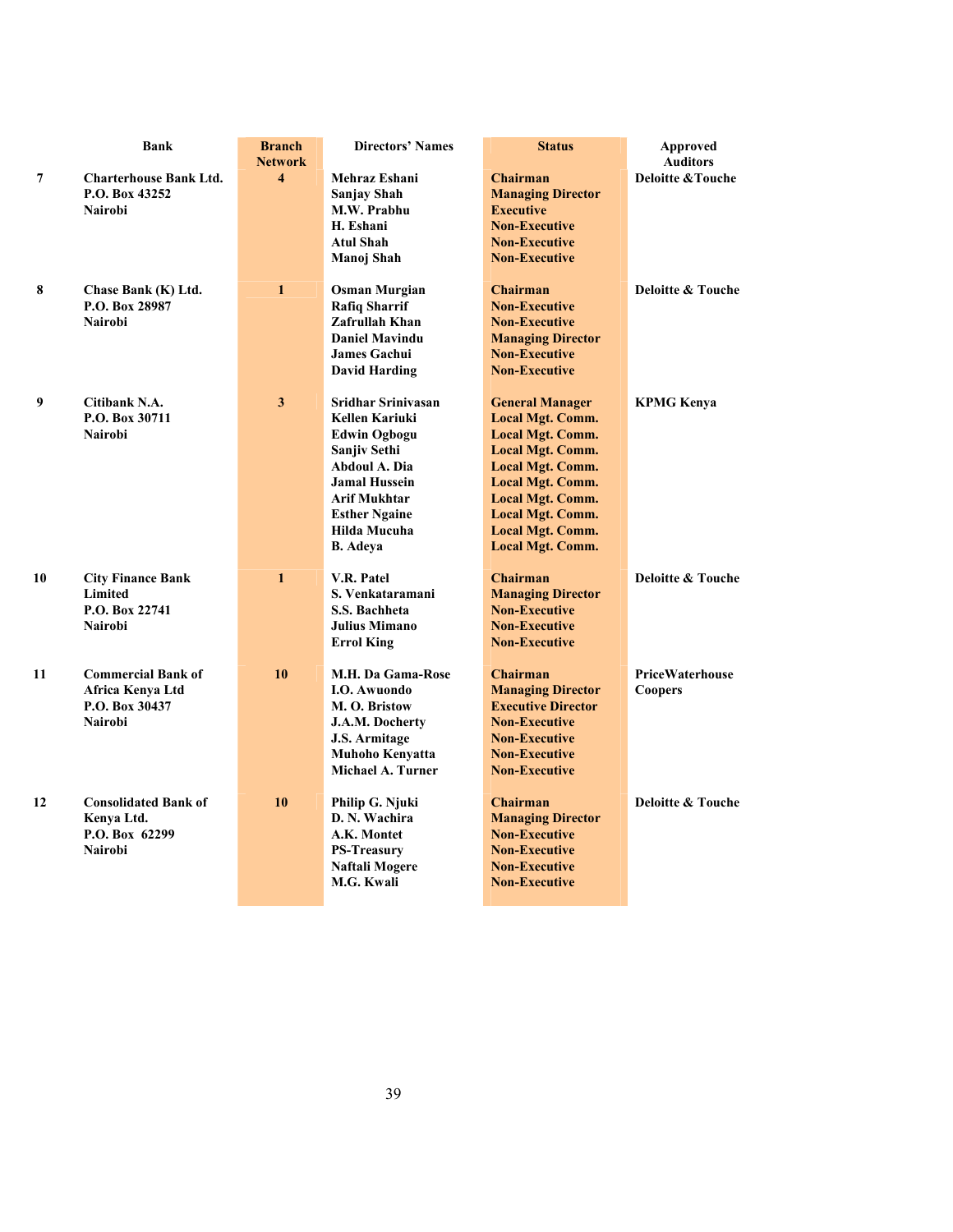|    | <b>Bank</b>                     | <b>Branch</b>           | <b>Directors' Names</b>        | <b>Status</b>            | <b>Approved</b>          |
|----|---------------------------------|-------------------------|--------------------------------|--------------------------|--------------------------|
|    |                                 | <b>Network</b>          |                                |                          | <b>Auditors</b>          |
| 13 | <b>Co-operative Bank of</b>     | 32                      | S.C. Muchiri                   | <b>Chairman</b>          | <b>Ernst &amp; Young</b> |
|    | Kenya Ltd.                      |                         | G. Muriuki                     | <b>Managing Director</b> |                          |
|    | P.O. Box 48231                  |                         | J. Riungu                      | <b>Non-Executive</b>     |                          |
|    | <b>Nairobi</b>                  |                         | J. Mackenzi                    | <b>Non-Executive</b>     |                          |
|    |                                 |                         | <b>J.B. Nthuku</b>             | <b>Non-Executive</b>     |                          |
|    |                                 |                         | A. Khangati                    | <b>Non-Executive</b>     |                          |
|    |                                 |                         | P.K. Githendu                  | <b>Non-Executive</b>     |                          |
|    |                                 |                         | S. Wakasiaka                   | <b>Non-Executive</b>     |                          |
|    |                                 |                         | R.L. Kimanthi                  | <b>Non-Executive</b>     |                          |
|    |                                 |                         | S. Ogamba                      | <b>Non-Executive</b>     |                          |
|    |                                 |                         | D. Kiura                       | <b>Non-Executive</b>     |                          |
|    |                                 |                         | E.K. Mbogo                     | <b>Non-Executive</b>     |                          |
|    |                                 |                         | J. Sitienei                    | <b>Non-Executive</b>     |                          |
|    |                                 |                         | G. Mburia                      | <b>Non-Executive</b>     |                          |
|    |                                 |                         | M. Owuor(Mrs)                  | <b>Non-Executive</b>     |                          |
|    |                                 |                         |                                |                          |                          |
| 14 | <b>Credit Agricole Indosuez</b> | $\overline{2}$          | <b>Jean Marguier</b>           | <b>Chairman</b>          | PriceWaterhouse          |
|    | P.O. Box 69562                  |                         | <b>Patrick Savignac</b>        | <b>Local Committee</b>   | <b>Coopers</b>           |
|    | <b>Nairobi</b>                  |                         | <b>James Gichuki</b>           | <b>Local Committee</b>   |                          |
|    |                                 |                         | <b>Jane Kilonzo</b>            | <b>Local Committee</b>   |                          |
|    |                                 |                         | <b>Peter Maina</b>             | <b>Local Committee</b>   |                          |
|    |                                 |                         | <b>Phillip Wambua</b>          | <b>Local Committee</b>   |                          |
|    |                                 |                         |                                |                          |                          |
| 15 | <b>Credit Bank Ltd.</b>         | $\overline{\mathbf{4}}$ | Hon. Simeon Nyachae            | <b>Chairman</b>          | <b>PriceWaterhouse</b>   |
|    | P.O. Box 61064                  |                         | N.K. Agarwal                   | <b>Managing Director</b> | <b>Coopers</b>           |
|    | <b>Nairobi</b>                  |                         | G.W. Nyachae(Mrs)              | <b>Non-Executive</b>     |                          |
|    |                                 |                         | M.C. Patel                     | <b>Non-Executive</b>     |                          |
|    |                                 |                         | H.K. Shah                      | <b>Non-Executive</b>     |                          |
|    |                                 |                         | K.D. Morjaria                  | <b>Non-Executive</b>     |                          |
|    |                                 |                         | <b>M.M. Mwendwa</b>            | <b>Non-Executive</b>     |                          |
|    |                                 |                         |                                |                          |                          |
| 16 | Daima Bank Ltd.                 | $\overline{2}$          | <b>Under Statutory</b>         | <b>Under Statutory</b>   | Deloitte & Touche        |
|    | P.O. Box 54319                  |                         | Management                     | <b>Management</b>        |                          |
|    | <b>Nairobi</b>                  |                         |                                |                          |                          |
|    |                                 |                         |                                |                          |                          |
| 17 | <b>ORIENTAL</b>                 | 5                       | G.V. Shah                      | <b>Chairman</b>          | Ernst & Young            |
|    | <b>COMMERCIAL BANK</b>          |                         | Y. M. Shukla                   | <b>Managing Director</b> |                          |
|    | LTD.                            |                         | V.T. Patel                     | <b>Non-Executive</b>     |                          |
|    | P.O. Box 44080                  |                         | <b>Azim Virjee</b>             | <b>Non-Executive</b>     |                          |
|    | <b>Nairobi</b>                  |                         | P.J. Shah                      | <b>Non-Executive</b>     |                          |
|    |                                 |                         |                                |                          |                          |
| 18 | <b>Development Bank of</b>      | 1                       | Prof. H.K. Mengech             | <b>Chairman</b>          | <b>KPMG Kenya</b>        |
|    | Kenya Ltd.                      |                         | Sajal Rakhit                   | <b>Managing Director</b> |                          |
|    | P.O. Box 30483                  |                         | David D. Marris                | <b>Non-Executive</b>     |                          |
|    | <b>Nairobi</b>                  |                         | K. Gatabaki                    | <b>Non-Executive</b>     |                          |
|    |                                 |                         | <b>Karl-Heinz Niessen</b>      | <b>Non-Executive</b>     |                          |
|    |                                 |                         | Paul W. Weise                  | <b>Non-Executive</b>     |                          |
|    |                                 |                         |                                | <b>Non-Executive</b>     |                          |
|    |                                 |                         |                                | <b>Non-Executive</b>     |                          |
|    |                                 |                         | <b>PS-Treasury</b>             | <b>Non-Executive</b>     |                          |
|    |                                 |                         |                                |                          |                          |
|    |                                 |                         | I.C, D.C.<br>Ned Fin-M.V.O. NV |                          |                          |
|    |                                 |                         |                                |                          |                          |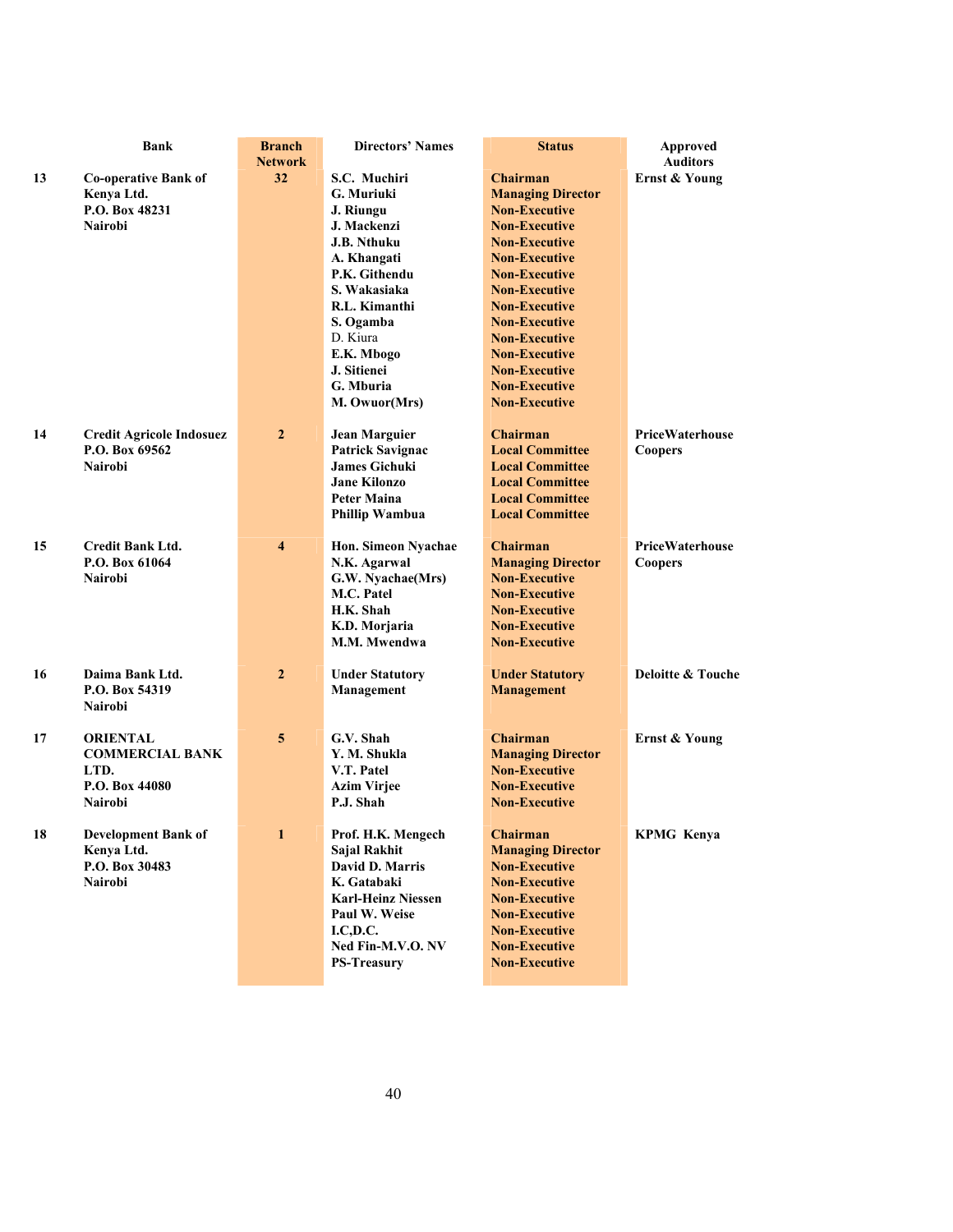|    | <b>Bank</b>                   | <b>Branch</b><br><b>Network</b> | <b>Directors' Names</b>                     | <b>Status</b>            | Approved<br><b>Auditors</b>  |
|----|-------------------------------|---------------------------------|---------------------------------------------|--------------------------|------------------------------|
| 19 | <b>Diamond Trust</b>          | 5                               | Robert A. Bird                              | <b>Chairman</b>          | PriceWaterhouse              |
|    | Bank of Kenya Ltd.            |                                 |                                             | <b>Managing Director</b> | <b>Coopers</b>               |
|    | P.O. Box 61711                |                                 | N.M. Devji(Mrs)                             |                          |                              |
|    | Nairobi                       |                                 | Iain D. Cheyne (Alt.<br>Fredrick C. Lucien) | <b>Non-Executive</b>     |                              |
|    |                               |                                 | N.N. Juma                                   | <b>Non-Executive</b>     |                              |
|    |                               |                                 | J.J. Kisa                                   | <b>Non-Executive</b>     |                              |
|    |                               |                                 | I.G. Mamdani                                | <b>Non-Executive</b>     |                              |
|    |                               |                                 |                                             | <b>Non-Executive</b>     |                              |
|    |                               |                                 | M.P. Manji<br>A.A. Merali                   | <b>Non-Executive</b>     |                              |
|    |                               |                                 |                                             | <b>Non-Executive</b>     |                              |
|    |                               |                                 | Abdul A. Samji<br>M. N. Thobani             | <b>Non-Executive</b>     |                              |
|    |                               |                                 | Karim H, Kanji                              | <b>Non-Executive</b>     |                              |
|    |                               |                                 | John D. Harris                              | <b>Non-Executive</b>     |                              |
|    |                               |                                 |                                             |                          |                              |
| 20 | Dubai Bank (K) Ltd.           | 3                               | A.S. Dahir                                  | <b>Chairman</b>          | <b>Ernst &amp; Young</b>     |
|    | P.O. Box 11129                |                                 | A. Hassan Zubeidi                           | <b>Managing Director</b> |                              |
|    | Nairobi                       |                                 | A.H. I. Ahmed                               | <b>Non-Executive</b>     |                              |
|    |                               |                                 | Prof. A, H. S. Elbysaidy                    | <b>Non-Executive</b>     |                              |
|    |                               |                                 | Dr. Kunwar D. Singh                         | <b>Non-Executive</b>     |                              |
| 21 | <b>Equatorial Comm.</b>       | 3                               | <b>Edgar I. Manasseh</b>                    | <b>Chairman</b>          | <b>KPMG Kenya</b>            |
|    | Bank Ltd.                     |                                 | T.N. Khwaja                                 | <b>Managing Director</b> |                              |
|    | P.O. Box 52467                |                                 | M.H. Da Gama-Rose                           | <b>Non-Executive</b>     |                              |
|    | Nairobi                       |                                 | Akif H. Butt                                | <b>Non-Executive</b>     |                              |
|    |                               |                                 | Iqbal I. Mandviwalla                        | <b>Non-Executive</b>     |                              |
|    |                               |                                 | <b>Ahmed S. Ndope</b>                       | <b>Non-Executive</b>     |                              |
|    |                               |                                 |                                             |                          |                              |
| 22 | <b>Fidelity Commercial</b>    | $\boldsymbol{2}$                | <b>Ashok Shah</b>                           | Chairman                 | <b>KLSA Pannell</b>          |
|    | <b>Bank Ltd.</b>              |                                 | S.K. Khimji                                 | <b>Managing Director</b> | <b>Kerr Forster</b>          |
|    | P.O. Box 34886                |                                 | A. Abdallah                                 | <b>Non-Executive</b>     |                              |
|    | Nairobi                       |                                 | K. Khimji                                   | <b>Non-Executive</b>     |                              |
|    |                               |                                 | A Khimji                                    | <b>Non-Executive</b>     |                              |
|    |                               |                                 | <b>Bharat Thakrar</b>                       | <b>Non-Executive</b>     |                              |
| 23 | <b>FINA Bank Ltd.</b>         | $\overline{4}$                  | D.H. Chandaria                              | Chairman                 | <b>KLSA Pannell</b>          |
|    | P.O. Box 20613                |                                 | J.S. Taylor                                 | <b>Managing Director</b> | <b>Kerr Forster</b>          |
|    | <b>Nairobi</b>                |                                 | R.M. Patel                                  | <b>Non-Executive</b>     |                              |
|    |                               |                                 | N.N. Shah                                   | <b>Non-Executive</b>     |                              |
|    |                               |                                 | <b>M.M. Patel</b>                           | <b>Non-Executive</b>     |                              |
|    |                               |                                 | P. F. Hinton                                | <b>Non-Executive</b>     |                              |
|    |                               |                                 |                                             |                          |                              |
| 24 | <b>First American Bank of</b> | $\overline{\mathbf{4}}$         | D.G.M. Hutchison                            | <b>Chairman</b>          | <b>KPMG Kenya</b>            |
|    | Kenya Ltd.                    |                                 | M. Blasetti                                 | <b>Managing Director</b> |                              |
|    | P.O. Box 30691                |                                 | S.S.H. Rizvi                                | <b>Executive</b>         |                              |
|    | <b>Nairobi</b>                |                                 | M.B. Da Gama-Rose                           | <b>Non-Executive</b>     |                              |
|    |                               |                                 | W. Muriithi                                 | <b>Non-Executive</b>     |                              |
|    |                               |                                 | A. Butt                                     | <b>Non-Executive</b>     |                              |
| 25 | <b>Giro Commercial Bank</b>   | 6                               | C.J. Gidoomal                               | <b>Chairman</b>          | <b>Deloitte &amp; Touche</b> |
|    | Ltd                           |                                 | R.B. Singh                                  | <b>Managing Director</b> |                              |
|    | P.O. Box 46739                |                                 | P.J. Gidoomal                               | <b>Executive</b>         |                              |
|    | <b>Nairobi</b>                |                                 | M. De Brouwer                               | <b>Non-Executive</b>     |                              |
|    |                               |                                 | D.K. Ngini                                  | <b>Non-Executive</b>     |                              |
|    |                               |                                 | Carey M. Ngini (alternate                   | <b>Non-Executive</b>     |                              |
|    |                               |                                 | to $D$ . $K$ .                              |                          |                              |
|    |                               |                                 | Ngini)                                      |                          |                              |
|    |                               |                                 |                                             |                          |                              |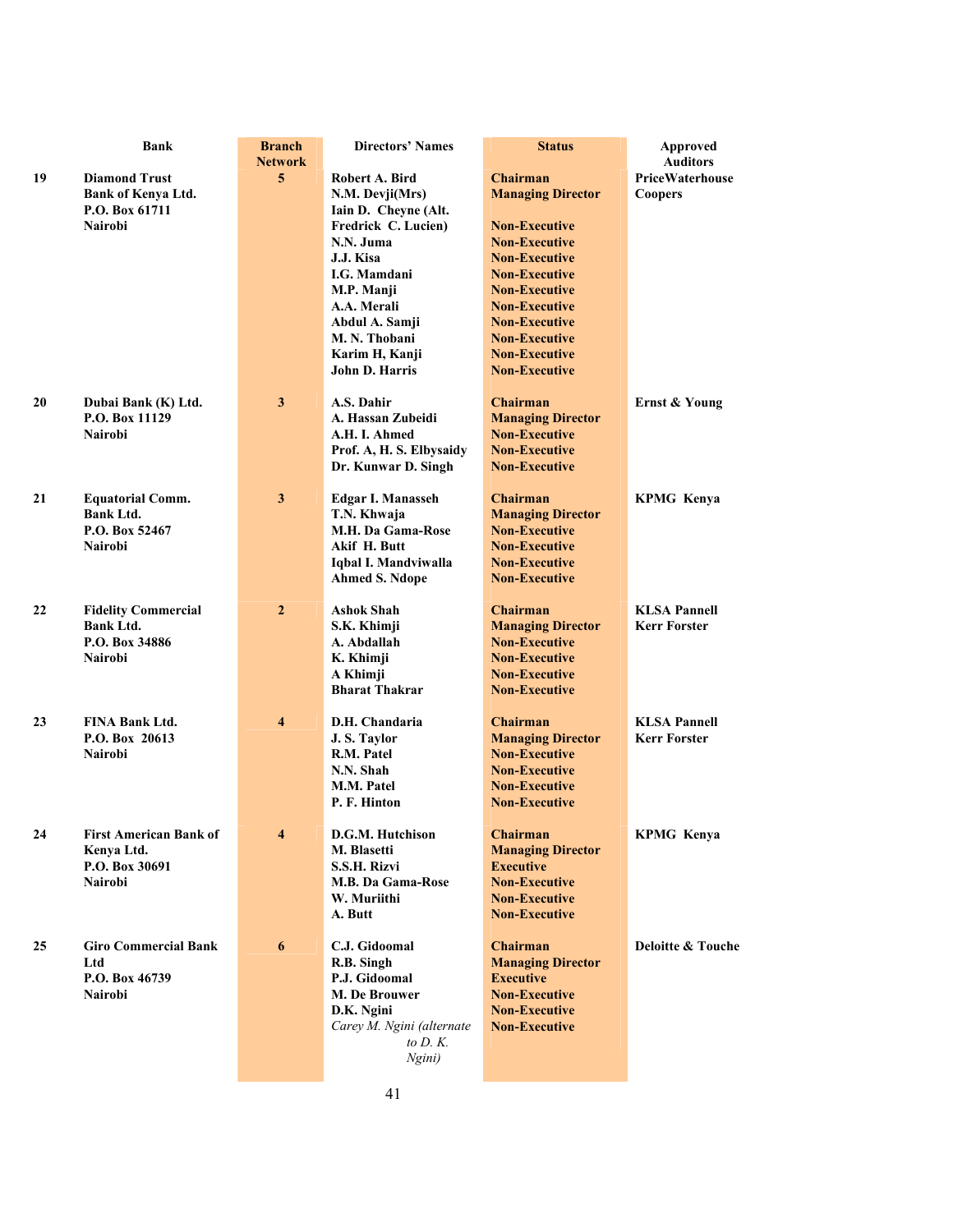|    | <b>Bank</b>                      | <b>Branch</b>           | <b>Directors' Names</b>                   | <b>Status</b>                                    | Approved            |
|----|----------------------------------|-------------------------|-------------------------------------------|--------------------------------------------------|---------------------|
|    |                                  | <b>Network</b>          |                                           |                                                  | <b>Auditors</b>     |
| 26 | <b>Guardian Bank.</b>            | 5                       | Moganlal M. Chandaria                     | <b>Chairman Executive</b>                        | <b>KPMG Kenya</b>   |
|    | P.O. Box 46983                   |                         | <b>Gopinath H. Bhatt</b>                  | <b>Executive</b>                                 |                     |
|    | <b>Nairobi</b>                   |                         | M.M. Chandaria                            | <b>Non-Executive</b>                             |                     |
|    |                                  |                         | Raghbir S. Saini                          | <b>Non-Executive</b>                             |                     |
|    |                                  |                         | Raj Sahi                                  | <b>Non-Executive</b>                             |                     |
|    |                                  |                         |                                           |                                                  |                     |
| 27 | Habib A.G. Zurich                | $\overline{\mathbf{4}}$ | <b>I.A. Allawala</b><br>N.A. Mohammed     | <b>Chairman/CEO</b>                              | <b>KPMG Kenya</b>   |
|    | P.O. Box 30584<br><b>Nairobi</b> |                         | <b>M.A. Hussain</b>                       | <b>Local Committee</b><br><b>Local Committee</b> |                     |
|    |                                  |                         | <b>Zarir Somjee</b>                       | <b>Local Committee</b>                           |                     |
|    |                                  |                         | Mr. Arif                                  | <b>Local Committee</b>                           |                     |
|    |                                  |                         | Mr. Somani(Alternate                      |                                                  |                     |
|    |                                  |                         | Mr.Arif)                                  | <b>Local Committee</b>                           |                     |
|    |                                  |                         |                                           |                                                  |                     |
| 28 | Habib Bank Ltd.                  | 5                       | H. Mukarram Baig                          |                                                  | <b>KPMG Kenya</b>   |
|    | P.O. Box 6906                    |                         | M. Niaz Syed                              | Regional G/Manager                               |                     |
|    | <b>Nairobi</b>                   |                         | Ajmal M. Ansari                           | <b>Non-Executive</b>                             |                     |
|    |                                  |                         | <b>Abdul Rashid Khatri</b>                | <b>Non-Executive</b>                             |                     |
|    |                                  |                         | <b>Bilal A. Qureshi</b>                   | <b>Non-Executive</b>                             |                     |
|    |                                  |                         | M. H. Ali                                 | <b>Non-Executive</b>                             |                     |
|    |                                  |                         | M. H. Jilani                              | <b>Non-Executive</b>                             |                     |
|    |                                  |                         |                                           | <b>Non-Executive</b>                             |                     |
| 29 | <b>Imperial Bank Ltd.</b>        | $\overline{\mathbf{4}}$ | <b>Alnashir Popat</b>                     | <b>Chairman</b>                                  | <b>KLSA Pannell</b> |
|    | P.O. Box 44905                   |                         | A. Janmohamed                             | <b>Managing Director</b>                         | <b>Kerr Forster</b> |
|    | <b>Nairobi</b>                   |                         | <b>Anwar Hajee</b>                        | <b>Non-Executive</b>                             |                     |
|    |                                  |                         | <b>Jinit Shah</b>                         | <b>Non-Executive</b>                             |                     |
|    |                                  |                         | <b>Mukesh Patel</b>                       | <b>Non-Executive</b>                             |                     |
|    |                                  |                         | <b>Vishnu Dhutia</b>                      | <b>Non-Executive</b>                             |                     |
|    |                                  |                         | <b>Hanif Somji</b>                        | <b>Non-Executive</b>                             |                     |
|    |                                  |                         |                                           |                                                  |                     |
| 30 | <b>Industrial Dev. Bank Ltd</b>  | $\mathbf{1}$            | O. Mbaya                                  | <b>Chairman</b>                                  | Ernst & Young       |
|    | P.O. Box 44036                   |                         | L.A. Masaviru                             | <b>Managing Director</b>                         |                     |
|    | <b>Nairobi</b>                   |                         | <b>PS-Treasury</b>                        | <b>Non-Executive</b>                             |                     |
|    |                                  |                         | PS-Trade & Industry                       | <b>Non-Executive</b>                             |                     |
|    |                                  |                         | <b>NBK-Director</b>                       | <b>Non-Executive</b>                             |                     |
|    |                                  |                         | <b>ICDC-Director</b>                      | <b>Non-Executive</b>                             |                     |
|    |                                  |                         | KNAC(I-L)-Director                        | <b>Non-Executive</b>                             |                     |
|    |                                  |                         | Kenya Re Corp-Director                    | <b>Non-Executive</b>                             |                     |
|    |                                  |                         | David W. Situma                           | <b>Non-Executive</b>                             |                     |
|    |                                  |                         |                                           |                                                  |                     |
| 31 | Investments & Mort.              | $\overline{7}$          | S.B.R. Shah                               | Chairman                                         | <b>KPMG Kenya</b>   |
|    | Bank Ltd.                        |                         | <b>Sarit Shah</b>                         | <b>Executive</b>                                 |                     |
|    | P.O. Box 30238<br><b>Nairobi</b> |                         | M.J. Karanja                              | <b>Non-Executive</b><br><b>Non-Executive</b>     |                     |
|    |                                  |                         | <b>Brian Rogers</b><br><b>Sachit Shah</b> | <b>Non-Executive</b>                             |                     |
|    |                                  |                         |                                           |                                                  |                     |
|    |                                  |                         |                                           |                                                  |                     |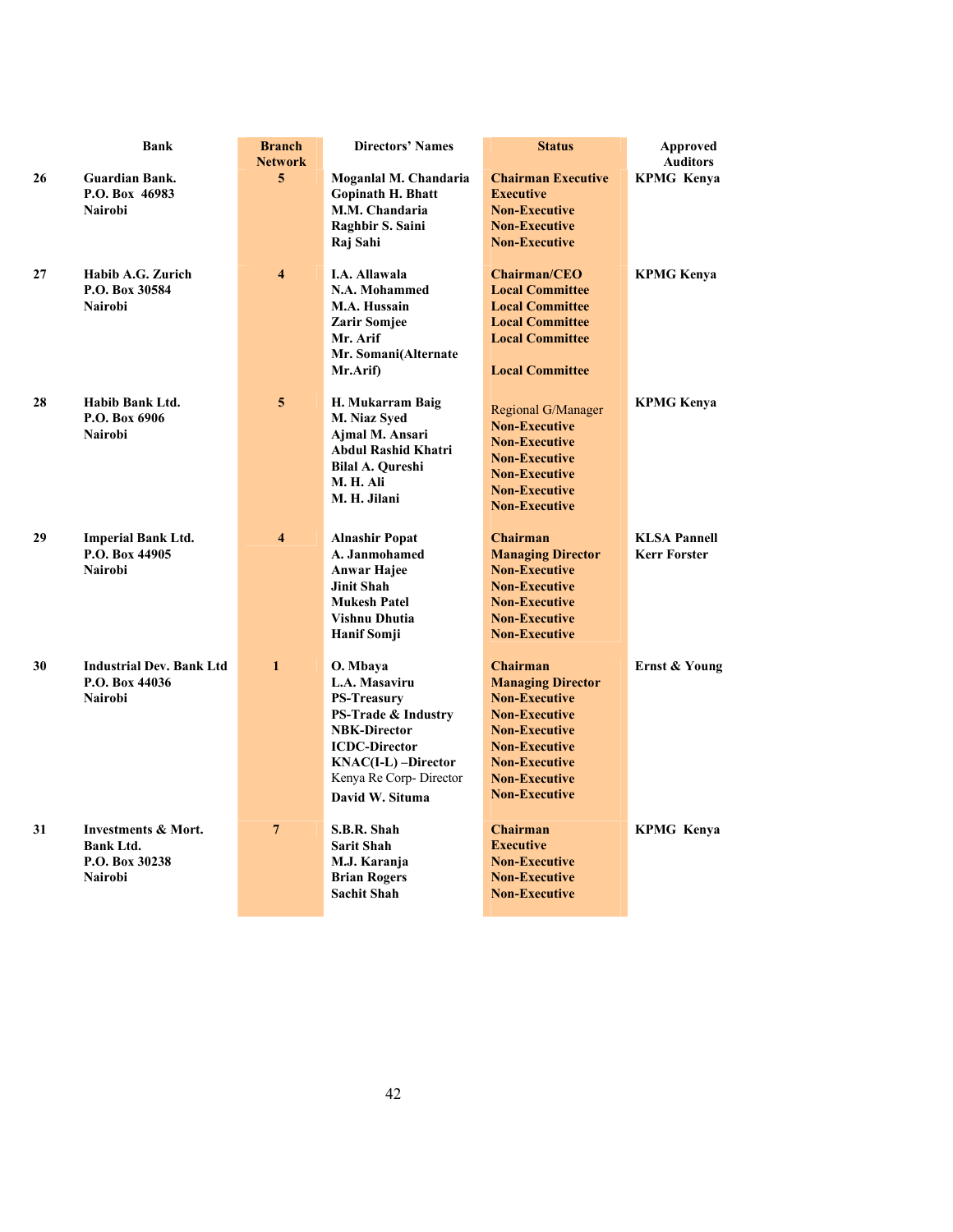|    | <b>Bank</b>                   | <b>Branch</b>           | <b>Directors' Names</b>                | <b>Status</b>                                | <b>Approved</b>              |
|----|-------------------------------|-------------------------|----------------------------------------|----------------------------------------------|------------------------------|
|    |                               | <b>Network</b>          |                                        |                                              | <b>Auditors</b>              |
| 32 | <b>Kenya Commercial</b>       | 114                     | <b>Susan O. Mudhune</b>                | <b>Chairman</b>                              | Ernst & Young                |
|    | <b>Bank Ltd.</b>              |                         | <b>Terence M. Davidson</b>             | <b>Chief Executive</b>                       |                              |
|    | P.O. Box 48400                |                         | <b>Albert K. Ruturi</b>                | <b>Chief Oper.Officer</b>                    |                              |
|    | <b>Nairobi</b>                |                         | Joseph M. Magari                       | <b>Non-Executive</b>                         |                              |
|    |                               |                         | <b>Catherine N. Kimura</b>             | <b>Non-Executive</b>                         |                              |
|    |                               |                         | Prof F.F.Ojany                         | <b>Non-Executive</b>                         |                              |
|    |                               |                         | William R. Gitobu                      | <b>Non-Executive</b>                         |                              |
|    |                               |                         | P. W. Muthoka                          | <b>Non-Executive</b>                         |                              |
|    |                               |                         | S. N. Shah                             | <b>Non-Executive</b>                         |                              |
|    |                               |                         | Eng. J. M. Ndetto                      | <b>Non-Executive</b>                         |                              |
|    |                               |                         | Mrs. S. N. Omanga                      | <b>Non-Executive</b>                         |                              |
|    |                               |                         |                                        |                                              |                              |
| 33 | <b>K-Rep Bank Ltd</b>         | 3                       | <b>Bethuel Kiplagat</b>                | <b>Chairman</b>                              | Deloitte & Touche            |
|    | P.O. Box 25363                |                         | Kimanthi Mutua                         | <b>Managing Director</b>                     |                              |
|    | <b>Nairobi</b>                |                         | <b>Mary Hougton</b>                    | <b>Non-Executive</b>                         |                              |
|    |                               |                         | R. Zimmermann                          | <b>Non-Executive</b>                         |                              |
|    |                               |                         | <b>Alfredo Abad</b>                    | <b>Non-Executive</b>                         |                              |
|    |                               |                         | <b>Ross C. Croulet</b>                 | <b>Non-Executive</b>                         |                              |
|    |                               |                         | <b>Tony Wainaina</b>                   | <b>Non-Executive</b>                         |                              |
|    |                               |                         | S. Karimjee                            | <b>Non-Executive</b>                         |                              |
|    |                               |                         | F, Streppel                            | <b>Non-Executive</b>                         |                              |
|    |                               |                         | M. V. Golstein                         | <b>Non-Executive</b>                         |                              |
|    |                               |                         |                                        |                                              |                              |
| 34 | <b>Middle East Bank Ltd.</b>  | $\overline{2}$          | A.A.K. Esmail                          | <b>Chairman</b>                              | <b>PriceWaterhouse</b>       |
|    | P.O. Box 47387                |                         | D. Ghosh                               | <b>Managing Director</b>                     | <b>Coopers</b>               |
|    | Nairobi                       |                         | A.D. Raja                              | <b>Non-Executive</b>                         |                              |
|    |                               |                         | R. Thibaut                             | <b>Non-Executive</b>                         |                              |
|    |                               |                         |                                        |                                              |                              |
| 35 | <b>National Bank of Kenya</b> | 24                      | M.E.G. Muhindi                         | <b>Chairman</b>                              | Deloitte & Touche            |
|    | Ltd.                          |                         | R.M. Marambii                          | <b>Managing Director</b>                     |                              |
|    | P.O. Box 72866                |                         | A.C. Juma                              | <b>Non Executive</b>                         |                              |
|    | <b>Nairobi</b>                |                         | <b>PS-Treasury</b>                     | <b>Non Executive</b>                         |                              |
|    |                               |                         | <b>NSSF</b>                            | <b>Non Executive</b>                         |                              |
|    |                               |                         |                                        | <b>Non Executive</b>                         |                              |
|    |                               |                         | Dr Jeniffer N. Riria                   | <b>Non Executive</b>                         |                              |
|    |                               |                         | E. I. Mannasseh                        | <b>Non Executive</b>                         |                              |
|    |                               |                         | F.L. Atwoli                            |                                              |                              |
| 36 | <b>NIC Bank Ltd</b>           | 3                       |                                        | <b>Chairman</b>                              | <b>Deloitte &amp; Touche</b> |
|    | P.O. Box 44599                |                         | N.M. Mugwandia<br><b>M.N. Davidson</b> | <b>Managing Director</b>                     |                              |
|    | <b>Nairobi</b>                |                         |                                        | <b>Executive</b>                             |                              |
|    |                               |                         | S.J. Caley<br>G.A. Maina               | <b>Non-Executive</b>                         |                              |
|    |                               |                         |                                        |                                              |                              |
|    |                               |                         | F.M. Mbiru                             | <b>Non-Executive</b>                         |                              |
|    |                               |                         | F.N. Mwanzia                           | <b>Non-Executive</b>                         |                              |
|    |                               |                         | A.S.M. Ndegwa                          | <b>Non-Executive</b><br><b>Non-Executive</b> |                              |
|    |                               |                         | I. Ochola-Wilson(Mrs)                  |                                              |                              |
|    |                               |                         | M.L. Somen                             | <b>Non-Executive</b>                         |                              |
|    |                               |                         | J.M. Ndegwa                            | <b>Non-Executive</b>                         |                              |
| 37 | <b>Paramount Universal</b>    | $\overline{\mathbf{4}}$ | <b>Manilal Dodhia</b>                  | <b>Chairman</b>                              | <b>Deoitte</b>               |
|    | <b>Bank Limited</b>           |                         | A.A. Merali                            | <b>Managing Director</b>                     |                              |
|    | P.O. Box 14001                |                         | Noorez Padamshi                        | <b>Executive</b>                             |                              |
|    | <b>Nairobi</b>                |                         | A.N. Merali                            | <b>Non-Executive</b>                         |                              |
|    |                               |                         | <b>Bahadur Alibhai</b>                 | <b>Non-Executive</b>                         |                              |
|    |                               |                         | <b>B.A. Kiplagat</b>                   | <b>Non-Executive</b>                         |                              |
|    |                               |                         |                                        |                                              |                              |
|    |                               |                         |                                        |                                              |                              |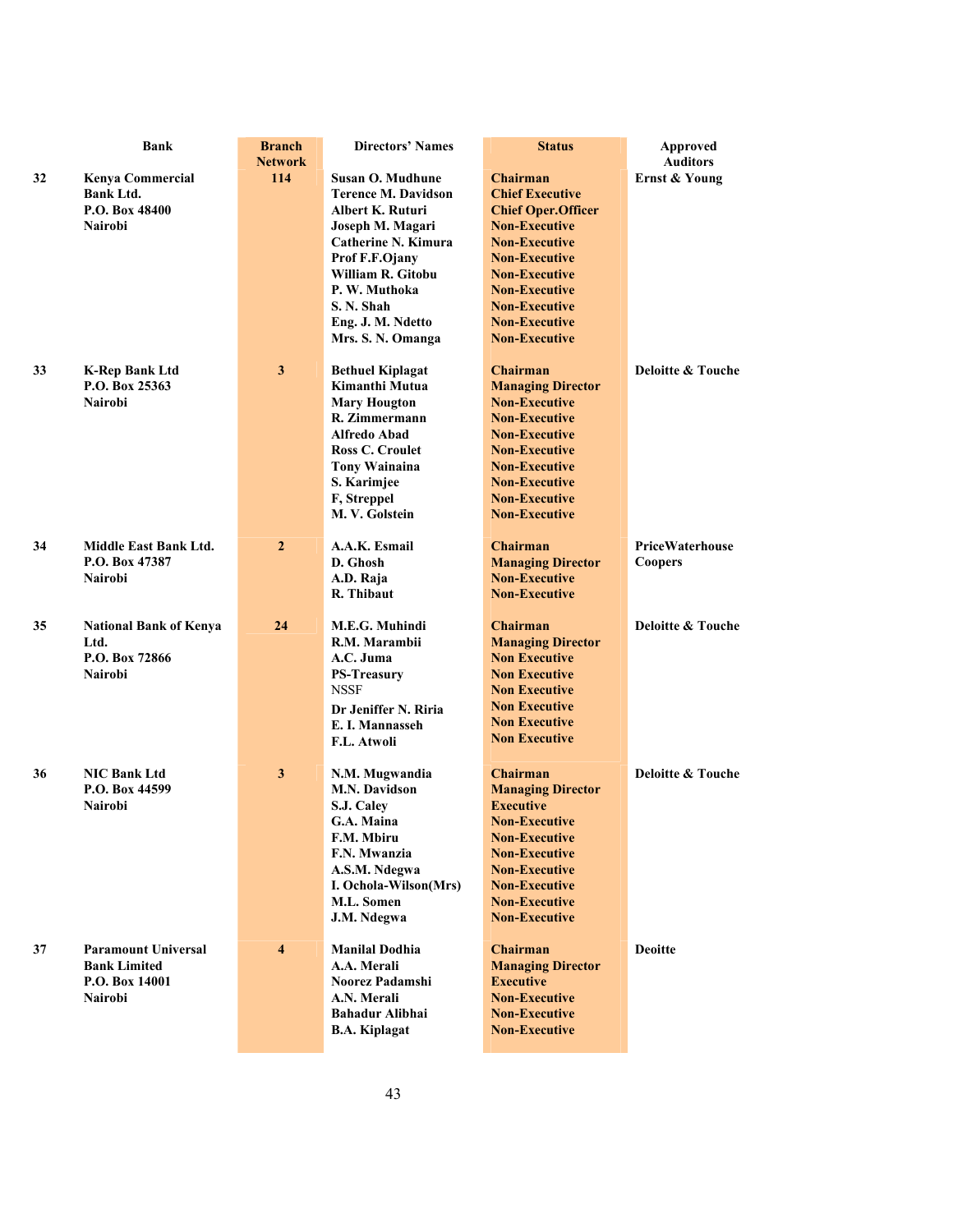|    | <b>Bank</b>                    | <b>Branch</b><br><b>Network</b> | <b>Directors' Names</b>            | <b>Status</b>                                | <b>Approved</b><br><b>Auditors</b> |
|----|--------------------------------|---------------------------------|------------------------------------|----------------------------------------------|------------------------------------|
| 38 | <b>Prime Bank Ltd.</b>         | 8                               | R.C. Kantaria                      | <b>Chairman</b>                              | Ernst & Young                      |
|    | P.O. Box 43825                 |                                 | V.K. Shetty                        | <b>Chief Executive</b>                       |                                    |
|    | <b>Nairobi</b>                 |                                 | R.N. Kantaria                      | <b>Non-Executive</b>                         |                                    |
|    |                                |                                 | N.P. Thaker                        | <b>Non-Executive</b>                         |                                    |
|    |                                |                                 | J.N. Mungai                        | <b>Non-Executive</b>                         |                                    |
|    |                                |                                 | V.N. Ponda                         | <b>Non-Executive</b>                         |                                    |
|    |                                |                                 | A. Abdalla                         | <b>Non-Executive</b>                         |                                    |
|    |                                |                                 | S.K. Shah                          | <b>Non-Executive</b>                         |                                    |
|    |                                |                                 |                                    |                                              |                                    |
| 39 | <b>Sourthern Credit</b>        | $\overline{7}$                  | P.C. Chandarana                    | <b>Chairman</b>                              | <b>KLSA Pannell</b>                |
|    | <b>Banking Corp. Ltd.</b>      |                                 | D.A. Shah                          | <b>Managing Director</b>                     | <b>Kerr Forster</b>                |
|    | P.O. Box 1166                  |                                 | A.K. Kurji                         | <b>Executive</b>                             |                                    |
|    | <b>Nairobi</b>                 |                                 | A. Yousuf                          | <b>Executive</b>                             |                                    |
|    |                                |                                 | C.M. Kuria(Mrs)                    | <b>Executive</b>                             |                                    |
|    |                                |                                 | S.W. Karanja                       | <b>Non-Executive</b>                         |                                    |
|    |                                |                                 | Hitesh C. Haria                    | <b>Non-Executive</b>                         |                                    |
|    |                                |                                 |                                    |                                              |                                    |
| 40 | Stanbic Bank Kenya Ltd.        | $\mathbf{3}$                    | J.B. Wanjui                        | <b>Chairman</b>                              | <b>KPMG Kenya</b>                  |
|    | P.O Box 30550                  |                                 | P.S. Odera                         | <b>Managing Director</b>                     |                                    |
|    | <b>Nairobi</b>                 |                                 | J.Y. Kerrets                       | <b>Non-Executive</b>                         |                                    |
|    |                                |                                 | E.A.W. Njoroge                     | <b>Non-Executive</b>                         |                                    |
|    |                                |                                 | <b>M.L Du Toit</b>                 | <b>Executive</b>                             |                                    |
|    |                                |                                 |                                    | <b>Non-Executive</b>                         |                                    |
|    |                                |                                 | O.M. Tidbury<br><b>PS-Treasurv</b> | <b>Non-Executive</b>                         |                                    |
|    |                                |                                 |                                    |                                              |                                    |
| 41 | <b>Standard Chartered</b>      | 29                              | Hannington O. Awori                | <b>Chairman</b>                              | <b>KPMG Kenya</b>                  |
|    | Bank (K) Ltd.                  |                                 | Michael C. Hart                    | <b>Managing Director</b>                     |                                    |
|    | P.O Box 30003                  |                                 | Alan J. Dodd                       | <b>Executive</b>                             |                                    |
|    | <b>Nairobi</b>                 |                                 | S. M'Mbijjiwe                      | <b>Executive</b>                             |                                    |
|    |                                |                                 | R. M. Etemesi                      | <b>Executive</b>                             |                                    |
|    |                                |                                 | R. Chowdhury                       | <b>Executive</b>                             |                                    |
|    |                                |                                 |                                    | <b>Non-Executive</b>                         |                                    |
|    |                                |                                 | D.G. Njoroge<br>Denis D. Afande    |                                              |                                    |
|    |                                |                                 |                                    | <b>Non-Executive</b>                         |                                    |
|    |                                |                                 | Peter N. Simpson                   | <b>Non-Executive</b>                         |                                    |
|    |                                |                                 | <b>Harris Mule</b>                 | <b>Non-Executive</b>                         |                                    |
|    |                                |                                 | <b>Kaushik Shah</b>                | <b>Non-Executive</b>                         |                                    |
|    |                                |                                 | <b>Ravneet Chowdhury</b>           | <b>Executive</b>                             |                                    |
| 42 | <b>Transnational Bank Ltd.</b> | 6                               | Mwakai K. Sio                      | <b>Chairman</b>                              | <b>Deloitte &amp; Touche</b>       |
|    | P.O. Box 34353                 |                                 | <b>Charles F. Marsham</b>          | <b>Chief Executive</b>                       |                                    |
|    | <b>Nairobi</b>                 |                                 | J,K.Kendiuwo                       | <b>Non-Executive</b>                         |                                    |
|    |                                |                                 | Peter Kemei                        | <b>Non-Executive</b>                         |                                    |
|    |                                |                                 | <b>Charles Nyachae</b>             |                                              |                                    |
|    |                                |                                 |                                    | <b>Non-Executive</b><br><b>Non-Executive</b> |                                    |
|    |                                |                                 | <b>Ben K. Chepkoit</b>             |                                              |                                    |
| 43 | Victoria Commercial            | $\mathbf{1}$                    | K.D. Pattni                        | <b>Chairman</b>                              | PriceWaterhouse                    |
|    | <b>Bank Ltd.</b>               |                                 | Y.K. Pattni                        | <b>Managing Director</b>                     | <b>Coopers</b>                     |
|    | P.O. Box 41114                 |                                 | Silvano O. Kola                    | <b>Vice Chairman</b>                         |                                    |
|    | <b>Nairobi</b>                 |                                 | K.P. Jani                          | <b>Non-Executive</b>                         |                                    |
|    |                                |                                 | Ketaki Sheth (Mrs)                 | <b>Non-Executive</b>                         |                                    |
|    |                                |                                 |                                    |                                              |                                    |
|    |                                |                                 |                                    |                                              |                                    |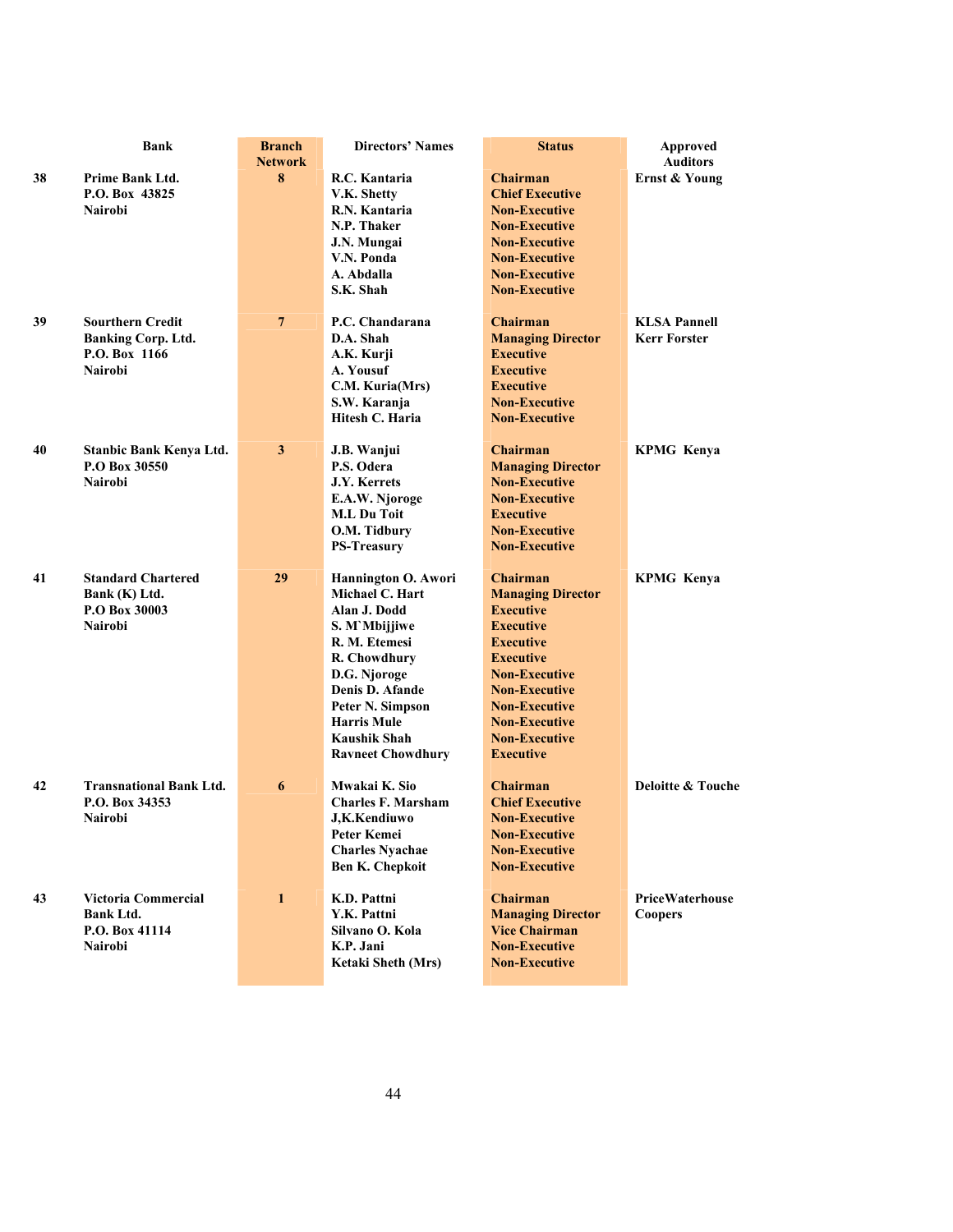## **Appendix II**

**Member Non-Banking Financial institutions, directors and approved external auditors** 

|                         | Bank                                                                              | <b>Branch</b><br><b>Network</b> | <b>Directors' Names</b>                                                                                              | <b>Status</b>                                                                                                                      | Approved<br><b>Auditors</b> |
|-------------------------|-----------------------------------------------------------------------------------|---------------------------------|----------------------------------------------------------------------------------------------------------------------|------------------------------------------------------------------------------------------------------------------------------------|-----------------------------|
| 1                       | Devna Finance Ltd.<br>P.O. Box 1299<br>Nakuru, Kenya                              | $\mathbf{1}$                    | J. Devchand Nanji<br>Shamil J. Nanji<br>Shileen J. Nanji<br>K.D. Khagram<br>Dilip Mahida                             | <b>Chairman</b><br><b>Executive</b><br><b>Executive</b><br><b>Non-Executive</b><br><b>Non-Executive</b>                            | Arisi & Co.                 |
| $\mathbf{2}$            | Prime Capital &<br>Credit Ltd.<br>P.O. Box 46559<br><b>Nairobi</b>                | $\mathbf{1}$                    | A.C. Kantaria<br>R.C. Kantaria<br>R.N. Kantaria<br>J.Z. Onduko<br><b>B.S. Rihal</b>                                  | Chairman<br><b>Executive</b><br><b>Non-Executive</b><br><b>Non-Executive</b><br><b>Non-Executive</b>                               | Ernst $\&$<br>Young         |
| 3                       | Savings & Loan<br>Kenya Ltd.<br>P.O. Box 45129<br><b>Nairobi</b>                  | 8                               | S. Mudhune<br><b>T.</b> Davidson<br>Prof. F.F. Ojany<br>Prof. G.K. Misoi<br>Prof. N.D. Nzomo<br><b>PS</b> Treasury   | Chairman<br><b>Chief Executive</b><br><b>Non-Executive</b><br><b>Non-Executive</b><br><b>Non-Executive</b><br><b>Non-Executive</b> | Ernst $\&$<br>Young         |
| $\overline{\mathbf{4}}$ | <b>Housing Finance</b><br>Company of (K) Ltd.<br>P.O. Box 30088<br><b>Nairobi</b> | 10                              | Kungu Gatabaki<br><b>P. Lewis-Jones</b><br><b>David Ansell</b><br><b>Anne Ammissabour(Mrs)</b><br><b>PS-Treasury</b> | Chairman<br><b>Managing Director</b><br><b>Non-Executive</b><br><b>Non-Executive</b><br><b>Non-Executive</b>                       | <b>KPMG</b><br>Kenya        |